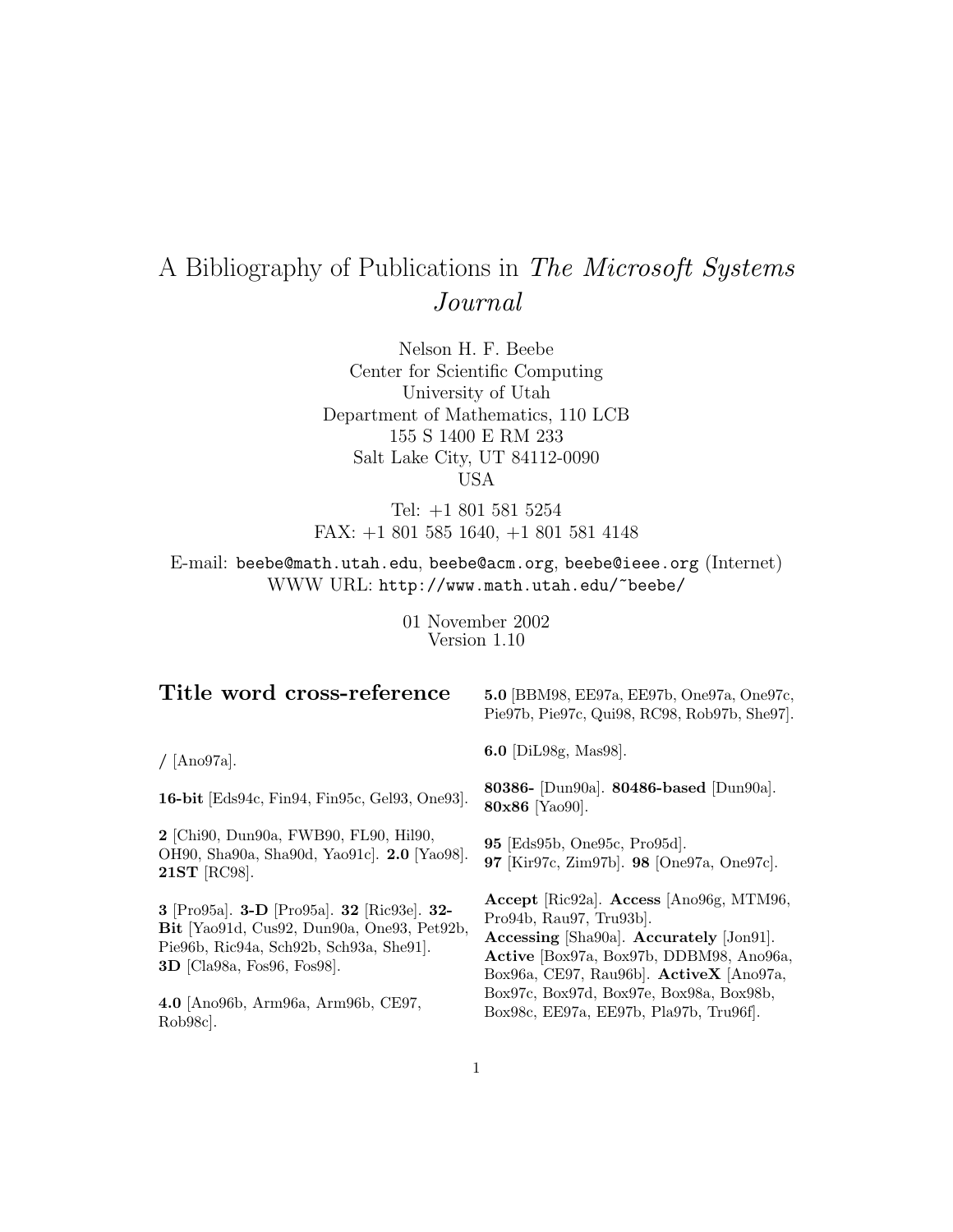**ActiveX-based** [Pla97b]. **ActiveX/** [Box97d, Box98a, Box98c]. **ActiveX/COM** [Box97c, Box97e, Box98b]. **Activity** [Chi90]. **Adapt** [Hal91a]. **Adapting** [Bil92, Gre90, Hal91b]. **Add** [Ric95b, Zim97b]. **Add-ins** [Zim97b]. **Added** [Thi94]. **Adding** [Adl90a, Kle92a, Pet90a]. **Additional** [Adl90f]. **Address** [Ric94a]. **Addressability** [Sha90b]. **Advance** [Kin95]. **Advanced** [Cla98a, Pro95a, Tru95b, Yao91d]. **Advantage** [Cun98, Wei97]. **Age** [Pet92b]. **Agree** [Pla97a]. **Aid** [Wei96, Wei97]. **All-Encompassing** [Jac97]. **Allocation** [Yao91a, Yao91b]. **Almost** [Adl90f, DiL94c, FWB90]. **Analyzing** [EE98, Sha91a]. **Animation** [Ano93, Eds95a]. **Annihilating** [Rob97c]. **Answer** [Roz96]. **Any** [Chi91, Fin95c, Rau96a, Tru93c, Yao98, Kir97b]. **Anything** [Sch92b]. **Anywhere** [Sch92b]. **Apartment** [Pla97b]. **API** [AMT93, Ano96g, MR93, Pet90d, Ric95b, Roz96, Ume98, Yao91d]. **APls** [Fin98a]. **App** [EE95, Fin95b, Pla97a, Ric95b]. **Application** [Adl90a, Adl90f, Adl91e, Ano96i, Azi94, Cha98b, Chi92, Dix91a, Kel98, One95c, PS91, Pet90d, Pro95g, Ric92a, Ric96a, Rob97c, Tru94, Yao91a, Yao91b]. **Applications** [BBES98, BD98, DiL98f, Dun90b, Eds92b, Eds94c, Eis90, EMR91, Fin95a, FWB90, Gel93, Hel95, Mas98, One93, Pie96b, Ric96b, Ric98a, Sha90a, Sha90d, Sha92a, She91, SC97, Smi92, Tru94, Wel90e, Wel90f, Wel92]. **Approach** [Hol95]. **Apps** [Ano96b, Bla96, Cla98a, Kir97c, Nic96, Not96, Not97, Pat98, RTT97, Zim97a]. **Appwizards** [One97b]. **Architect** [Wil93]. **Architecting** [SCP97]. **Architecture** [Ano95c, Dun90a, Ker90, Kin95, Pro96a]. **Architectures** [Yao90]. **Areas** [Yao92a]. **Art** [Bol92]. **ASP** [Pat98].

**Attention** [One97b]. **Audio** [Pet93].

**Auto** [Ric93a]. **Auto-Reset** [Ric93a]. **Automated** [Nor92]. **Automatic** [Pro93a]. **Automatically** [One96]. **Automation** [Bro95]. **aware** [PS92].

**Back** [Roz96]. **Bag** [DiL98g, Eds95b]. **Bars** [Ano95a, Pro95c]. **Based** [EE95, Pat98, Sha90b, SCP97, Adl90a, Adl90c, Bol98, BBES98, Coo96, Dun90a, Eds92b, Pie93c, Pla97b, Sha92a, Ano96e, Fin95a, Dun90b]. **Basic** [Ano96b, EE97a, EE97b, Not96, Not97, Pat98, Rob97b, Rob97d, OH90, Ano96i, EE96, EMR91, Tru93b, Tru93c, Tru94, Tru95b, Tru96e]. **Be** [Cla98b]. **Beasties** [Eds93]. **Behind** [One97b, SCP97]. **Best** [Cap93]. **Better** [Ano95e, BBES98, Chi94]. **Between** [Bro93c, Pie93d, Ric92c]. **Beyond** [Eds94b, Hol96c]. **Bidirectional** [Gre90]. **Bit** [Yao91d, Cus92, Dun90a, Eds94c, Fin94, Fin95c, Gel93, One93, Pet92b, Pie96b, Ric94a, Sch92b, Sch93a, She91]. **Bitmaps** [Adl91c, Mir91]. **Bits** [Pet92a, Pie95a]. **Block** [Cus95]. **Bona** [Sch93a]. **Boost** [Pla97b]. **Borland** [Sha91b, Tru95a]. **Bottlenecks** [One94]. **Boxes** [Adl91a, Azi94, Pro95f, Woo90]. **Bridges** [Bro93c]. **Brings** [DiL98g, Pet93, Qui98, Rau96b]. **Browser** [Rob98c]. **Browsing** [Rau96b]. **Brushes** [Pro95d]. **Bugs** [Eds92b, Rob97c]. **Bugslayer** [Ano98a, Rob97a, Rob97c, Rob98a, Rob98b]. **Build** [McK96, Pat98]. **Building** [Ano96e, Box97a, BBES98, BD98, Fai94a, Fin95a, Huc96, Kir97c, Lan95, Not96, Not97, One95b, SC97, Wel90a]. **Builds** [Ano95e, Chi94]. **Built** [Mey93a]. **Built-in** [Mey93a]. **Bull** [Kle92b]. **Button** [Adl91e]. **Buttons** [DiL98f].

**C** [Ano95e, Chi93, Chi94, EE95, Hol93,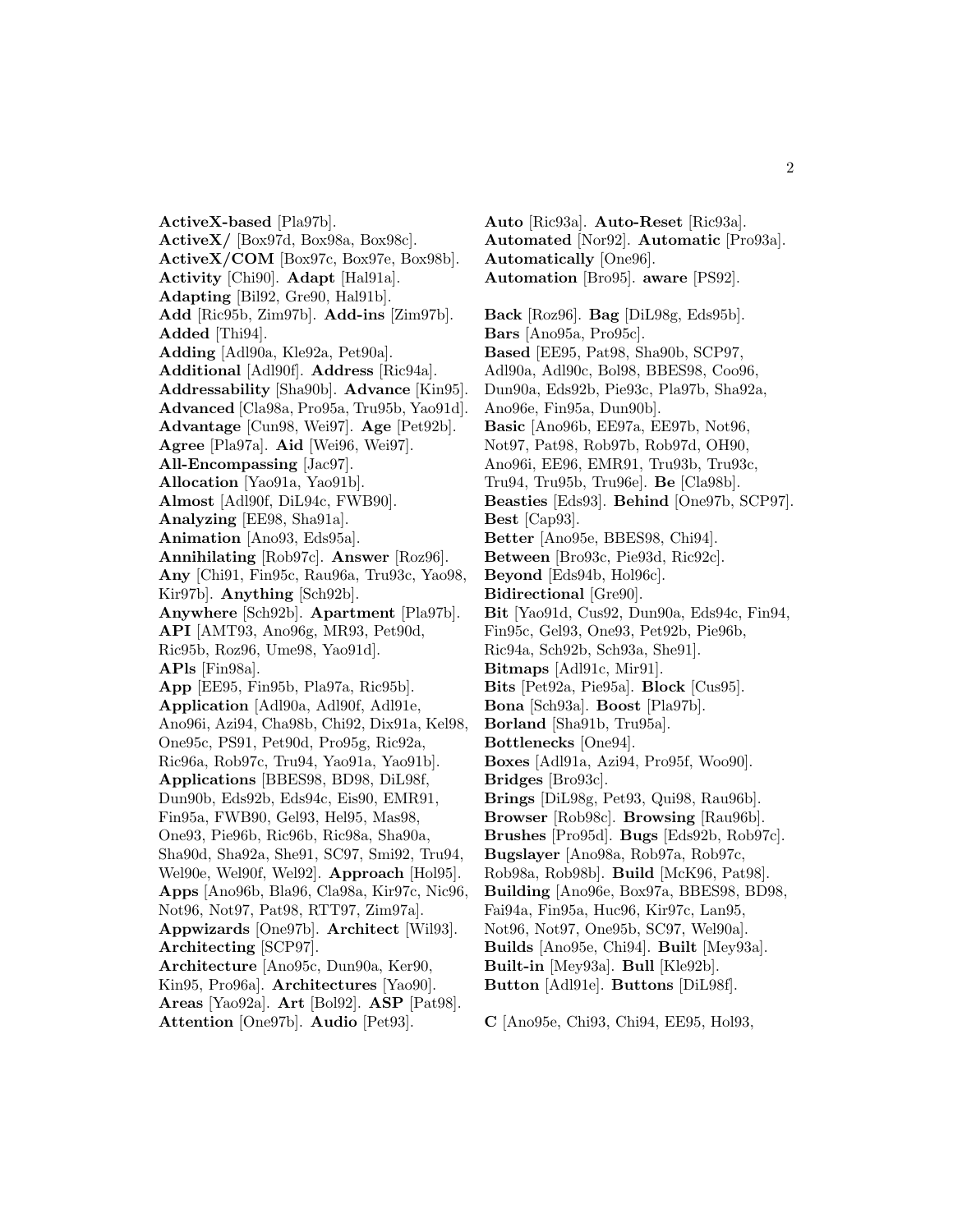Lan95, MS91, Mit96, Nic96, Pro95g, Sha92b, She97, Thi94, Ano98b, Ber90, Bro93d, Com90, DeL98, DiL93a, DiL93b, DiL94a, DiL94b, DiL95b, DiL95g, DiL95e, DiL95a, DiL95d, DiL95h, DiL95c, DiL95f, DiL96j, DiL96e, DiL96f, DiL96g, DiL96h, DiL96i, DiL96a, DiL96b, DiL96d, DiL97d, DiL97e, DiL97f, DiL97g, DiL97h, DiL97a, DiL98a, DiL98c, DiL98d, DiL98e, DiL98g, Dil96c, Dil97b, Dil97c, Dil98b, Goo92, Mas98, MTM96, Mey95, One97b, Sha91a, Sha91b, Sha92a]. **C/C** [Sha92b, DiL93a, DiL94a, DiL94b, DiL95b, DiL95g, DiL95e, DiL95a, DiL95d, DiL95h, DiL95c, DiL95f, DiL96e, DiL96f, DiL96i, DiL96j, DiL96g, DiL96h]. **Cache** [Cus95]. **Cake** [Bla96]. **Call** [MS91, Pie93c, Sch93b]. **Calls** [Fin95a]. **Can** [SC97]. **Capabilities** [EE96, Sha93, Tru93b, Yao91d]. **Careful** [Yao91a]. **Case** [Pet92a]. **CE** [Ano97e, FR97, Yao98, Bol98, Jon98]. **CE-based** [Bol98]. **Century** [RC98]. **Certain** [Kim98]. **Changes** [Cha98a]. **Channel** [CE97]. **Checkerboard** [Pet90c]. **Checkers** [Pet90c, Pet90b, Pet90a]. **Chicago** [Ano95b, Ano95a, Ano95c, Eds94a, Eds94c, Kin94, Kin95, One95a, Pie95a]. **Chief** [Wil93]. **Choice** [Cha98b]. **Clandestine** [Fin98b, Fin98c]. **Class** [DiL93b, Eds96, Fai94b, Fos96, Huc96, Sha92c, Sha93]. **Classes** [Ano96f, Bla96, Chi95, Pro95g, Mey93a, Sha92b, Sha92c]. **Cleanup** [Yao91a]. **Clearer** [Goo95]. **Cleverly** [Ano95b, Eds94a]. **Clien** [EE96]. **Clien/Server** [EE96]. **Client** [Dix91a, Dix91b, Fin95a, Fin95b, Ker90, Mit96, Not96, Not97, PS91, Smi92, Ano96i]. **Client-Server** [Dix91a, Dix91b, Ker90, PS91, Smi92]. **Client/** [Not96, Not97]. **Client/Server** [Fin95a, Fin95b, Ano96i]. **Clipboard** [Wel90a]. **Code** [Ano96h, Fin94, Goo92, Hol93, Jam90a, MS91, One93, Pie93c, Pro97a, Pro96c, Pro96d, Pro97b, Pro97c, Pro97d, Sha91a, Sha92a].

**Codewright** [Ric92b]. **Coding** [Ano95b, Eds94a]. **Com** [Box96a, Box97d, Box98a, Box98c, Ano96a, Box96b, Box97c, Box97e, Box97a, Box97b, Box98b, BBES98, Box98d, Bro96a, Bro96b, Cha98a, Kir97b, Kir97a, Rau96a, She97, Sko98]. **COM-** [BBES98]. **Combining** [Sha90b]. **Comes** [Cus92, Pet92b]. **Command** [DiL95i]. **Commands** [Jam90a]. **Common** [Ano96b, Fin98b, Fin98c, Arm96a, Arm96b]. **Communication** [Gre90]. **Compact** [Box97a]. **Comparing** [Adl91e]. **Compiled** [OH90]. **Compiler** [Hol93]. **Compilers** [Sha91a]. **Complete** [Sha91c]. **Complex** [BBM98, Ker90, Pro94b]. **Component** [Bro93b, Bro96a, Bro96b, Kir96, Lan95, Ano96d]. **Components** [Kir97b, Pat98, Sko98]. **Comprehensive** [Goo92, Goo95, Sha91b]. **Compression** [Pro93a]. **Computer** [Roz96]. **Computing** [Jon98]. **Configuration** [Pro93a]. **Configure** [One96]. **Configuring** [Ano96g]. **Conform** [One95b]. **Considerations** [Bro95]. **Containers** [Chi95, DiL94c]. **Contending** [Pro95e]. **Control** [Adl90e, Ano95a, EE97a, EE97b, Eds95a, Jam90a, Kel98, Key92, Lan95, Pro94b, Ric92d, Ric98b, Tru93a, Fin98b, Fin98c]. **Controller** [Bro95]. **Controls** [Adl91a, Ano96c, Arm96a, Arm96b, Bro92, McK95, McK96, Pro95f, Tru93c, Wel90d, Ano96b, Fin98b, Fin98c]. **Converting** [Mir91]. **Cool** [DiL98f, Wei97]. **Cooperative** [Hal91b]. **Coordinate** [Ric93a]. **Corpulent** [Pie93a]. **Corral** [Adl91e]. **Course** [AS95, Pie97a]. **CPUMETER** [Chi90]. **Crash** [AS95, Pie97a]. **Create** [EMR91, Zim97a]. **Creating** [DiL94c, Dix91a, Dix91b, Fos96, Ric93b, Wel90b, Wel90c, Wel92, Woo90].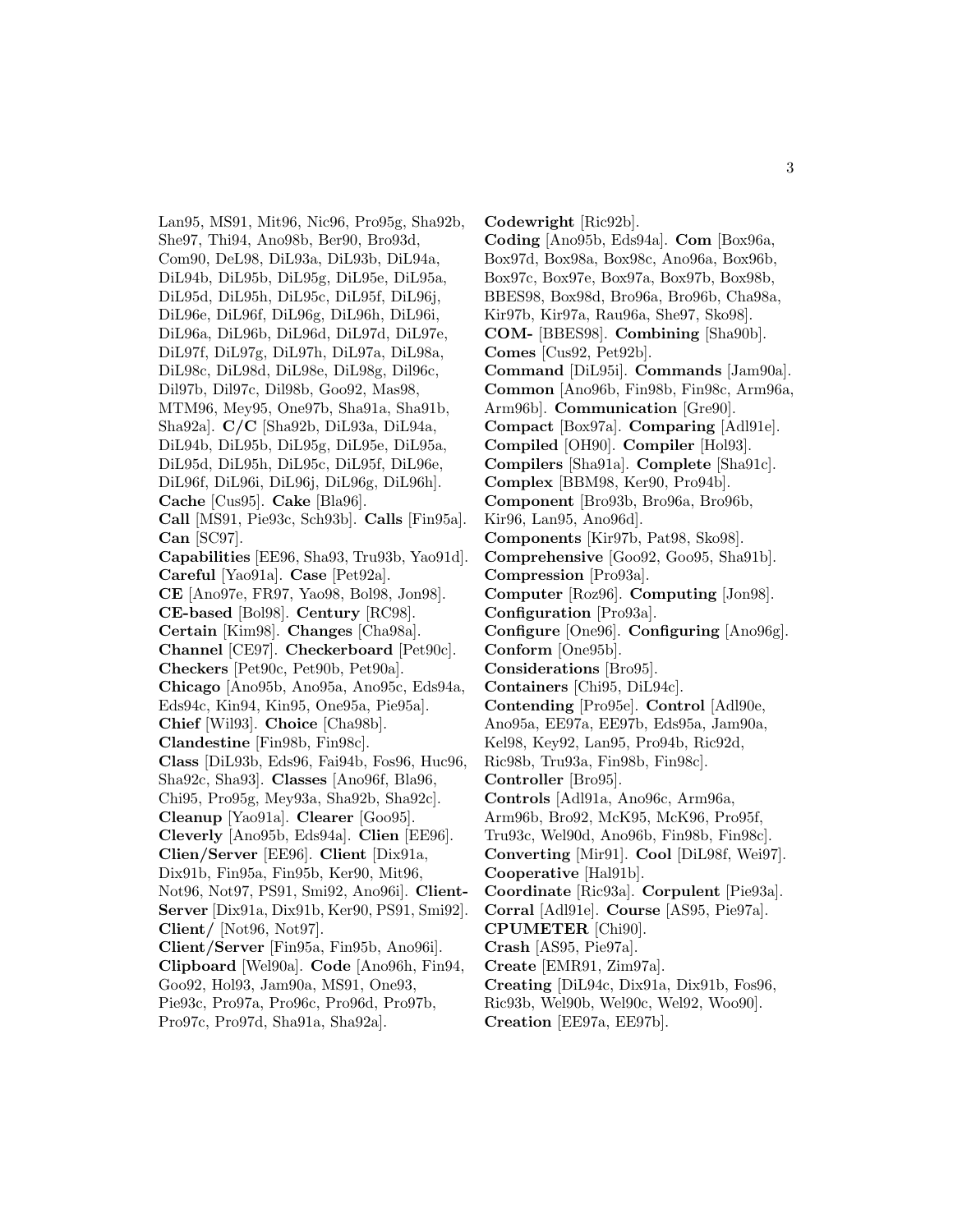**Critical** [Ric93e]. **Cross** [EE95]. **Cross-Development** [EE95]. **Curtain** [One97b]. **Curve** [Nic96]. **Custom** [Bro92, Cun98, Key92, Lan95, Ric98a, Wel90d, Yao91b]. **Customization** [BP98].

**D** [Pro95a]. **DAO** [MTM96]. **Data** [Ano96j, Bro93a, Chi92, EE98, Hol96a, Hol96b, Hol97, MTM96, Rau97, Ric93d, Wel90b, Wel90c]. **Data-Entry** [Wel90b, Wel90c]. **Database** [Rau96a, Tru93b]. **Databases** [MTM96]. **DB** [Ano96d, Rau96a]. **DCOM** [EE98]. **DCs** [Pro95d]. **DDE** [Bro93c, Pet91b, Sha90c, Sha90d, Smi92]. **Debugger** [Rob97d]. **Debuggers** [Mir93]. **Debugging** [Chi91, Hil90, Mey93a, Mey93b, Sch97]. **Decompression** [Ric92d]. **Default** [Chi92]. **Definition** [Hlu98]. **Delivers** [Chi95]. **Delphi** [Tru95a]. **Demand** [Sch92a]. **Demand-Paged** [Sch92a]. **Deployment** [Pat98]. **Deposits** [Pie96b]. **depth** [Mef90]. **Depths** [Pie97a]. **Design** [Ano96a, Ano96f, Bro95, Bro96a, Bro96b, Cus95, Hol95, Ric97a, Sko98]. **Designers** [Pla97a]. **Designing** [Bro92, Cap93, PS91]. **Desktop** [Ano96i, Fai98, Rau96b, Ric96a, CE97]. **Destroying** [Ric93b]. **Details** [Cus95]. **Developer** [Ano97b, Gea90, Hlu98, Lan95, Zim97b]. **Developers** [DiL98g, Yao91d]. **Developing** [Fin95b, Hel95, Mas98, Nor92, PS92, She97]. **Development** [Adl91d, Ber90, EE95, Hil90, Ker90, Kir97a, Pet90d, Qui98, Sha90e, Sha91b, Thi91b]. **Device** [Adl91b, Huc96, Mir91, One95b, Ric96c, Sch92b, Smi91]. **Device-Independent** [Mir91]. **Devices** [Ano96g, One96, Pro94b, Smi91]. **Diagnostic** [Mey93a, Mey93b].

**Dialog** [Adl91a, Azi94, Pro95f].

**DIBs** [DiL97k, DiL97i, DiL97j]. **Difference** [Pie93d]. **Digital** [Pet93]. **Direct** [Ano96e, Eds95a, Eds96]. **Directinput** [Eds96, Cla98b]. **Directory** [DDBM98]. **DirectSound** [Cla98a]. **DirectX** [Cla98a, Cla98b, Fos98]. **Discomfort** [EE97a, EE97b]. **Disk** [Pro93a]. **Disparate** [Yao90]. **Dispensers** [Cun98]. **Distributed** [Box96b, Cha98b, Cun98, Kir97c, RTT97]. **DLL** [Arm96a, Arm96b, Chi95, Fin95c, Pie97b, Pie97c, Ric94a]. **DLLs** [Eis90, Fai94a, Key92, Ric92d]. **Do** [Kim98, Sch92b, Sha92a]. **Document** [Ano96a, Pet90d, Tru96f, Pro96a]. **Document/View** [Pro96a]. **DOS-based** [Dun90b]. **Down** [Sha92a]. **Download** [Kir96, Ano96d]. **Dr.** [Tru93a]. **Drag** [Ric92a]. **Drag-and-Drop** [Ric92a]. **Dramatically** [Nic96]. **Draw** [Fos98]. **Drawing** [Pet90c]. **Drive** [Fin94]. **Driver** [One97a, One97c]. **Drivers** [Fin98a, Huc96, One95b, Sch92b, Smi91]. **Drop** [Ric92a]. **Dynamic** [Azi94, SC97, Wel90a]. **Dynamic-Link** [Wel90a]. **Dynamically** [One95c].

**Easier** [Pet91b, Sha91c]. **Easily** [Sch93b, Zim97a]. **Easy** [DiL94c, Kir97b, Tru95b]. **Edit** [Adl90b]. **Edition** [EE95, EE96, Not96, Not97]. **Editor** [Ric92b]. **Editors** [Ano95e, Chi94]. **Effective** [BBES98, Cap93]. **Efficient** [Cha98b]. **Either** [Bro93d]. **Embedded** [Smi91]. **Embedding** [Kle92a, Kle92b]. **Encompassing** [Jac97]. **Engine** [MTM96]. **Enhance** [Azi94, Tru93c]. **Enhanced** [Pet91a, Sch92a]. **Enhancing** [Adl90b]. **Enterprise** [Ano96b, EE96, Not96, Not97]. **Enters** [Chi93].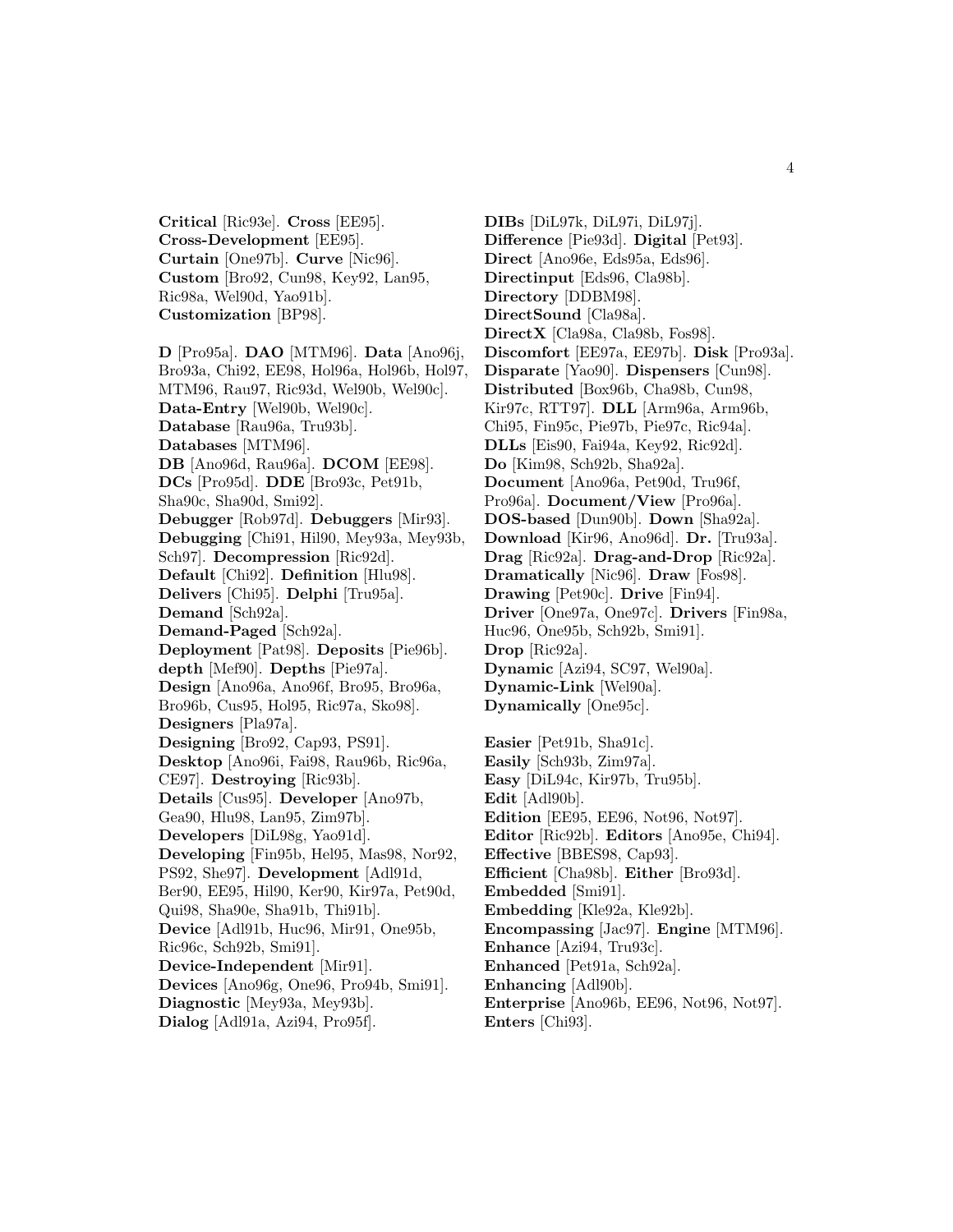**Entry** [Tru95a, Tru95b, Wel90b, Wel90c]. **Environment** [Ber90, Dun90b, EMR91, Sha91b, Sha91c, Sha90e]. **Error** [Goo95]. **Events** [Jon91, Ric93a, Rob98c]. **Everything** [Ric92a]. **Examination** [Goo92]. **Examining** [Jam90b]. **Exception** [Goo95, Mey95, Pie97a]. **Exceptions** [Ano95e, Chi94]. **Excess** [Pie93a]. **Exciting** [Jon98]. **Exclusive** [Huc96, Pie95b, Ric95b]. **Executable** [Pie94a, Wel91]. **Executables** [Pie93a]. **Experience** [Mit96]. **Exploit** [Bol92, Cam97, Ric97a]. **Exploiting** [Dun90a, One96, Sko98]. **Exploration** [Mef90]. **Explore** [Yao92a]. **Explorer** [Arm96a, CE97, Rob98c, Cam96]. **Exploring** [Adl91b, Cla98a, EE96, Pet92b, Sch92a]. **Exposes** [Fin98b, Fin98c]. **Extend** [Key92, One95c, Ric96a, Zim97b]. **Extended** [Hal91b]. **Extending** [Cam96, Eds94b, Eis90, Wel90d]. **Extends** [Fai98]. **Extensible** [Wel90a, Zim97a]. **Extension** [DDBM98]. **Extensions** [Ano96j, Cam96, Pet91a, Rau96b, Ano96d, Mir96]. **Exterminate** [Eds92b]. **Extra** [Tru93c]. **Eye** [Rob98c]. **Face** [Cap93]. **Facilities** [Mey93a, Mey93b, Ric97a, Sha90a, Sha90d]. **Fall** [Pla97a]. **Far** [Sha90b]. **Farewell** [Pet91b]. **Fashionable** [Pla97a]. **Fast** [Cha98b, Fos98, McK96]. **Faster** [Ano95e, Chi94].

**Fat** [Pie93a, One95a]. **Fatty** [Pie96b].

**Features** [Ano95e, Box96b, Chi94, Mas98,

Pie97b, Pie97c, Qui98, Tru95b].

**Feedback** [Cla98b]. **Fide** [Sch93a].

**Fields** [Adl90b].

**File** [One95a, Pie94a, Ric93d, RC98, Wel91].

**Filenames** [One95a].

**Files** [Ric92a, Ric93d, Ric95b, Thi92].

**Filling** [Thi91a]. **Filter** [Wel92]. **Filters** [BP98]. **Fingers** [Tru96e]. **First** [Wei96, Wei97]. **Fonts** [Adl91c]. **Footprint** [Bol98]. **Force** [Cla98b]. **Foreign** [Mir91]. **Formal** [Bil92]. **Format** [Pie94a]. **Formats** [Wel91]. **Formatted** [Adl90b]. **Forward** [Cap93]. **Foundation** [Mey93a, Sha92b, Sha92c, Sha93]. **Four** [Mir93]. **Framework** [Pro95g]. **Free** [Pla97a]. **Frontier** [Hol96c]. **FTP** [AS95]. **Full** [DiL98g, Pet93]. **Full-Motion** [Pet93]. **Fun** [DiL93b, DiL97k, DiL97i, DiL97j]. **Function** [Fin95c]. **Functionality** [Key92]. **Functions** [MS91, Pie93b, Pie95b, Sch93b, Thi92, Tru96e]. **Fundamental** [Ano93, Com90]. **Fundamentals** [Yao92b]. **Fusing** [Ric96b].

**Gadgets** [Ano95b, Ano95a, Eds94a]. **Gain** [Kel98]. **Game** [Eds95a, Pet90a]. **Game-Playing** [Pet90a]. **Games** [Eds96]. **Gamut** [DiL97k, DiL97i, DiL97j]. **Gates** [Pie93c]. **GDI** [Pet92b]. **Generation** [Kin95]. **Generators** [Adl91e]. **Generic** [Fin94, Sch93b]. **Genius** [Ric92c]. **Get** [DiL93b, Eds96, Fos98, McK95]. **Getting** [AS95]. **Give** [DiL98f, Pla97b]. **Gives** [Cla98a, Eds95a, Yao91d]. **Global** [Pie93b]. **GMMF** [Ric95b]. **Go** [Hol96c, Sch92b]. **Going** [Eds94b]. **Goodies** [DiL97k, DiL97i, DiL97j, Eds95b]. **Gopher** [AS95]. **Gotchas** [Eds95b]. **GPI** [Pet90c]. **Grab** [Eds95b]. **Grand** [Cus92]. **Graphical** [EMR91, Sha91c]. **Graphics** [Adl91b, Pet92b, Pro95a, Wel92]. **Grappling** [Cla98b]. **Great** [Thi91a]. **Growable** [Ric95b]. **Guide** [Hlu98, Jac97]. **Hair** [Gel93]. **Handheld** [FR97, Ric96c, Yao98].

**Handling** [Goo95, Jam90a, Mey95, Pie97a]. **Handy** [Chi91]. **Hardware** [Eds95a].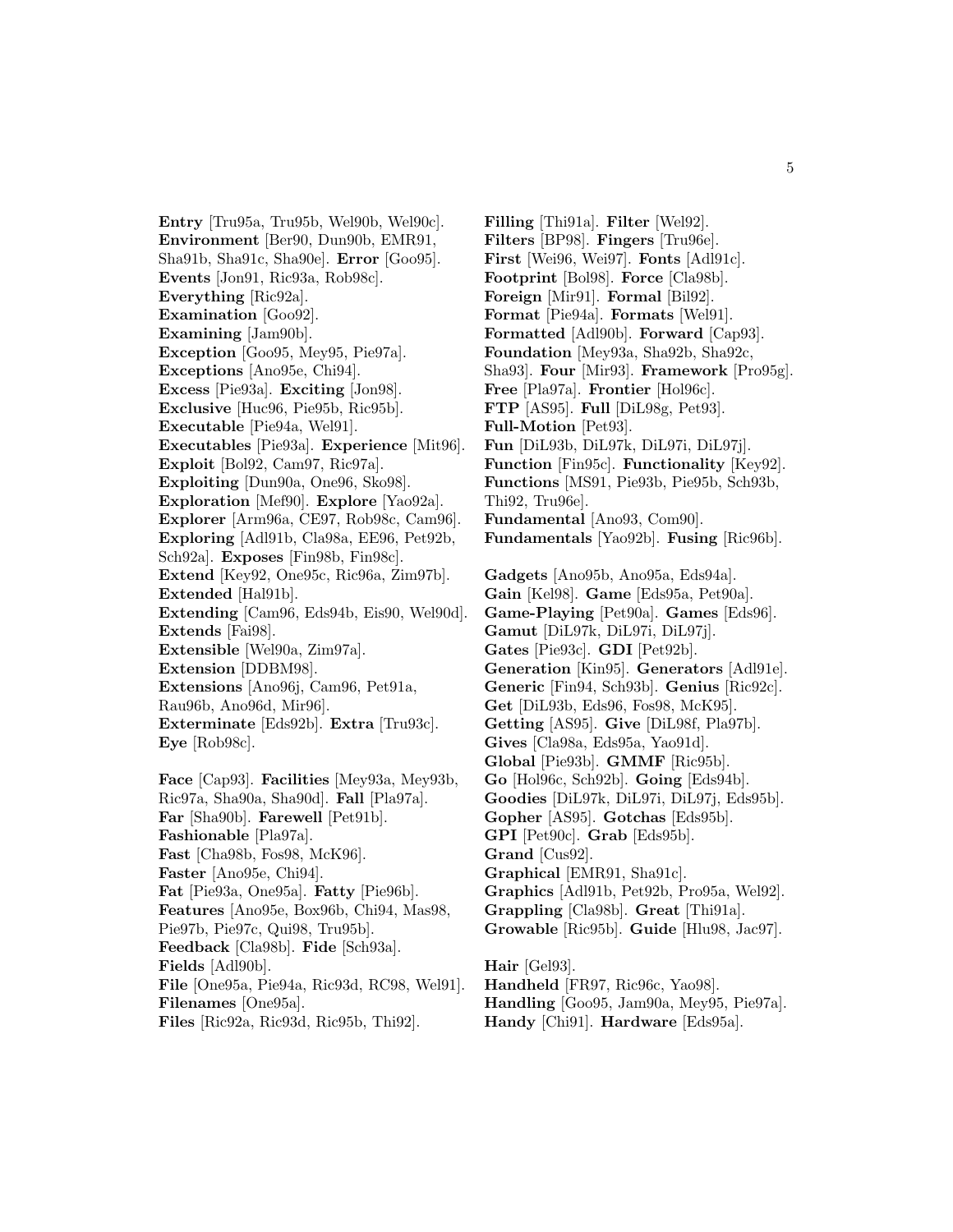**Harnessing** [Tru93b]. **Heap** [Pie93b, Ric93c]. **HeapPeep** [Chi92]. **Hello** [Pet91b]. **Help** [Adl90a, DiL93b, Fai98]. **helps** [RTT97]. **Hide** [Hol96a, Hol96b, Hol97]. **Hiding** [Ano96j]. **Hints** [Eds92a]. **Home** [DiL98g]. **Hood** [Ano98c, Pie93b, Pie95c, Pie95d, Pie95e, Pie95f, Pie96a, Pie96c, Pie96d, Pie96e, Pie96f, Pie96g, Pie96h, Pie96i, Pie96j, Pie96l, Pie96m, Pie97e, Pie97f, Pie97g, Pie97h, Pie97i, Pie97j, Pie97k, Pie97l, Pie98a, Pie98b, Pie98c, Pie98d, Pie98e, Pie98f, Pie96k, Pie97d]. **Hook** [Fin95c]. **Horns** [Kle92b]. **Hot** [DiL98f, Pla97a]. **House** [Box98d]. **HTML** [Fai98]. **HTTP** [Ano96e, Coo96, Sko98]. **HTTP-Based** [Ano96e]. **Hybrid** [Ano95c]. **Hygiene** [Yao91a]. **Hypertext** [Adl90a]. **Hypertext-based** [Adl90a]. **I/O** [MS91]. **IDEs** [Sch97]. **IE** [Arm96b, Ano96b]. **II** [Adl90d, Ano95a,

Ano96a, Arm96a, Bro93d, Bro96a, Cla98a, DiL97i, EE97b, Fin98c, Hal94b, Hol96b, Kle92a, Mey93b, Not97, Pet90c, Pie97c, Pro95d, Rob97d, Wel90b]. **III** [Adl90e, Ano95d, Bro93a, DiL97j, Hol97, Pet90b]. **IIS** [BP98]. **Image** [Ano95b, Eds94a]. **Impaired** [Wei96, Wei97]. **Implement** [Rob97b]. **Implementation** [Cus95, Hol93]. **Implementations** [Hol96c]. **Implementing** [Bro93a, Bro93d, Bro95, DDBM98, One97a, Sha90c]. **Import** [Wel92]. **Improve** [Yao91b]. **Improved** [Arm96b, Chi95]. **Improves** [Yao91a]. **In-depth** [Mef90]. **Includes** [Ano97b]. **Independent** [Mir91]. **Industrial** [Ric92b]. **Industrial-Strength** [Ric92b]. **Ingenious** [Rob97b]. **INJLIB** [Ric94a]. **Input** [Ano95d, Ano96e, Ric92c].

**Ins** [Zim97a, Zim97b]. **Installable** [Wel90d]. **Installer** [Kel98]. **Integrated** [Ber90, Pro93a]. **Integrating** [Adl91a]. **Integration** [Ano96c]. **Interactive** [Bla96, McK96, Sha90e]. **Interface** [Adl91b, Ano95a, Azi94, Cap93, DiL98f, Eds94a, Hlu98, Pat92, Pet90d, Pro94b, Pro95a, Rau96a, Wel90d, Adl90b]. **Interfaces** [Bak93, Hol96a, Hol96b, Hol97, Rau97]. **Interfacing** [OH90]. **Interleaved** [Pet93]. **Internal** [Kin94]. **International** [FL90]. **Internationalization** [Hal91a, Hal94a, Hal94b]. **Internet** [Arm96a, AS95, Ano96c, Ano96d, CE97, Kir96, McK96, Mit96, Nic96, Rau96b, RTT97, Rob98c, SCP97]. **Internet-Based** [SCP97]. **Interoperability** [Tru94]. **Interpreters** [BP98]. **Interrupt** [Mef90]. **Interview** [Wil93]. **Introducing** [Box96b, Bro93b, Kir97c, One95a, Pro95a, Rob97c, Ano96d]. **Introduction** [Gea90, Pat92, Ric93c, Yao92b]. **Investigating** [Ano95c, Kle92a, Kle92b, Sch97]. **ISAPI** [Ano96f, Bla96, BP98]. **Isolate** [Eds92b]. **IV** [Adl91a, Pet90a, Pro95e]. **Jet** [MTM96]. **Joy** [Box97a, Eds96].

**Just** [Tru93c, Yao98].

**Keeping** [Rob98c]. **Kernel** [Fin98a, Huc96, Sha90a, Sha90d]. **Kernel-Mode** [Huc96]. **Key** [Ric92c]. **Keyboard** [Mef90, Pro95e, Ric92c]. **Killer** [Hel95]. **Kit** [FWB90, Lan95]. **Knockout** [Chi93]. **Know** [Ric96c].

**LAN** [Dix91a, Dix91b, PS91]. **Language** [FL90, Hlu98, Hol93, Kir97b]. **Languages** [Hal94b]. **Last** [Sch93a]. **Last-Write** [Sch93a]. **Layer** [Fin94].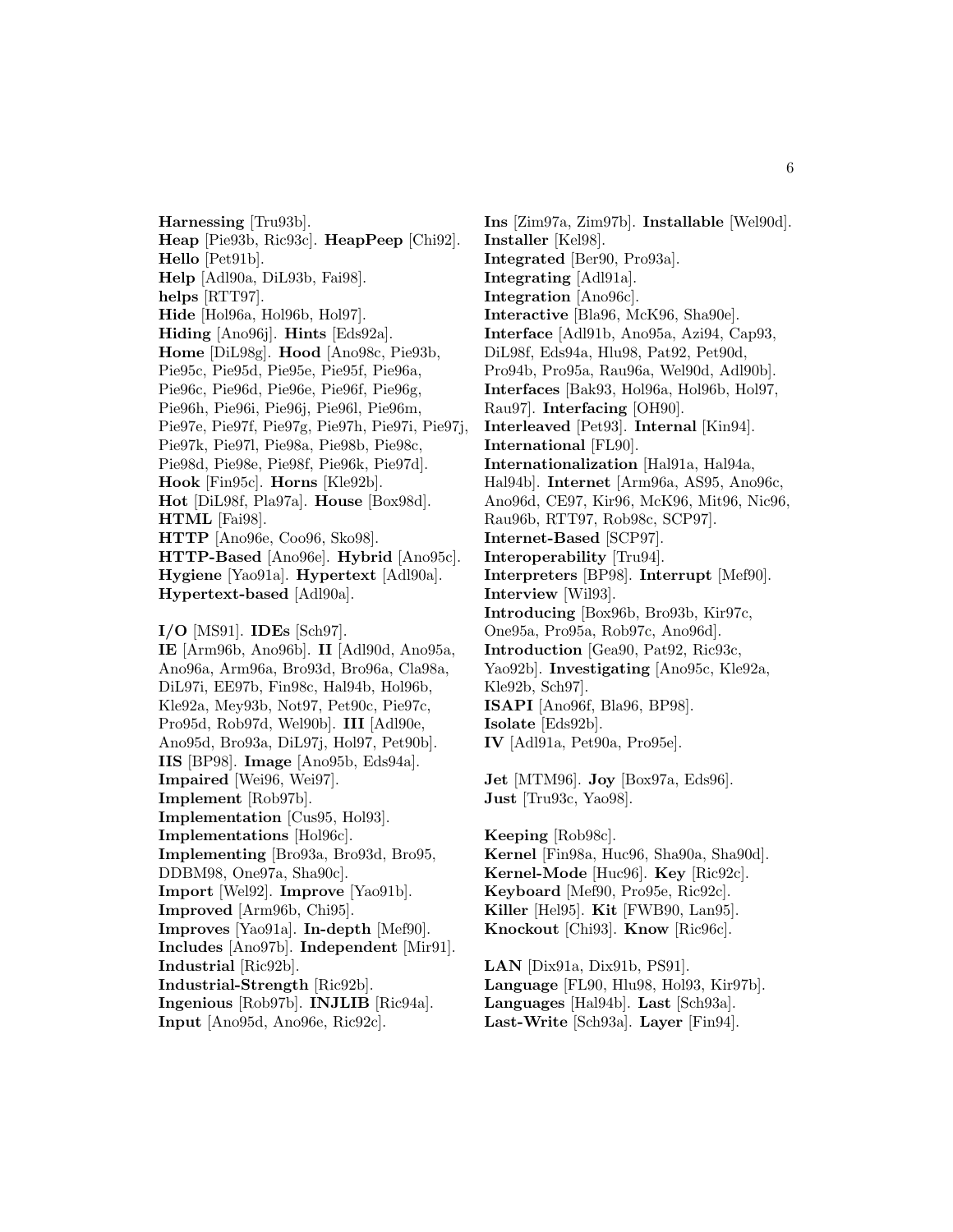**Layout** [BBM98]. **Learn** [Chi90, Mir96]. **Learned** [Tru93a]. **Learning** [Adl90c, Adl90d, Adl90e, Adl91a, Adl91b, Adl91c, Nic96]. **Less** [Sha92a, Thi91a]. **Lets** [Chi91]. **Level** [BP98]. **Leveraging** [Mit96]. **Libraries** [DiL93b, Wel90a, Wel92]. **Library** [Box97a, Fai94b, Huc96, MS91, Sha93, She91, Smi92, Wel90b, Wel90c, Yao92a]. **Life** [Fin98b, Fin98c]. **Light** [Chi92]. **Line** [Ume98]. **Link** [Wel90a]. **Linking** [Kle92a, Kle92b]. **Links** [Ano97b]. **Liposuction** [Pie93a, Pie96b]. **List** [Eds92a, Woo90]. **Lists** [Ano95b, Eds94a]. **Load** [Ric94a]. **Loaded** [One95c]. **Loading** [Ano97a]. **Locales** [Hal94b]. **Look** [DiL98f, Kin95, Mas98, Pie93b]. **Love** [Tru93a]. **Mac** [EE95]. **Machine** [Chi90]. **Macros** [Eis90, Zim97b]. **Made** [DiL94c, Kir97a]. **Maintain** [Pie93b]. **Maintenance** [Kel98]. **Make** [Hol96a, Hol96b, Hol97, Ric92a]. **Makes** [Box97a, Kir97b]. **Man** [One97b]. **Manage** [Rau97]. **Management** [Kin94, Pie95a, Ric93c, Smi92, Yao90, Yao92b]. **Manager** [Adl90b, Cus95, Adl90g, Dix91a, Dix91b, Hil90, OH90, PS91, Pet90b, Sha90a, Sha90c]. **Managing** [Ric93b, Thi91b]. **Manipulate** [Ric98b]. **Manipulation** [Ric93d]. **Manual** [Ric93a]. **Manual-Reset** [Ric93a]. **Mapped** [Ric93d, Ric95b]. **May** [Cla98b]. **Maze** [DiL95i]. **MDI** [Adl90e, Pet90d]. **Meandering** [DiL95i]. **Measure** [Chi90]. **Media** [Pro94b]. **Memory** [Adl90f, Bol98, Kin94, Pie95a, Pro93a, Ric93c, Ric93d, Ric95b, Sch92a, Yao90, Yao91b, Yao92b]. **Memory-Mapped** [Ric93d, Ric95b]. **Memphis** [Cam97]. **Menu** [DiL98f]. **Menuing** [Adl90d]. **Menus** [Pro95c].

**Message** [Adl90c, Cha98b, DiL95i]. **Message-based** [Adl90c]. **Messages** [Chi91]. **Messaging** [Ano95c]. **Methodologies** [Wel90f]. **Methodology** [Zim97a]. **MFC** [Ano95d, Ano96b, Ano96c, Ano96e, Ano96f, Ano96j, Bla96, Chi95, Coo96, DiL93b, DiL94c, DiL95i, DiL97k, DiL97i, DiL97j, DiL98g, Fai94a, Fos96, Hol95, Hol96c, Mey93b, Pro95e, Pro95d, Pro95c, Pro95f, Pro95g, Pro96a, Pro96b, Thi94, Wei96]. **MicroQuill's** [Yao91c]. **Microsoft** [Adl90a, Ano97b, Arm96a, Arm96b, Ber90, Cha98a, Cha98b, EMR91, Gea90, Goo92, Hal91b, Mey93a, Nor92, RTT97, Ric96c, Roz96, Sha92b, Sha92c, Sha93, Yao98]. **Microsoft's** [Wil93]. **Migrating** [Eds93]. **Migration** [FWB90]. **Minimizing** [Bol98]. **Misbehave** [Kim98]. **Mix** [One93]. **Mobile** [Jon98]. **Mode** [Dun90b, Fin98a, Huc96, One95a, Pet91b, Sch92a]. **Model** [Bro93b, Cha98a, Dix91b, Kir97b, One97a, One97c, Pla97a, Pla97b]. **Models** [Chi95]. **Modem** [Mir96]. **Modify** [SC97]. **Monitor** [Cam97, Fin95c]. **Monitoring** [Ric98a, Rob98c]. **More-Sophisticated** [Mey93b]. **Most** [DiL93b]. **Motion** [Pet93]. **Mouse** [Ano95d]. **Moving** [Pet90b]. **MS** [Bol92, Pro93a, Pro93b, Pro94a, Pro95b, Thi91a, Thi92]. **MS-DOS** [Bol92, Pro93a, Pro93b, Pro94a, Pro95b, Thi91a, Thi92]. **MSJ** [Wil93]. **MSMQ** [BD98]. **MSN** [Ano97e, SCP97]. **MTS** [BD98, Cun98, Pat98]. **Multilanguage** [BBM98, Sch97]. **Multimedia** [Fin95b, Pet91a, Pro94b]. **Multipage** [Wel90c]. **Multiple** [Cam97, Pet90d, Rob97b, Rob97d, Wei96]. **Multiprocessing** [Cus92]. **Multitasking** [Hal91b]. **Multithreading** [Wei97]. **Multitiered** [Not96, Not97].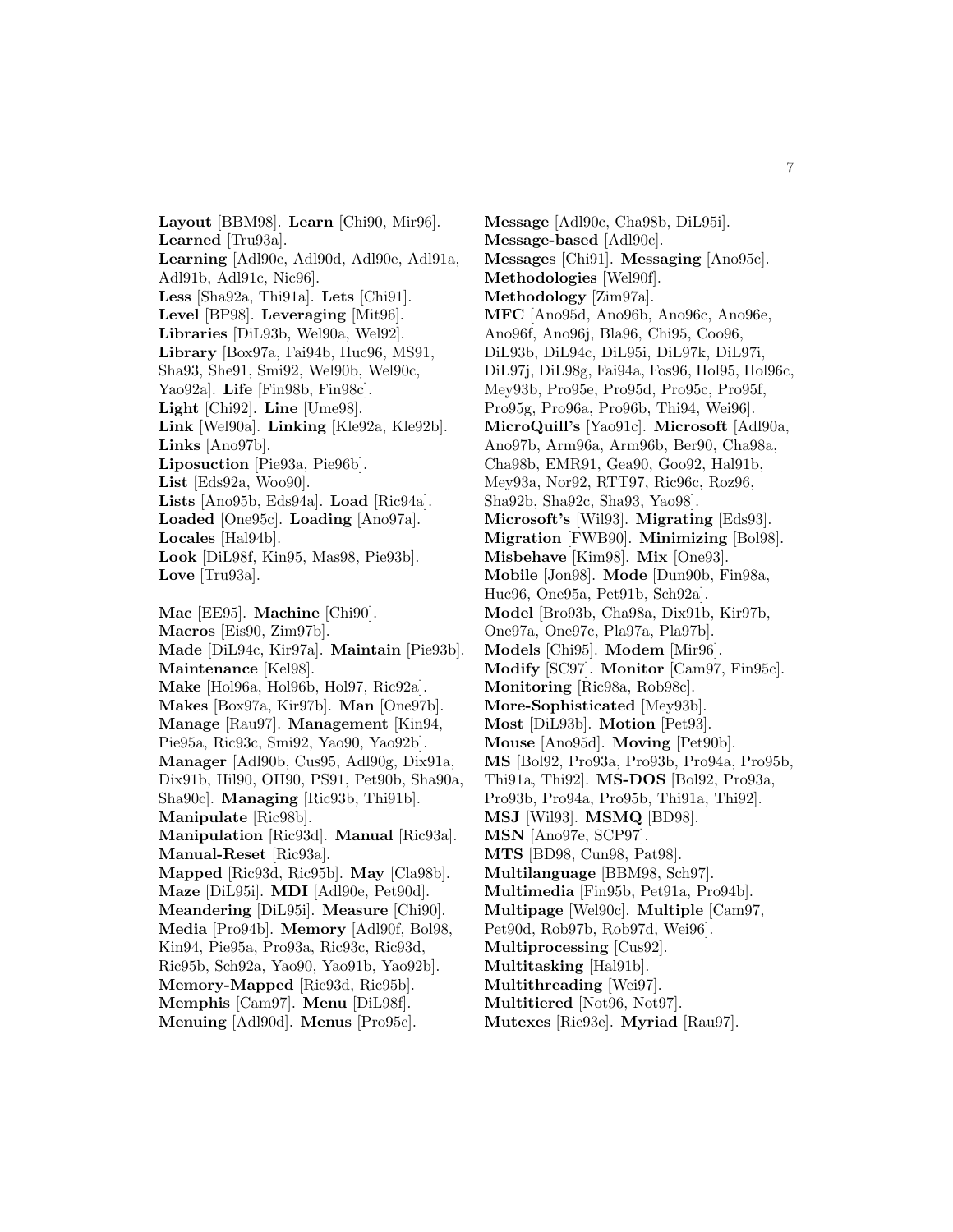**Name** [Cam96, Ano96d]. **Named** [Dix91a]. **Namespace** [DDBM98]. **National** [FL90]. **Navigate** [Mey95]. **Near** [Rob97c, Sha90b]. **Need** [FR97, Ric96c]. **NetBIOS** [PS92, Pat92]. **Network** [AMT93, Ano97b, Bak93, Bro93c, Dix91b, EE98, PS92, Pat92]. **Network-aware** [PS92]. **Networking** [Jon98]. **Next** [BP98, Kin95]. **No** [Adl90f, One97b]. **Noise** [Eds96]. **NT** [BBM98, Fin94, One97a, One97c, Pie96a, Pie97b, Pie97c, Qui98, RC98, Ano96f, Ano96j,

Bak93, Cam97, Cus92, Cus95, Eds93, Fin95a, Fin98a, Gel93, Hal94a, Hal94b, Hel95, Huc96, Kim98, One94, Pet92b, Pro95a, Ric93b, Ric93d, Ric97a, Ric98a, Ric98b, Yao92b]. **NT-Based** [Fin95a]. **NTM** [Box96b].

**O** [MS91].

**Object** [Bro93b, Bro93d, Hol95, Jam90b, Kir97a, Kle92a, Kle92b, Sha90c, Wel90f]. **Object-Oriented** [Hol95, Jam90b, Wel90f]. **Objects** [Ano96g, Bro93b, Bro93a, Hol96a, Hol96b, Hol97, MTM96, She97, SC97, Tru96f, Ano96a, Box97a]. **OCX** [Chi95]. **Off** [Eis90]. **Off-the-Shelf** [Eis90]. **Offers** [Jon98, Pro93a]. **OK** [Adl91e]. **OLE** [Ano96d, Ano96c, Ano96f, Box95d, Box95a, Box95c, Box95b, Box96b, Box96c, Box96d, Box96e, Box96f, Bro93b, Bro93a, Bro93d, Bro95, Bro96b, DiL94c, Lan95, McK95, McK96, Pet91b, Rau96a, Tru93b, Tru94, Wil93]. **Online** [Fai98, SCP97, Ano97b]. **Open** [Fin98a]. **OpenGL** [Ano96b, Fos96, Pro95a]. **Operating** [Ric97a, Yao91d]. **Optimization** [Sha91a, Wel90e]. **Oriented** [Hol95, Jam90b, Kir97a, Wel90f]. **OS/2** [Chi90, Dun90a, FWB90, FL90, Hil90, OH90, Sha90a, Sha90d, Yao91c]. **Our** [Fin95c, Huc96, Pie96b, Ric95b, Sch93b, Zim97a, Jac97]. **Overview** [Adl91d, Bak93, Ric92b].

**OWL** [Fai94a, Fai94b]. **Own** [Ano96a, Hol96a, Hol96b, Hol96c, Hol97, One97b, Zim97b]. **Paces** [Fai94b, Mir93, Tru96f]. **Packets** [EE98]. **Paged** [Sch92a]. **Pages** [Pla97b]. **Pain** [EE97a, EE97b, Fos96]. **Painlessly** [FWB90]. **Palettes** [DiL97k, DiL97i, DiL97j]. **Palt** [Pro95c]. **Panel** [Key92]. **Pantheon** [Tru95a]. **Paradigm** [Adl90c]. **Parallel** [Gre90]. **Pare** [Sha92a]. **Part** [Adl90c, Adl90d, Adl90e, Adl91a, Adl91b, Adl91c, Ano95b, Ano95a, Ano95d, Ano96a, Ano96c, Ano96e, Arm96a, Bro93b, Bro93a, Bro93d, Bro96a, Cla98a, DiL97i, DiL97j, EE97b, Eds94a, Fin98b, Fin98c, Hal94a, Hal94b, Hol96b, Hol97, Kle92a, Kle92b, Mey93b, Not97, Pet90c, Pet90b, Pet90a, Pie97b, Pie97c, Pro95a, Pro95e, Pro95d, Pro95f, Pro96a, Pro96b, Rob97b, Rob97d, Wel90b]. **Pay** [One97b]. **PC** [FR97, Mef90, MR93, One95a, Pet91a, Pet93, Thi91b]. **PCs** [Bro93c, Yao98]. **PE** [Pie94a]. **Peering** [Pie94a]. **Pegasus** [Ric96c]. **Pens** [Pro95d]. **Performance** [One94, Ric98a, Yao91c]. **Performance-tuning** [One94]. **Persistence** [Ano96a, Hol96c]. **Perspective** [Pie97b, Pie97c]. **Piece** [Bla96]. **Pieces** [Pet90c, Pet90b]. **Pipes** [Dix91a]. **Play** [Ano96g, One96]. **Playing** [Pet90a]. **Plug** [AMT93, Ano96g, One96]. **PM** [Pet90a, Wel90e]. **Pointer** [Sha90b]. **Pointers** [Sha90b]. **Poking** [Pie96a]. **Pop** [Fin98a]. **Port** [EE95, FWB90, Gel93, Gre90]. **Portable** [Cus92, Pie94a]. **Porting** [Eds93, She91]. **Portion** [PS91]. **Possibilities** [Jon98]. **Post** [Chi91]. **Postman** [Chi91]. **Potpourri** [Thi94].

**Power** [Tru93c]. **Preparing** [Eds94c].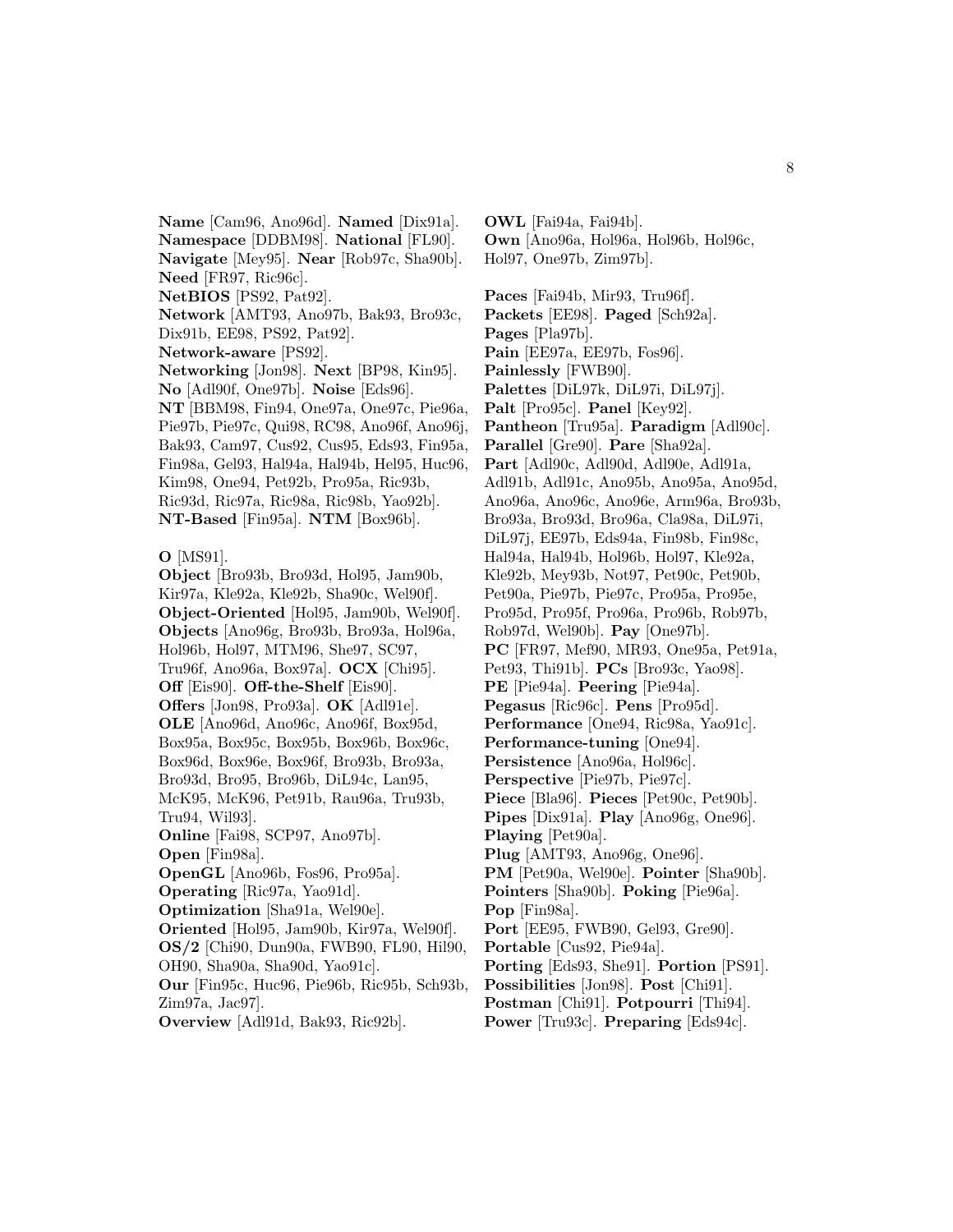**Presentation** [Hil90, Adl90b, Adl90g, OH90, Pet90b, Sha90a, Sha90c]. **Press** [Mir96, Ume98]. **Preview** [CE97, Sha92b]. **Previewing** [Arm96a, Arm96b, Pro96b, RC98]. **Previously** [Yao92a]. **Primer** [Ano96a, Ano96c, Ano96e, Ano96f, Bro92, Fai94a]. **Primitive** [Fos98]. **Print** [Pro96b]. **Printing** [Adl91c, Pro96b]. **Privileged** [Fin98a, Pie93c]. **Problems** [Bro96a, Bro96b]. **Procedure** [Fin95a]. **Procedures** [Nor92]. **Process** [Jam90a, Pie95a, Ric94a, She97]. **Processes** [Hal91b, Ric93b]. **Processing** [Ano95d, Goo95]. **ProcHook** [Fin95c]. **Program** [Bol98, FR97, Hal91a, Hol95, One94, Pie93c, Ric92d, Ric98b]. **Programmer** [Ano97c, Ano97d, Ano98d, Jac97, Pie96a, Pie97b, Pie97c, SW97a, SW97b, SW97c, SW98a, SW98b, Thi91a, Thi94, Tru96e, Tru96f, Tru96a, Tru96b, Tru96c, Tru96d, Tru96g]. **Programming** [AMT93, Ano95d, Bak93, BBES98, Cha98a, Com90, Eds92a, Eds95b, Hal94a, Kir97b, Pat92, Pro95e, Pro95d, Pro95c, Pro95f, Pro96a, Pro96b, Sha91c, Sha92c, Tru95a]. **Programs** [Adl90f, Bil92, Bro93c, FL90, PS92, Ric92c, Sch93a, Yao91c]. **Property** [Pro95f]. **Protected** [Dun90b, One95a]. **Protected-Mode** [Dun90b]. **Protocol** [EE98]. **Prototypes** [Tru93c]. **Prototyping** [Adl90g]. **Provides** [Ber90, Sha91b, Tru95b]. **Providing** [Sha90d]. **Puts** [Tru96f]. **Putting** [Cap93, Fai94b, Mir93].

**Q** [Box95a, Box95c, Box95b, Box96c, Box96d, Box96e, Box96f, DiL93a, DiL94a, DiL94b, DiL95b, DiL95g, DiL95e, DiL95a, DiL95d, DiL95h, DiL95c, DiL95f, DiL96j, DiL96e, DiL96f, DiL96g, DiL96h, DiL96i,

DiL96a, DiL96b, DiL96d, DiL97d, DiL97e, DiL97f, DiL97g, Dil96c, Dil97b, Dil97c, Fin93, Pie94b, Pie94c, Pie95g, Pie95h, Pie95i, Pie95j, Pro93b, Pro94a, Pro95b, Ric94b, Ric95c, Ric95d, Ric96g, Ric96h, Ric97c, Ric97d, Box95d, Box96a, Ric95a, Ric96d, Ric96e, Ric96i, Ric96f]. **Quality** [Hol93]. **Queue** [Cha98b]. **QuickC** [Sha91c]. **QuickPascal** [Jam90b]. **R** [Pie96a, Mir96, Ric96i, Ric96f]. **Raid** [Mir93]. **Reach** [MR93]. **Ready** [McK95]. **Real** [EMR91, Pet91b]. **Recommendations** [Com90]. **Reduces** [Nic96]. **Refined** [McK95]. **Reliable** [Ano97a]. **Relieves** [EE97a, EE97b]. **Remote** [Fin95a]. **Remove** [Pie93a, Pie96b]. **Removing** [One94]. **Rendering** [Fos98]. **Reporting** [Wel90b, Wel90c]. **Reprogramming** [Jon91]. **Requires** [Ric92c]. **Reset** [Ric93a]. **Resource** [Cun98, Wel91, Yao91a]. **Resources** [Adl90d, Hal94b, Yao91b]. **Responsible** [Hol96a, Hol96b, Hol97]. **Reusable** [DiL97k, Fos96, Sko98]. **Revealed** [Wel91]. **Rewriting** [Hol95]. **RichEdit** [Ano95a]. **Ring** [Chi93]. **Ripping** [Gel93]. **Riptoe** [Jac97]. **Robust** [McK95]. **Roll** [Ano96a, Hol96c]. **Routines** [Mef90, Ric93c]. **Routing** [DiL95i]. **RPCs** [Fin95b]. **Run** [Pie93c, Sch93a]. **Runtime** [Kir97a, SC97]. **Safe** [Kir96]. **Safer** [Thi92]. **Scalable** [RTT97]. **Scenes** [SCP97]. **Scores** [Chi93]. **Scribble** [Hol95].

**Script** [BP98]. **Scripts** [BBM98, Nor92].

**Scrolling** [Woo90].

**SDK** [Ano97e, Eds95a, FR97].

**Sections** [Ric93e]. **Segment** [Chi92].

**Segmentor** [Yao91c].

**Semaphores** [Ric93e]. **Serious** [AMT93].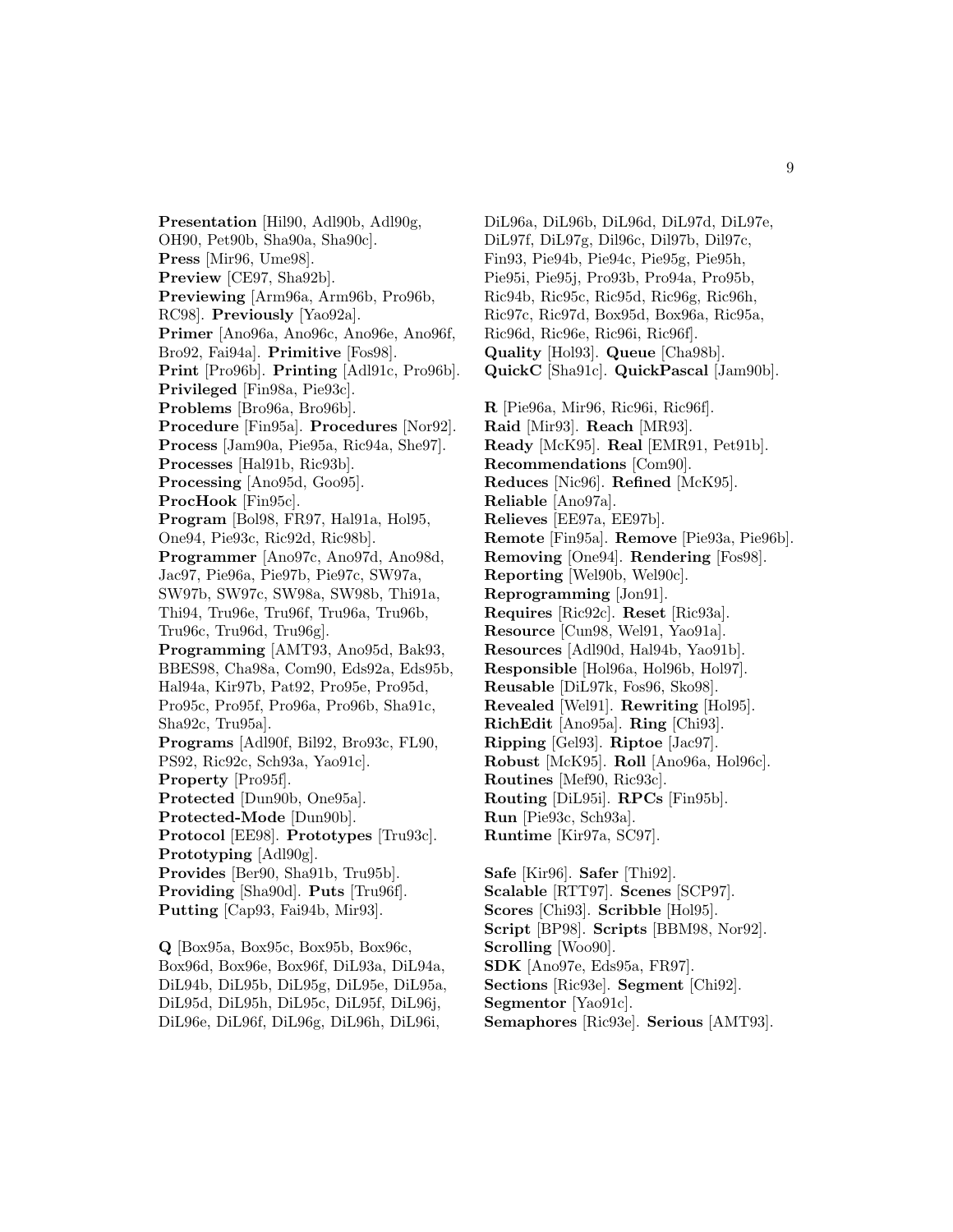**Server** [Ano96e, Ano97a, Coo96, Dix91a, Dix91b, EE96, Fai94a, Fin95a, Fin95b, Hel95, Ker90, Kle92a, Not96, Not97, PS91, Smi92, Ano96i, Cha98a, RTT97]. **Server-Style** [Fai94a]. **Servers** [DiL94c]. **Service** [Dix91b, Kir96, Mef90, Ric97a, Ric98b, SCP97]. **Services** [DDBM98, FL90, Kim98, Kir97a, One96, Ric98b, Sch93b]. **Set** [Fin98a]. **Setup** [Kel98, Ric92d]. **Seven** [BBES98]. **Seventeen** [Eds94c]. **Sharing** [Ric93d]. **Shed** [Chi92]. **Sheets** [Pro95f]. **Shelf** [Eis90]. **Shell** [Ano96c, Ric96a, Ric96b]. **Shepherd** [Ano97d]. **Ship** [McK95]. **Shoot** [Adl91e]. **Shoot-out** [Adl91e]. **Signal** [Jam90a]. **Simple** [Bro93d, Bro95, Coo96, Fos98, Kir97a]. **Simplifies** [Pet90d, She97]. **Simplify** [Azi94, BD98, Mey93a, Pro94b, Ric93d, Smi91, Smi92]. **Simplifying** [Ker90]. **Simulating** [Ric92c]. **Size** [Sha90b]. **Slay** [Eds93]. **Small** [Sha90b]. **Smart** [McK96, Zim97a]. **Smell** [Pro95g]. **Snap** [Zim97a]. **Snap-** [Zim97a]. **Sock** [Ano96i]. **Sockets** [AMT93, Coo96]. **Software** [Bro96a, Bro96b, FWB90, Kir97a, Lan95, Thi91b]. **Solve** [Bro96b]. **Solves** [Bro96a]. **Some** [Chi92]. **Someone** [MR93]. **Sophisticated** [Mey93b]. **Sound** [Ano96e, Cla98a, Pet91a]. **Source** [Ric92a]. **Sources** [Rau97]. **Space** [Cam96, Ric94a, Ano96d]. **Spawn** [Adl90f]. **Special** [Ric97a]. **Speech** [Ano96g, Roz96]. **Speeds** [Huc96]. **Speedy** [Eds95a]. **Sprite** [Ano93]. **Spy** [Fin98b, Fin98c]. **Standard** [MS91]. **Startup** [Goo92]. **State** [Bol92]. **State-of-the-Art** [Bol92]. **Status** [Ano95a, Pro95c]. **Stay** [Ume98]. **Stepping** [Pie95a]. **stocked** [Kir97c]. **Stop** [Tru93a]. **Story** [Ano97e]. **Strangerelease** [Tru93a]. **Strategies** [Bol92]. **Strategy** [Pet90a]. **Streamline** [Ric92d]. **Strength** [Ric92b].

**Stroke** [Ric92c]. **Structured** [Goo95, Pie97a]. **Studio** [Kir97c, Zim97b]. **Style** [Com90, Fai94a]. **Subclassing** [DiL97k, DiL97i, DiL97j]. **Subsegment** [Yao91b]. **Subsystem** [Kin94]. **Support** [Adl90e, Cam97, FL90, Hal91a, Kle92a, Smi91, Tru93b, Woo90]. **Supporting** [BBM98, Dun90b, Yao90]. **Surfing** [Kir96]. **Survey** [Adl90g, Thi91a]. **Surveying** [One97c, Sha93]. **Survival** [Hlu98]. **Swinging** [Chi93]. **Synchronization** [Kin94]. **Synchronizing** [Ric93e]. **System** [Adl90d, Cun98, Fai98, One95a, Pie97b, Pie97c, Ric96b, Ric97a, RC98, Yao91d, Adl90a]. **Systems** [Dun90a, Tru93a]. **Take** [BP98, Cun98, Wei97]. **Taking** [Kle92b]. **Talk** [Rau96a, Roz96]. **TAPI** [Qui98]. **Tasks** [Pie93d]. **Tastes** [Thi91a]. **Technical** [Chi93]. **Techniques** [Ano93, Bil92, Bol92, Eds92a, Eds94c, Jam90b, Mey93b, Sha91a, Wel90e]. **Technologies** [Kim98]. **Technology** [Mit96]. **Telephony** [MR93, Qui98, Ume98]. **Template** [Box97a].

- **Templates** [Ano95e, Chi94].
- **Ten** [Eds92a, Eds93]. **Test** [Fin94, Nor92].
- **TestBasic** [Nor92]. **Testing** [Bil92, Nor92]. **Text** [BBM98].
- **Their** [Hol96b, Hol97, Mir93, Tru96f, Hol96a].
- **There** [Wel91]. **Thin** [Mit96].
- **Thoughts** [Thi91b].
- **Thread** [Pie95a, Wei96, Wei97].
- **Thread-Impaired** [Wei96].
- **Threading** [Pla97a, Pla97b].
- **Threads** [Chi90, Ric93b, Ric93a, Ric93e,
- Rob97b, Rob97d, Wei96].
- **Thunk** [Fin94, One93]. **Timer** [Jon91].
- **Timing** [Jon91].
- **Tips** [BBES98, DiL93b, Eds93, Hel95].
- **TM** [Tru96f]. **Tony** [Wil93].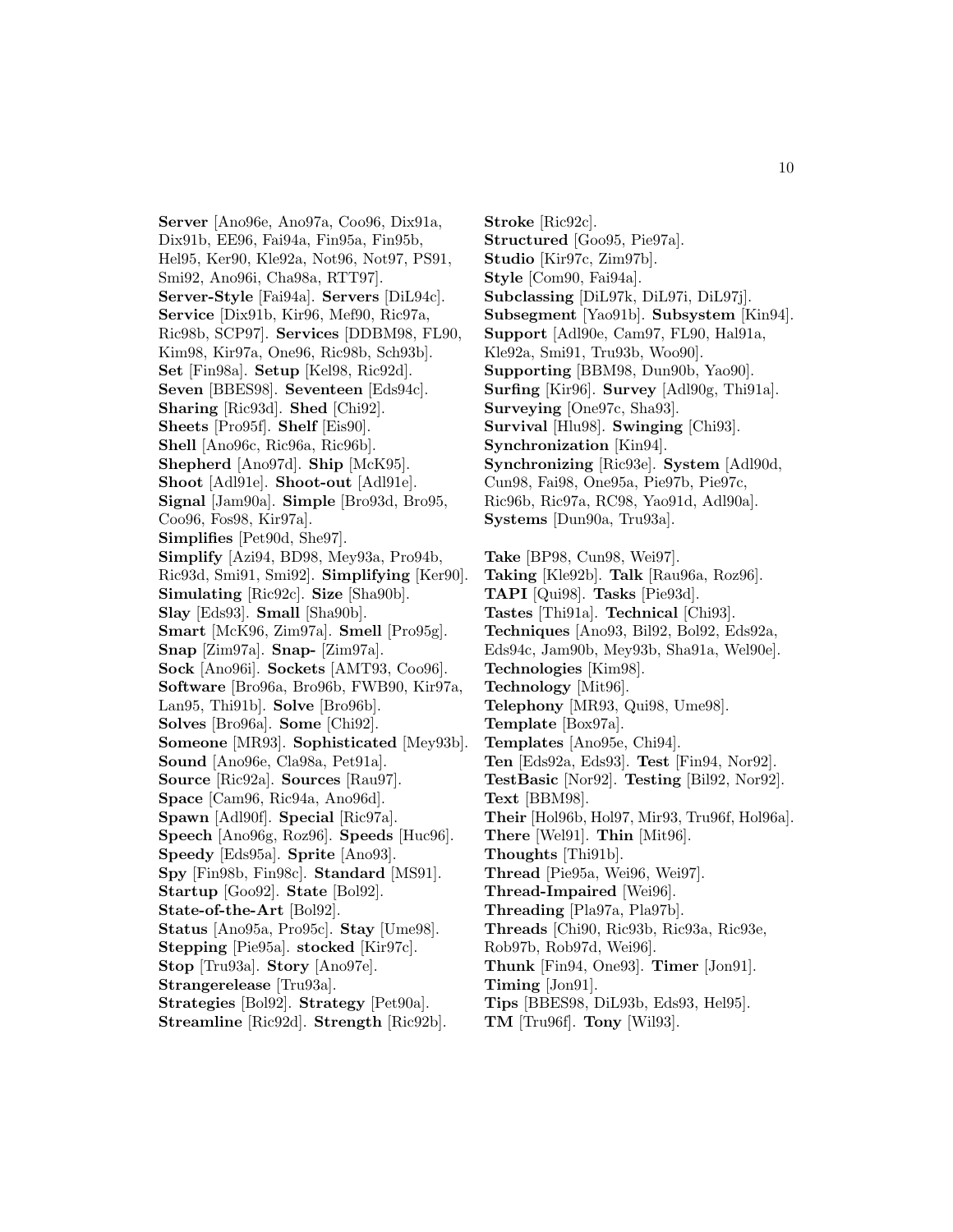**Tool** [Chi91, Hil90]. **Toolbars** [Ano95a, Ano96i, Pro95c, Ric96a]. **ToolBook** [Sha90e]. **Toolbox** [Kir97c]. **ToolHelp** [Yao92a]. **TOOLHELP32** [Pie95b]. **Tools** [Adl90g, Adl91d, FR97, One94, Pie96b, Thi94, Tru95a]. **ToolTip** [Jac97]. **Tooltips** [Ano97e, Jac97]. **Top** [Eds92a, Eds93]. **Total** [Eds96]. **Touch** [MR93, Sha92c]. **Tour** [Cus92, Pie94a, Pie95b]. **TRACER** [Hil90]. **Track** [Eds92b]. **Transaction** [Cha98a, RTT97]. **Transactional** [BD98]. **Transfer** [Bro93a]. **Transform** [Sha91a]. **Treacherous** [Mey95]. **Treats** [DiL98g]. **TreeViews** [Ano95b, Eds94a]. **Tricks** [DiL98g, Eds92a, Hel95]. **TrueType** [Pet91b]. **TSRs** [Bol92]. **Tuning** [Wel90e, Yao91c, One94]. **Uncharted** [Yao92a]. **Unconstrained** [One95a]. **Unconventional** [Thi91b]. **Understanding** [EE98, Hlu98]. **Unicode** [Hal94a]. **Unified** [Rau96b]. **Uniform** [Bro93a]. **Unimodem** [Ume98]. **Universal** [One93, Rau97]. **Unloading** [Ano97a]. **Unusual** [Smi91]. **Upcoming** [Ric96c]. **Use** [BD98, Chi90, Hal91a, Ker90, Sha91a, Wel90a, Yao91b]. **User** [Adl90b, Azi94, Cap93, Hol96a, Hol96b, Hol97]. **Users** [SC97]. **Using** [Adl90a, Adl90f, Bro93d, Coo96, DDBM98, DiL94c, Dix91b, EMR91, Fin94, Fin95a, Fin95b, FL90, Hol95, Jam90b, Mas98, MS91, MTM96, PS92, Pat92, Pet90c, Pie93c, Pie96b, Pro95g, Rau96a, Ric93a, Ric93e, Ric94a, Sch93a, Sch93b, Sha92a, She97, Smi92, Wei96, Wel90f, Yao92a].

**V** [Adl91b, Pro95c]. **Value** [Thi94]. **Value-Added** [Thi94]. **Version** [Ber90, Dun90a, Gea90, Goo92, Pet91b, Ric92d,

Sha93, Thi91a, Tru93a, Wel90c]. **VI** [Adl91c, Pro95f]. **Video** [Fin95b, Pet91a, Pet93]. **View** [DDBM98, Fos96, Pie96a, Pro96a]. **Viewer** [Wel90a]. **Viewpoint** [Gea90]. **VII** [Ano96e, Pro96a]. **VIII** [Ano96c, Pro96b]. **Virtual** [Cus95, Ric93c, Sch92a, Sch92b]. **Virtualized** [Woo90]. **Visual** [Ano97d, Ano98d, DiL98g, EMR91, Mas98, Pat98, Rob97d, SW97a, SW97b, SW97c, SW98a, SW98b, Tru95a, Tru96e, Tru96f, Tru96a, Tru96b, Tru96c, Tru96d, Tru96g, Ano97c, Ano95e, Ano96b, Ano96i, Chi93, Chi94, EE95, EE96, EE97a, EE97b, Hol93, Kir97c, Lan95, Mit96, Nic96, Not96, Not97, Pro95g, Rob97b, She97, Thi94, Tru93b, Tru93c, Tru94, Tru95b]. **VMM** [Sch93b]. **Voice** [Ano96j, Mir96]. **VxD** [One96, Sch93b]. **VxDs** [One95c]. **Wake** [Pro95g]. **Waters** [Mey95]. **Way** [Rau96a]. **Ways** [Rob97b, Wei97]. **Web** [Fai98, AS95, Bla96, DDBM98, Kir96, Pla97b]. **Well** [Kir97c]. **Wicked** [Ano96h, Pro97a, Pro96c, Pro96d, Pro97b, Pro97c, Pro97d]. **Win** [Ric96d, Ric97b, Ric98c, Ric95a, Ano96i, Ric93e, Ric95c, Ric96e, Ric96f, Ric97c, Ric97d]. **Win32** [Fin94, Goo95, Kim98, Kin94, One97a, One97c, Pie94a, Pie97a, Ric93a, Ric93c, Ric94b, Ric95d, Ric96g, Ric96i, Ric96h, Ric97e, Ric98d, Ric98e, Rob97d]. **Win32s** [One93, Sch93a]. **Window** [Chi91]. **Windowing** [Ano95c]. **Windows** [Jon98, Yao98, Adl90c, Adl90d, Adl90e, Adl90g, Adl91a, Adl91b, Adl91c, Adl91d, AMT93, Ano93, Ano95d, Ano96c, Ano96f, Ano96j, Ano97e, Bak93, Bil92, BBM98, Bol98, Box96b, Bro93b, Bro93c, Bro93d, Cam96, Cam97, Chi91, Chi92, Coo96, Cus92, Cus95, DiL93b, EE95, Eds92a, Eds92b, Eds93, Eds94b, Eds95b, Eds95a,

Eis90, EMR91, Fai94a, Fai94b, Fin93, Fin94,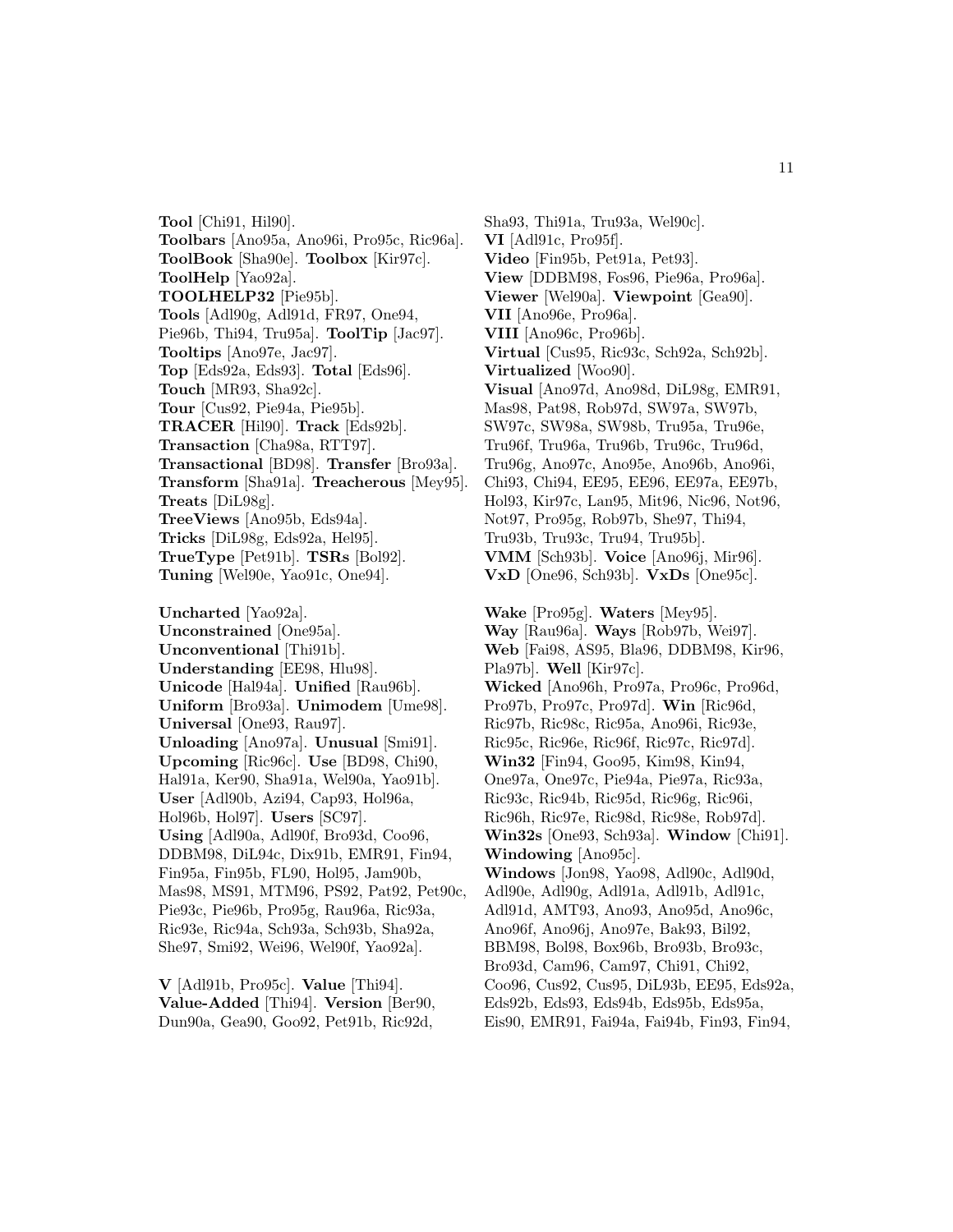Fin95a, Fin95b, Fin95c, Fin98a, Fin98b, Fin98c, FR97, FWB90, Gea90, Gel93, Hal91b, Hal91a, Hal94a, Hal94b, Hel95, Huc96, Jon91, Kel98, Ker90, Key92, Kim98, Kin95, MS91, McK95, Mir91, Mir93, MR93, Mir96, One94, One95b, One95c, One97a, One97c, PS92, Pet91a, Pet91b, Pet92b, Pet93, Pie93b, Pie93c, Pie93d, Pie94b, Pie94c, Pie95b, Pie95g, Pie95h, Pie95i, Pie95j, Pie96a, Pie97b, Pie97c, Pro95a]. **Windows** [Pro95e, Pro95d, Pro95c, Pro95f, Pro96a, Pro96b, Qui98, Ric92b, Ric93b, Ric93d, Ric96a, Ric96b, Ric97a, Ric98a, RC98, Ric98b, Sch92a, Sch92b, Sch93a, Sha90c, Sha90e, Sha91b, Sha91c, Sha92a, Sha92b, Sha92c, She91, Smi91, Tru95b, Wel90b, Wel90c, Wel90d, Wel90e, Wel90f, Wel91, Wel92, Woo90, Yao90, Yao91a, Yao91b, Yao91c, Yao91d, Yao92a, Yao92b]. **Windows-Based** [EE95, Eds92b, Pie93c, Sha92a]. **Wingo** [Ano97d]. **WINIO** [MS91]. **Winlet** [Sko98]. **WINMEM32** [She91]. **WinSock** [Tru96e]. **Wire** [EE98]. **Wired** [AS95]. **Within** [Adl90f, Sha90a]. **Without** [Fos96, Gel93, Jon91]. **Wizards** [Zim97b]. **WLLs** [Eds94b]. **Word** [Eds94b]. **WordBasic** [Eds94b]. **Workgroups** [Bro93c]. **Working** [Pro95d, Thi92]. **World** [Eds96]. **World-Class** [Eds96]. **Worldwide** [Hal91a]. **Worrying** [Tru93a]. **WOW** [Fin94]. **Write** [Coo96, FL90, Kir97b, One97b, RTT97, Sch93a]. **Writing** [Bla96, Bol92, BP98, Nic96, Ric98b, Rob97d].

**X** [Ano96a, Box96a, Box97b, Rau96b]. **X/Com** [Box96a, Box97b].

## **References**

### **Adler:1990:AHH**

[Adl90a] Marc Adler. Adding hypertext-

based help to your application using the Microsoft Help System. Microsoft Systems Journal, 5(3):15–??, May 1990. CODEN MSJOED. ISSN 0889-9932.

### **Adler:1990:EPM**

[Adl90b] Marc Adler. Enhancing the Presentation Manager User Interface with formatted edit fields. Microsoft Systems Journal, 5(1): 35–??, January 1990. CODEN MSJOED. ISSN 0889-9932.

## **Adler:1990:LWTa**

[Adl90c] Marc Adler. Learning Windows part I: The message-based paradigm. Microsoft Systems Journal, 5(4):85–??, July 1990. CODEN MSJOED. ISSN 0889- 9932.

### **Adler:1990:LWTb**

[Adl90d] Marc Adler. Learning Windows part II: Resources and the menuing system. Microsoft Systems Journal, 5(5):75–??, September 1990. CODEN MSJOED. ISSN 0889-9932.

### **Adler:1990:LWTc**

[Adl90e] Marc Adler. Learning Windows part III: Control Windows and MDI support. Microsoft Systems Journal,  $5(6):67-??$ , November 1990. CODEN MSJOED. ISSN 0889-9932.

### **Adler:1990:SPW**

[Adl90f] Marc Adler. Spawn programs from within your DOS application using almost no additional memory. Microsoft Systems Journal, 5 (5):33–??, September 1990. CO-DEN MSJOED. ISSN 0889-9932.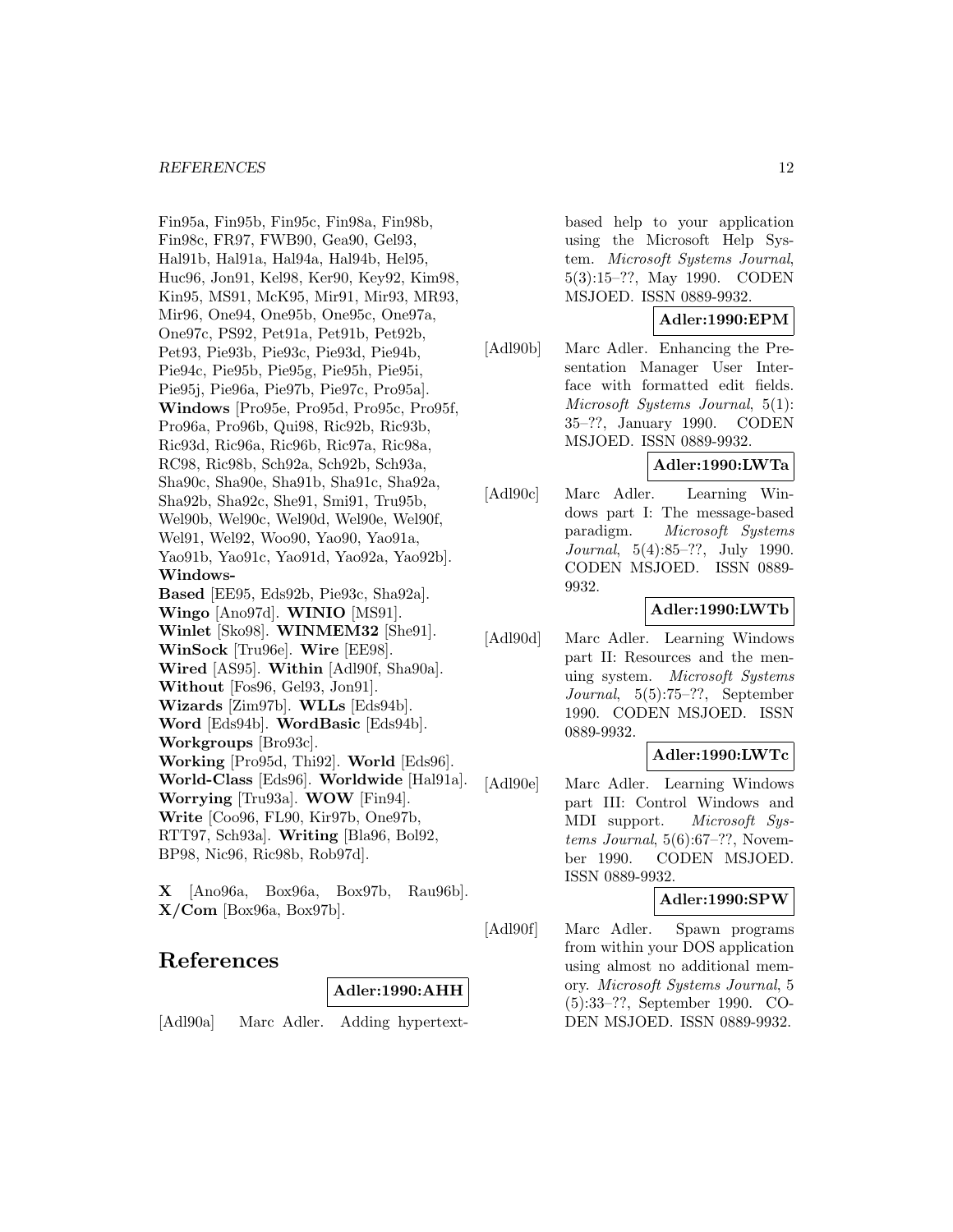## **Adler:1990:SWT**

[Adl90g] Marc Adler. A survey of Windows and Presentation Manager prototyping tools. Microsoft Systems Journal, 5(1):57–??, January 1990. CODEN MSJOED. ISSN 0889-9932.

### **Adler:1991:LWTa**

[Adl91a] Marc Adler. Learning Windows part IV: Integrating controls and dialog boxes. Microsoft Sys $tems\ Journal, 6(1):97-??, January$ 1991. CODEN MSJOED. ISSN 0889-9932.

### **Adler:1991:LWTb**

[Adl91b] Marc Adler. Learning Windows part V: Exploring the graphics device interface. Microsoft Systems Journal, 6(2):75–??, March 1991. CODEN MSJOED. ISSN 0889- 9932.

### **Adler:1991:LWTc**

[Adl91c] Marc Adler. Learning Windows part VI: Bitmaps, fonts, and printing. Microsoft Systems Journal, 6(3):115–??, May 1991. CO-DEN MSJOED. ISSN 0889-9932.

### **Adler:1991:OWT**

[Adl91d] Marc Adler. An overview of Windows 3.0 development tools. Microsoft Systems Journal, 6(4):99– ??, July 1991. CODEN MSJOED. ISSN 0889-9932.

#### **Adler:1991:SAO**

[Adl91e] Marc Adler. Shoot-out at the OK button corral: Comparing application generators. Microsoft Systems Journal, 6(6):87–??, Novem-

ber 1991. CODEN MSJOED. ISSN 0889-9932.

#### **Allard:1993:PSN**

[AMT93] J. Allard, Keith Moore, and David Treadwell. Plug into serious network programming with the Windows sockets API. Microsoft Systems Journal, 8(7):35–??, July 1993. CODEN MSJOED. ISSN 0889-9932.

### **Anonymous:1993:FTS**

[Ano93] Anonymous. Fundamental techniques for sprite animation in Windows. Microsoft Systems Journal, 8(12):??, December 1993. CODEN MSJOED. ISSN 0889- 9932.

## **Anonymous:1995:CIG**

[Ano95a] Anonymous. Chicago's interface gadgets, part II: Toolbars, status bars, and the RichEdit control. Microsoft Systems Journal, 10(4):17–??, April 1995. CODEN MSJOED. ISSN 0889-9932.

## **Anonymous:1995:CCC**

[Ano95b] Anonymous. Cleverly coding with Chicago's gadgets, part I: Image lists and TreeViews. Microsoft Systems Journal, 10(4): 1–??, April 1995. CODEN MSJOED. ISSN 0889-9932.

### **Anonymous:1995:IHW**

[Ano95c] Anonymous. Investigating the hybrid windowing and messaging architecture of Chicago. Microsoft Systems Journal, 10(5):13– ??, May 1995. CODEN MSJOED. ISSN 0889-9932.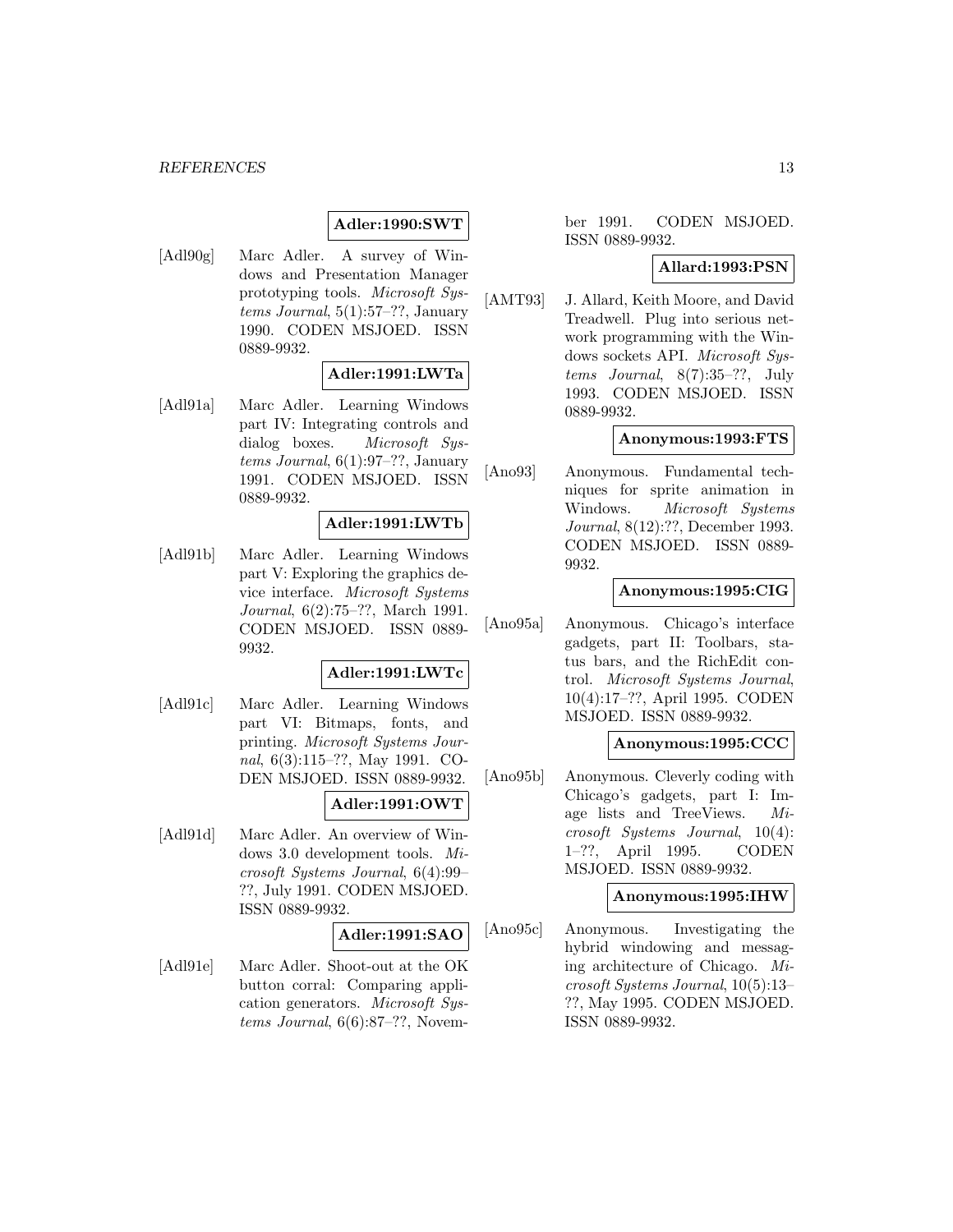### **Anonymous:1995:PWM**

[Ano95d] Anonymous. Programming Windows 95 with MFC, part III: Processing mouse input. Microsoft Systems Journal, 10(8):57–??, August 1995. CODEN MSJOED. ISSN 0889-9932.

#### **Anonymous:1995:VCF**

[Ano95e] Anonymous. Visual C++ 2.0 features better editors, faster builds, and C++ exceptions and templates. Microsoft Systems Journal, 10(4):36–??, April 1995. CO-DEN MSJOED. ISSN 0889-9932.

### **Anonymous:1996:CDP**

[Ano96a] Anonymous. COM design primer  $part II$  — roll your own persistence — Active X document Ob-Jects. Microsoft Systems Journal, 11(6):??, June 1996. CODEN MSJOED. ISSN 0889-9932.

### **Anonymous:1996:ICC**

[Ano96b] Anonymous. IE 4.0 Common Controls. OpenGL with MFC, enterprise apps with Visual Basic 4.0. Microsoft Systems Journal, 11 (11):??, November 1996. CODEN MSJOED. ISSN 0889-9932.

### **Anonymous:1996:IOC**

[Ano96c] Anonymous. Internet OLE controls. MFC primer part VIII. Windows 95 shell integration. Microsoft Systems Journal, 11(4):??, April 1996. CODEN MSJOED. ISSN 0889-9932.

### **Anonymous:1996:IOD**

[Ano96d] Anonymous. Introducing OLE DB. Name space extensions. In-

ternet component download. Microsoft Systems Journal, 11(7):??, July 1996. CODEN MSJOED. ISSN 0889-9932.

### **Anonymous:1996:MPP**

[Ano96e] Anonymous. MFC primer part VII. building an HTTP-Based server. direct sound and direct input. Microsoft Systems Journal, 11(2):??, February 1996. CODEN MSJOED. ISSN 0889-9932.

#### **Anonymous:1996:OWN**

[Ano96f] Anonymous. OLE in Windows NT 4.0. ISAPI classes in MFC 4.1. OLE design primer. Microsoft Systems Journal, 11(5):??, May 1996. CODEN MSJOED. ISSN 0889-9932.

#### **Anonymous:1996:SAA**

[Ano96g] Anonymous. Speech API. dat access objects. configuring plug and play devices. Microsoft Systems Journal, 11(1):??, January 1996. CODEN MSJOED. ISSN 0889- 9932.

#### **Anonymous:1996:WC**

[Ano96h] Anonymous. Wicked code. Microsoft Systems Journal, 11(10): 95–??, October 1996. CODEN MSJOED. ISSN 0889-9932.

#### **Anonymous:1996:WSV**

[Ano96i] Anonymous. Win Sock from Visual Basic — application desktop toolbars — Visual Basic client/ server. Microsoft Systems Journal, 11(3):??, March 1996. CO-DEN MSJOED. ISSN 0889-9932.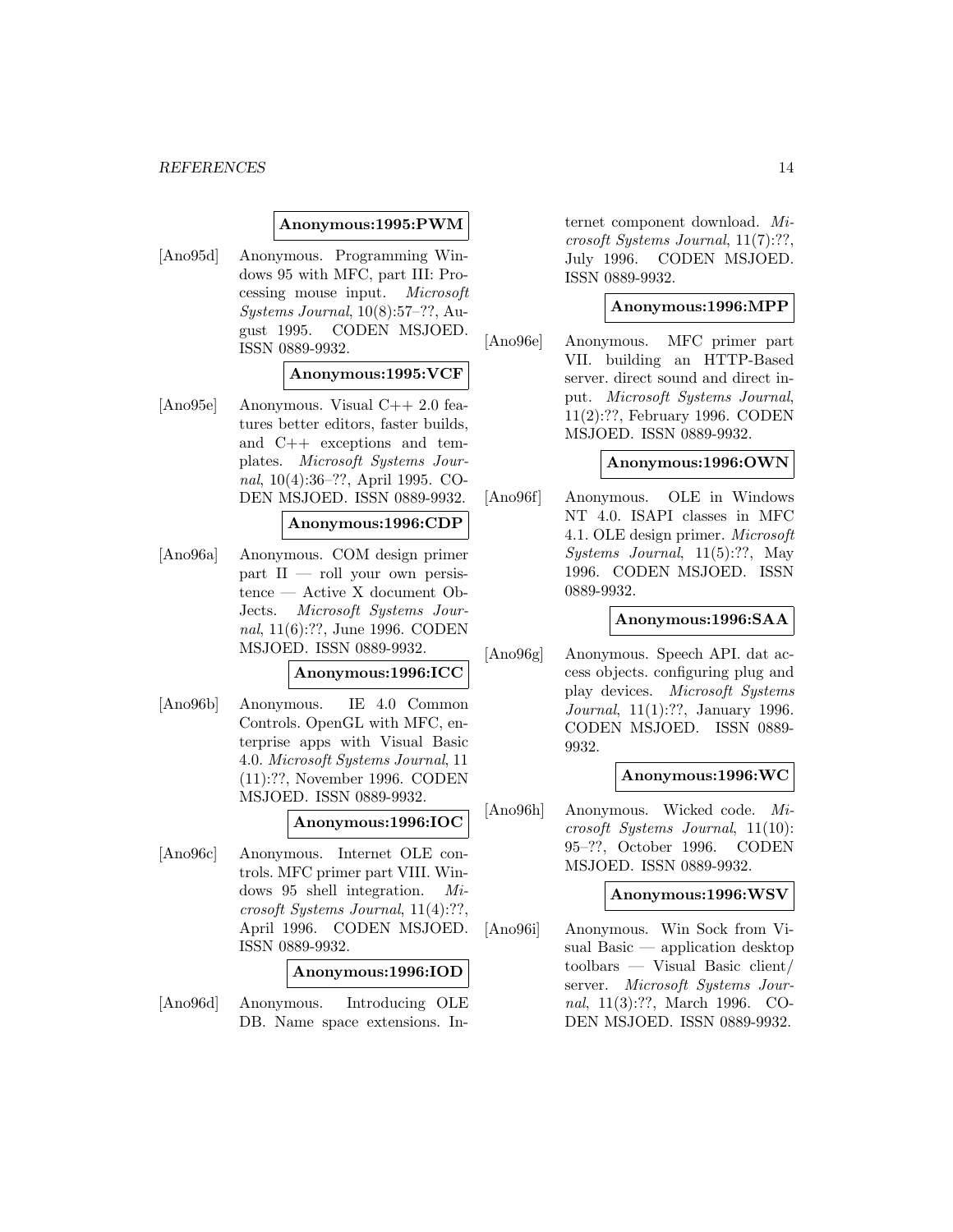### **Anonymous:1996:WNV**

[Ano96j] Anonymous. Windows NT 4.0. voice extensions for Windows. data hiding in MFC. Microsoft Systems Journal, 11(8):??, August 1996. CODEN MSJOED. ISSN 0889-9932.

#### **Anonymous:1997:ARS**

[Ano97a] Anonymous. ActiveX — reliable server loading / unloading. Microsoft Systems Journal, 12(1): 93–??, January 1997. CODEN MSJOED. ISSN 0889-9932.

### **Anonymous:1997:NIL**

[Ano97b] Anonymous. Now includes links to Microsoft Developer Network Online! Microsoft Systems Journal, 12(11):??, November 1997. CO-DEN MSJOED. ISSN 0889-9932.

#### **Anonymous:1997:VP**

[Ano97c] Anonymous. The visual programmer. Microsoft Systems Journal, 12(2):93–??, February 1997. CO-DEN MSJOED. ISSN 0889-9932.

### **Anonymous:1997:VPS**

[Ano97d] Anonymous. The visual programmer (shepherd and wingo). Microsoft Systems Journal, 12(12): 77–??, December 1997. CODEN MSJOED. ISSN 0889-9932.

#### **Anonymous:1997:WCS**

[Ano97e] Anonymous. Windows CE SDK. MSN 2.0: The inside story. tooltips. Microsoft Systems Journal, 12(4):??, April 1997. CODEN MSJOED. ISSN 0889-9932.

### **Anonymous:1998:B**

[Ano98a] Anonymous. Bugslayer. Microsoft Systems Journal, 13(2): 87–??, February 1998. CODEN MSJOED. ISSN 0889-9932.

## **Anonymous:1998:C**

[Ano98b] Anonymous. C++. Microsoft Systems Journal, 13(2): 101–??, February 1998. CODEN MSJOED. ISSN 0889-9932.

## **Anonymous:1998:UH**

[Ano98c] Anonymous. Under the hood. Microsoft Systems Journal, 13(2): 73–??, February 1998. CODEN MSJOED. ISSN 0889-9932.

#### **Anonymous:1998:VP**

[Ano98d] Anonymous. The visual programmer. Microsoft Systems Journal, 13(2):97–??, February 1998. CO-DEN MSJOED. ISSN 0889-9932.

## **Armstrong:1996:PCC**

[Arm96a] Strohm Armstrong. Previewing the Common Controls DLL for Microsoft Internet Explorer 4.0, part II. Microsoft Systems Journal, 11(11):19–??, November 1996. CODEN MSJOED. ISSN 0889- 9932.

### **Armstrong:1996:PNI**

[Arm96b] Strohm Armstrong. Previewing the new and improved Common Controls DLL for Microsoft IE 4.0. Microsoft Systems Journal, 11(11):53–??, October 1996. CO-DEN MSJOED. ISSN 0889-9932.

### **Allard:1995:GWI**

[AS95] J. Allard and S. Sinofsky. Getting wired into the Internet: A crash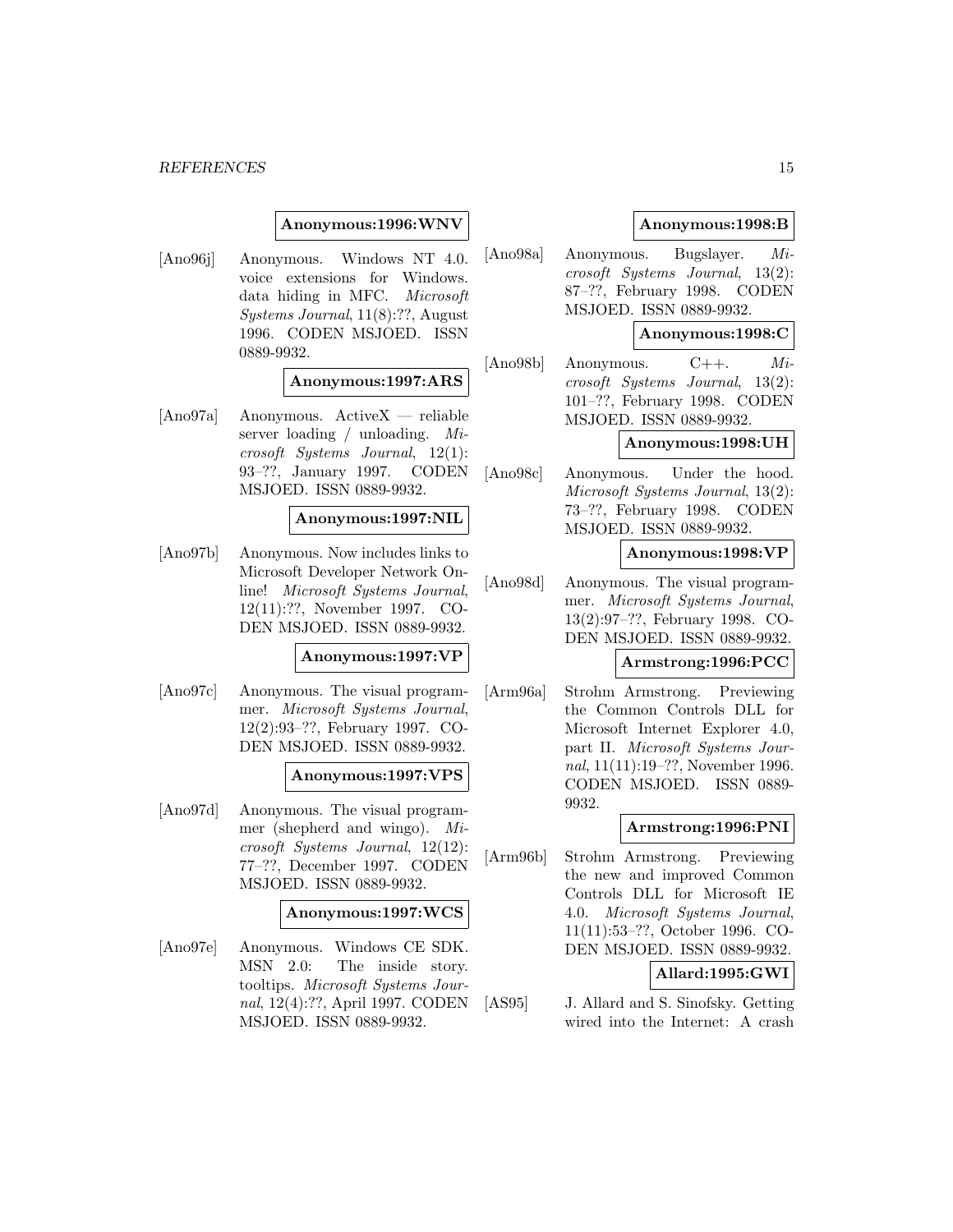course on FTP, Gopher, Web, and more. Microsoft Systems Journal, 10(5):1–??, May 1995. CODEN MSJOED. ISSN 0889-9932.

## **Aziz:1994:SEY**

[Azi94] Atif Aziz. Simplify and enhance your application's user interface with dynamic dialog boxes. Microsoft Systems Journal, 9(3): 39–??, March 1994. CODEN MSJOED. ISSN 0889-9932.

## **Baker:1993:ONP**

[Bak93] Steven Baker. An overview of network programming interfaces for Windows and Windows NT. Microsoft Systems Journal, 8(11): 61–??, November 1993. CODEN MSJOED. ISSN 0889-9932.

## **Box:1998:ECP**

[BBES98] Don Box, Keith Brown, Timothy J. Ewald, and Chris Sells. Effective COM programming: Seven tips for building better COMbased applications. Microsoft Systems Journal, 13(10):47–??, October 1998. CODEN MSJOED. ISSN 0889-9932.

### **Bishop:1998:SMT**

[BBM98] F. Avery Bishop, David C. Brown, and David M. Meltzer. Supporting multilanguage text layout and complex scripts with Windows NT 5.0. Microsoft Systems Journal, 13 (11):57–??, November 1998. CO-DEN MSJOED. ISSN 0889-9932.

#### **Bukovec:1998:UMM**

[BD98] Mark Bukovec and Dick Dievendorff. Use MSMQ and MTS to

simplify the building of transactional applications. Microsoft Systems Journal,  $13(7):27-??$ , July 1998. CODEN MSJOED. ISSN 0889-9932.

## **Bergman:1990:MCV**

[Ber90] Noel J. Bergman. Microsoft C version 6.0 provides an integrated development environment. Microsoft Systems Journal, 5(2): 53–??, March 1990. CODEN MSJOED. ISSN 0889-9932.

### **Bilson:1992:AFT**

[Bil92] Gretchen Bilson. Adapting formal testing techniques for Windows programs. Microsoft Sys $tems\ Journal, 7(1):77-??, January$ 1992. CODEN MSJOED. ISSN 0889-9932.

### **Blaszczak:1996:WIW**

[Bla96] Mike Blaszczak. Writing interactive Web apps is a piece of cake with the new ISAPI classes in MFC 4.1. Microsoft Systems Journal, 11(5):41–??, May 1996. CO-DEN MSJOED. ISSN 0889-9932.

## **Boling:1992:STW**

[Bol92] Douglas Boling. Strategies and techniques for writing state-ofthe-art TSRs that exploit MS-DOS 5. Microsoft Systems Journal, 7(1):41–??, January 1992. CODEN MSJOED. ISSN 0889- 9932.

### **Boling:1998:MMF**

[Bol98] Douglas Boling. Minimizing the memory footprint of your Windows CE-based program. Microsoft Systems Journal, 13(5):37–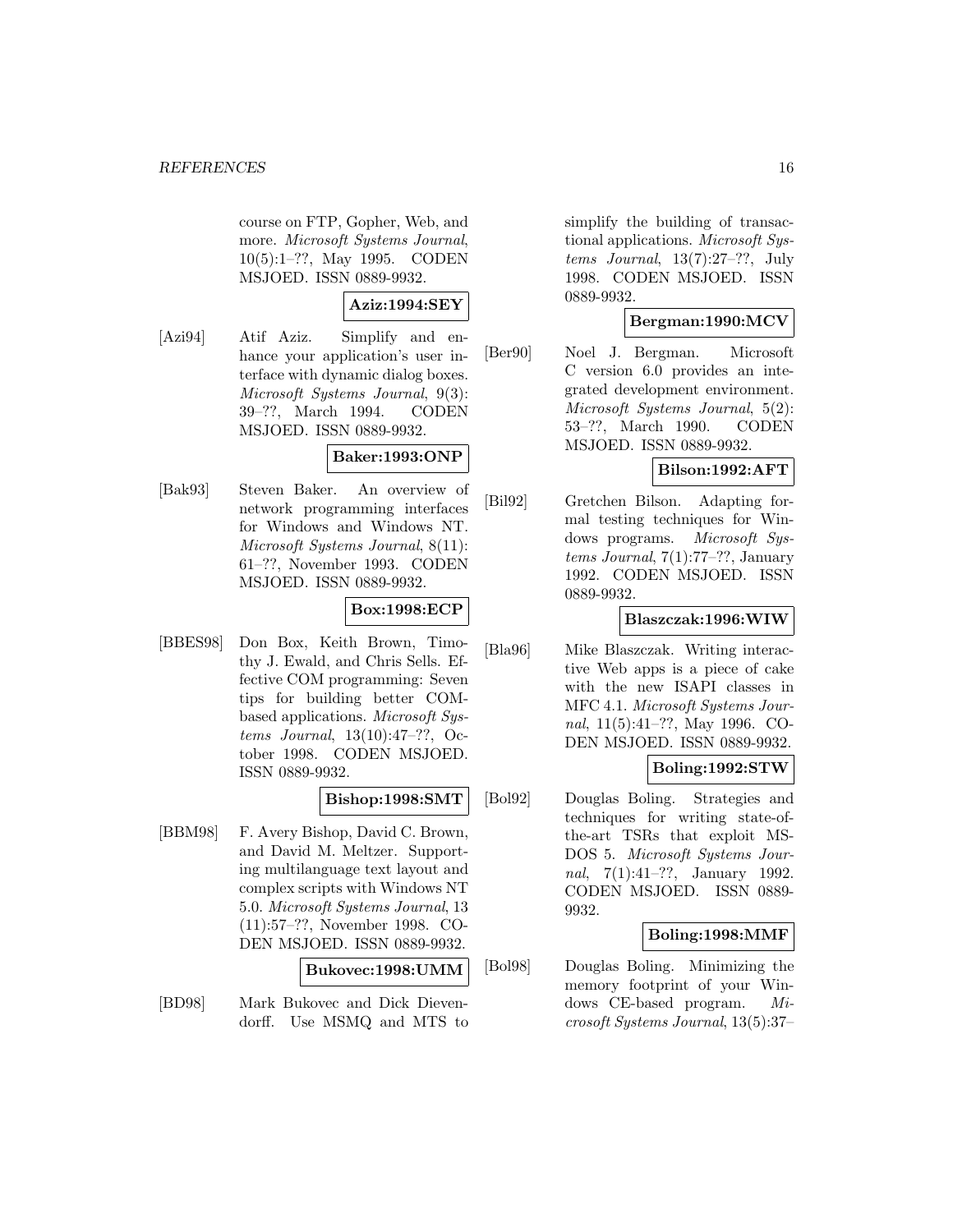??, May 1998. CODEN MSJOED. ISSN 0889-9932.

## **Box:1995:OQa**

[Box95a] Don Box. OLE Q and A. Microsoft Systems Journal, 10(8): 77–??, August 1995. CODEN MSJOED. ISSN 0889-9932.

## **Box:1995:OQc**

[Box95b] Don Box. OLE Q and A. Microsoft Systems Journal, 10(10): 91–??, October 1995. CODEN MSJOED. ISSN 0889-9932.

## **Box:1995:OQb**

[Box95c] Don Box. OLE Q and A. Microsoft Systems Journal, 10(12): 83–??, December 1995. CODEN MSJOED. ISSN 0889-9932.

## **Box:1995:OQQ**

[Box95d] Don Box. OLE Q and Q. Microsoft Systems Journal, 10(6):71– ??, June 1995. CODEN MSJOED. ISSN 0889-9932.

#### **Box:1996:AXC**

[Box96a] Don Box. Active X/com Q and A. Microsoft Systems Journal, 11 (11):91–??, November 1996. CO-DEN MSJOED. ISSN 0889-9932.

#### **Box:1996:IDC**

[Box96b] Don Box. Introducing distributed COM and the new OLE features in Windows NTM 4.0. Microsoft Systems Journal, 11(5):19– ??, May 1996. CODEN MSJOED. ISSN 0889-9932.

## **Box:1996:OQAa**

[Box96c] Don Box. OLE Q and A. Microsoft Systems Journal, 11(2):

99–??, February 1996. CODEN MSJOED. ISSN 0889-9932.

#### **Box:1996:OQAb**

[Box96d] Don Box. OLE Q and A. Microsoft Systems Journal, 11(4): 89–??, April 1996. CODEN MSJOED. ISSN 0889-9932.

## **Box:1996:OQa**

[Box96e] Don Box. OLE Q and A. Microsoft Systems Journal, 11(6):85– ??, June 1996. CODEN MSJOED. ISSN 0889-9932.

## **Box:1996:OQb**

[Box96f] Don Box. OLE Q and A. Microsoft Systems Journal, 11(9):97– ??, September 1996. CODEN MSJOED. ISSN 0889-9932.

## **Box:1997:ATL**

[Box97a] Don Box. The active template library makes building compact COM ObJects a joy. Microsoft Systems Journal, 12(6):41– ??, June 1997. CODEN MSJOED. ISSN 0889-9932.

## **Box:1997:AXC**

[Box97b] Don Box. Active X/COM. Microsoft Systems Journal, 12(11): 73–??, November 1997. CODEN MSJOED. ISSN 0889-9932.

#### **Box:1997:ACa**

[Box97c] Don Box. ActiveX/COM. Microsoft Systems Journal, 12(3): 93–??, March 1997. CODEN MSJOED. ISSN 0889-9932.

### **Box:1997:ACb**

[Box97d] Don Box. ActiveX/ com. Microsoft Systems Journal, 12(5):95–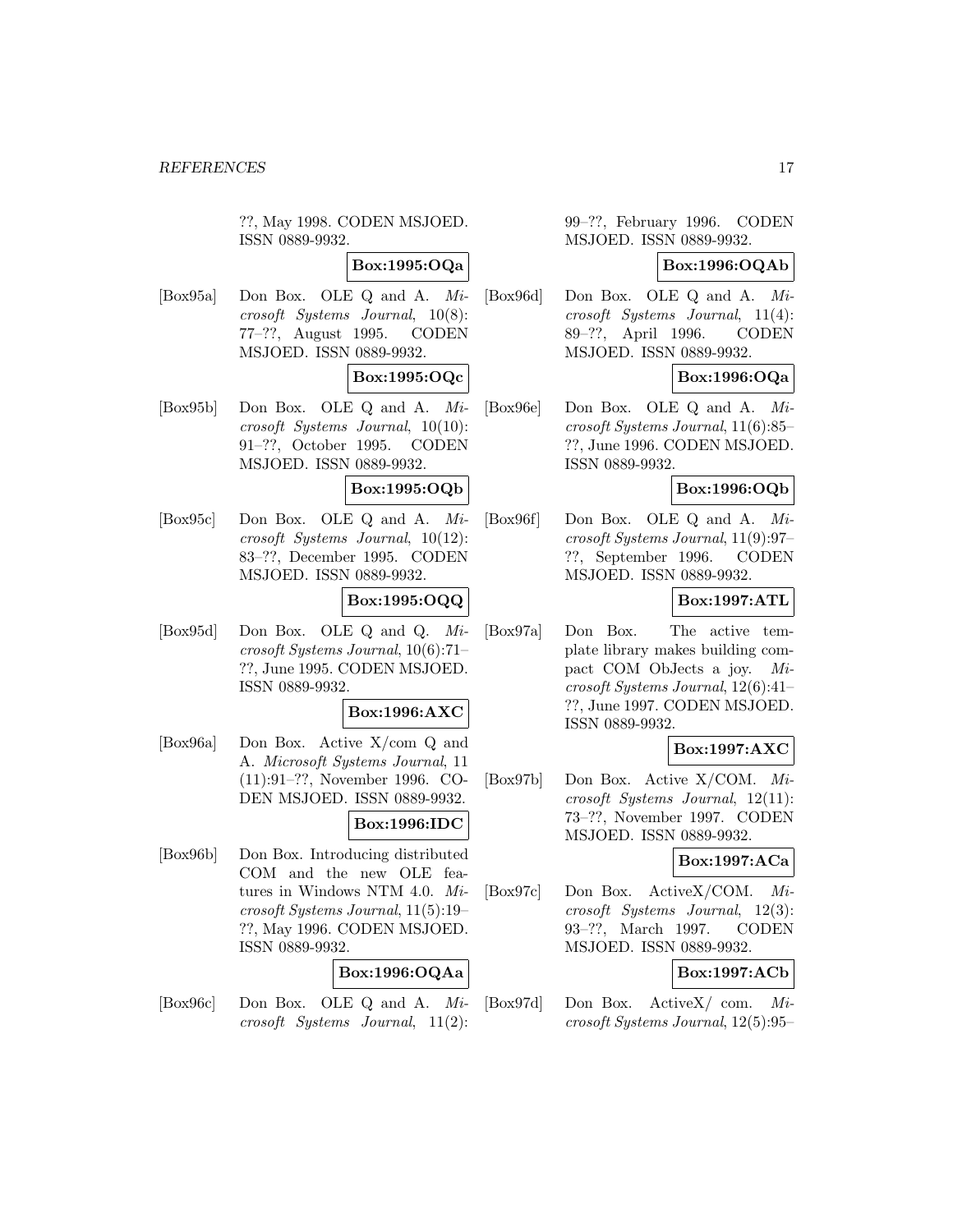??, May 1997. CODEN MSJOED. ISSN 0889-9932.

**Box:1997:ACc**

[Box97e] Don Box. ActiveX/COM. Microsoft Systems Journal, 12(9):97– ??, September 1997. CODEN MSJOED. ISSN 0889-9932.

## **Box:1998:ACa**

[Box98a] Don Box. ActiveX/ com. Microsoft Systems Journal, 13(1): 89–??, January 1998. CODEN MSJOED. ISSN 0889-9932.

### **Box:1998:ACb**

[Box98b] Don Box. ActiveX/COM. Microsoft Systems Journal, 13(3): 89–??, March 1998. CODEN MSJOED. ISSN 0889-9932.

## **Box:1998:ACc**

[Box98c] Don Box. ActiveX/ com. Microsoft Systems Journal, 13(5):81– ??, May 1998. CODEN MSJOED. ISSN 0889-9932.

### **Box:1998:HC**

[Box98d] Don Box. House of COM. Microsoft Systems Journal, 13(7):73– ??, July 1998. CODEN MSJOED. ISSN 0889-9932.

### **Braginski:1998:TIC**

[BP98] Leon Braginski and Matt Powell. Take IIS customization to the next level by writing ISAPI filters and script interpreters. Microsoft Systems Journal, 13(4):51–??, April 1998. CODEN MSJOED. ISSN 0889-9932.

## **Brockschmidt:1992:PDC**

[Bro92] Kraig Brockschmidt. A primer on designing custom controls. Mi-

crosoft Systems Journal, 7(2): 87–??, March 1992. CODEN MSJOED. ISSN 0889-9932.

#### **Brockschmidt:1993:IOPb**

[Bro93a] Kraig Brockschmidt. Implementing OLE 2.0, part III: Uniform data transfer with data objects. Microsoft Systems Journal, 8(12): 47–??, December 1993. CODEN MSJOED. ISSN 0889-9932.

### **Brockschmidt:1993:IOPa**

[Bro93b] Kraig Brockschmidt. Introducing OLE 2.0, part I: Windows objects and the component object model. Microsoft Systems Journal, 8(8):15–??, August 1993. CO-DEN MSJOED. ISSN 0889-9932.

#### **Brockschmidt:1993:NDW**

[Bro93c] Kraig Brockschmidt. Network DDE in Windows for workgroups 3.1 bridges programs between PCs. Microsoft Systems Journal, 8 (1):61–??, January 1993. CODEN MSJOED. ISSN 0889-9932.

### **Brockschmidt:1993:OPI**

[Bro93d] Kraig Brockschmidt. OLE 2.0, part II: Implementing a simple Windows object using either C or C++. Microsoft Systems Journal, 8(9):49–??, September 1993. CO-DEN MSJOED. ISSN 0889-9932.

### **Brockschmidt:1995:DCI**

[Bro95] Kraig Brockschmidt. Design considerations for implementing a simple OLE automation controller. Microsoft Systems Journal, 10(5):57–??, May 1995. CO-DEN MSJOED. ISSN 0889-9932.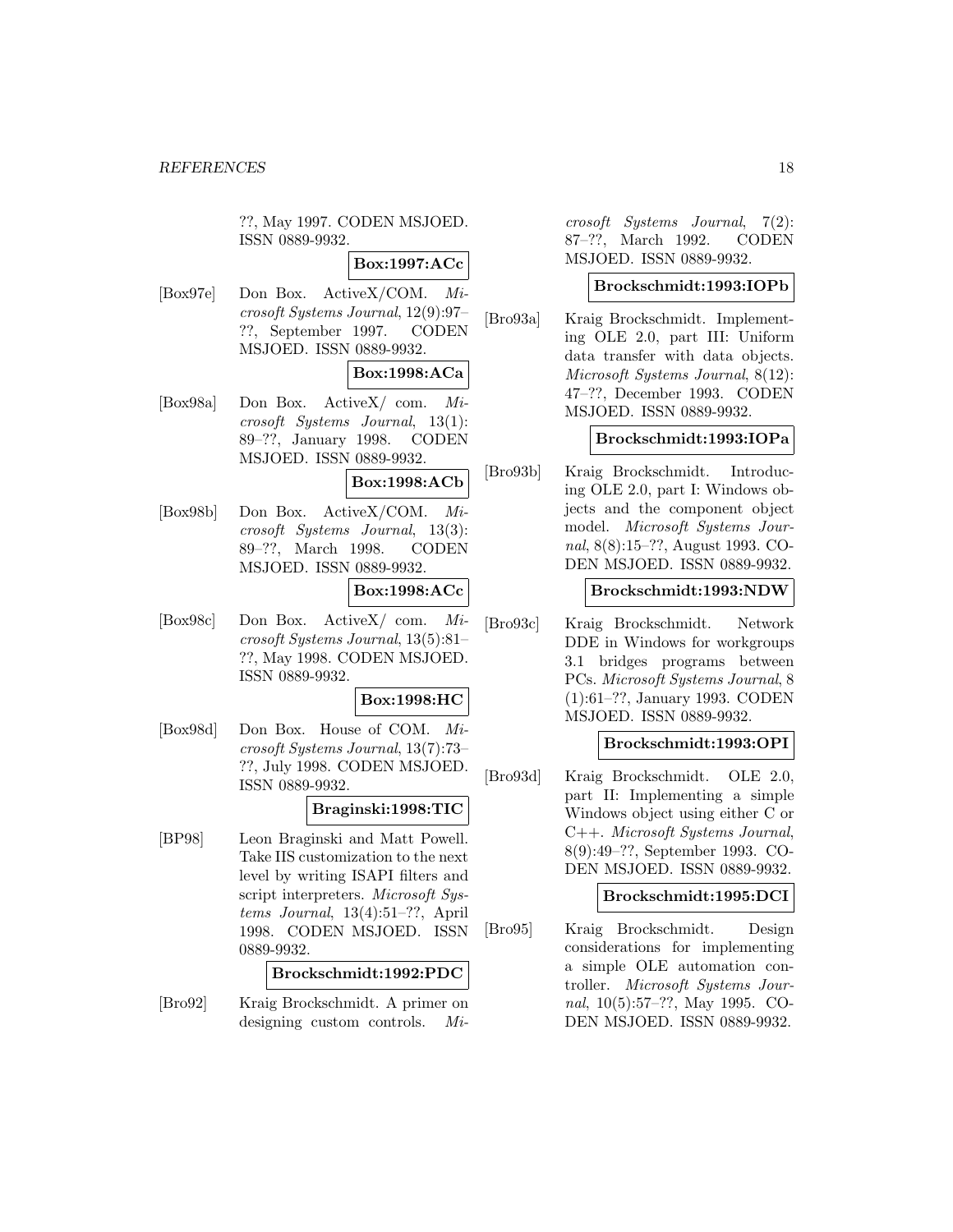### **Brockschmidt:1996:HCS**

[Bro96a] Kraig Brockschmidt. How COM solves the problems of component software design, part II. Microsoft Systems Journal, 11(6):19– ??, June 1996. CODEN MSJOED. ISSN 0889-9932.

### **Brockschmidt:1996:HOC**

[Bro96b] Kraig Brockschmidt. How OLE and COM solve the problems of component software design. Microsoft Systems Journal, 11(5):63– ??, May 1996. CODEN MSJOED. ISSN 0889-9932.

### **Campbell:1996:EWE**

[Cam96] David Campbell. Extending the Windows Explorer with name space extensions. Microsoft Systems Journal,  $11(7):41-??$ , July 1996. CODEN MSJOED. ISSN 0889-9932.

### **Campbell:1997:HEM**

[Cam97] David Campbell. How to exploit multiple monitor support in Memphis and Windows NT 5.0. Microsoft Systems Journal, 12(6):17– ??, June 1997. CODEN MSJOED. ISSN 0889-9932.

#### **Capucciati:1993:PYB**

[Cap93] Maria R. Capucciati. Putting your best face forward: Designing an effective user interface. Microsoft Systems Journal, 8(2): 55–??, February 1993. CODEN MSJOED. ISSN 0889-9932.

#### **Cluts:1997:PAC**

[CE97] Nancy Winnick Cluts and Michael Edwards. A preview of Active Channel and the Active Desktop for Internet Explorer 4.0. Microsoft Systems Journal, 12(10): 59–??, October 1997. CODEN MSJOED. ISSN 0889-9932.

## **Chappell:1998:HMT**

[Cha98a] David Chappell. How Microsoft Transaction Server changes the COM programming model. Microsoft Systems Journal, 13(1): 19–??, January 1998. CODEN MSJOED. ISSN 0889-9932.

### **Chappell:1998:MMQ**

[Cha98b] David Chappell. Microsoft Message Queue is a fast, efficient choice for your distributed application. Microsoft Systems Journal, 13(7):17–??, July 1998. CO-DEN MSJOED. ISSN 0889-9932.

## **Chiverton:1990:MYM**

[Chi90] Bob Chiverton. Measure your machine's activity and learn how to use OS/2 threads with CPUME-TER. Microsoft Systems Journal, 5(6):49–??, November 1990. CO-DEN MSJOED. ISSN 0889-9932.

## **Chiverton:1991:PHW**

[Chi91] Bob Chiverton. Postman, a handy Windows debugging tool, lets you post messages to any window. Microsoft Systems Journal, 6(3):21– ??, May 1991. CODEN MSJOED. ISSN 0889-9932.

#### **Chiverton:1992:SSL**

[Chi92] Bob Chiverton. Shed some light on your Windows application's default data segment with HeapPeep. Microsoft Systems Journal, 7(1):17–??, January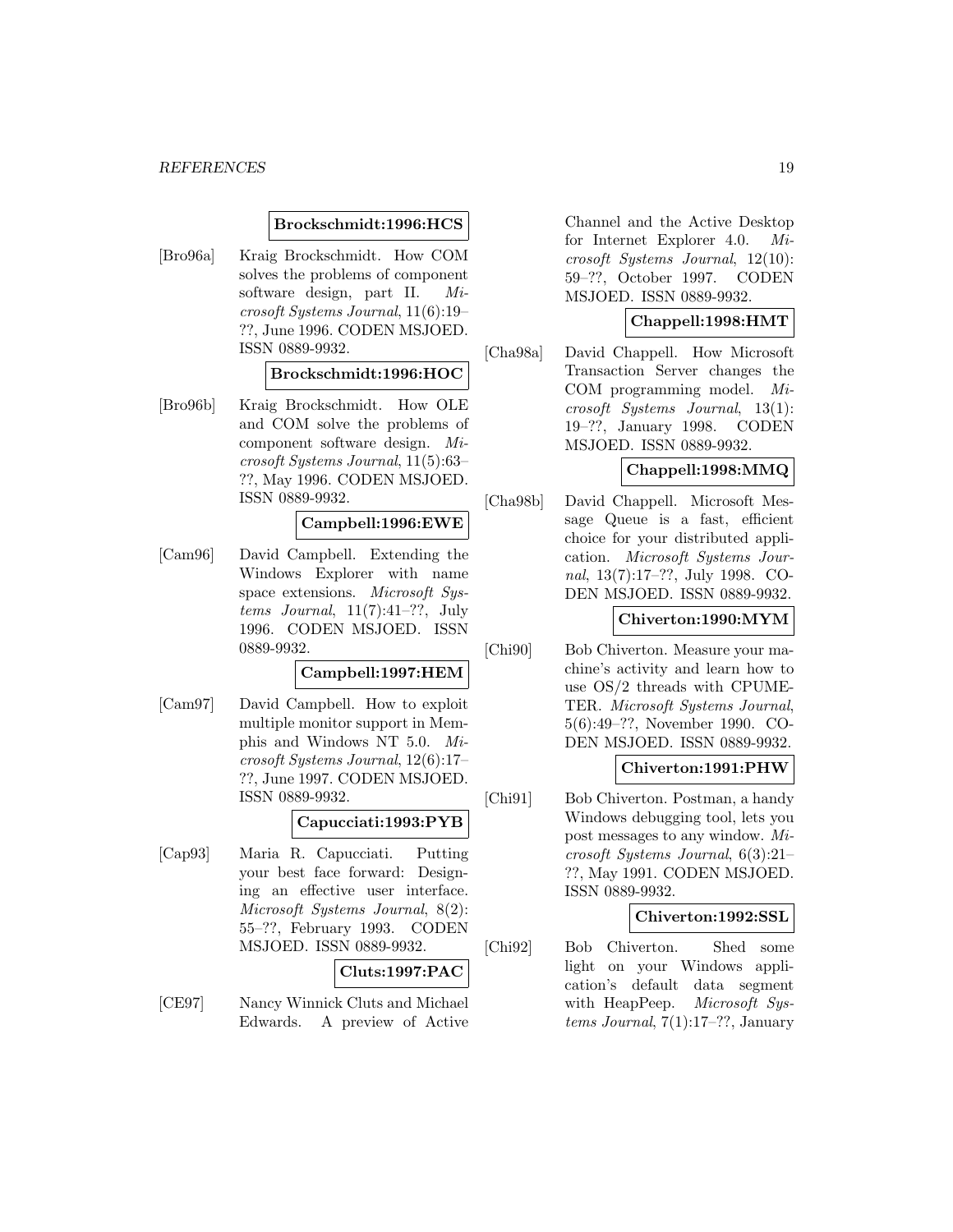1992. CODEN MSJOED. ISSN 0889-9932.

## **Chiverton:1993:VCT**

[Chi93] Bob Chiverton. Visual C++ enters the ring swinging and scores a technical knockout. Microsoft Systems Journal, 8(6):15–??, June 1993. CODEN MSJOED. ISSN 0889-9932.

### **Chiverton:1994:VCT**

[Chi94] Bob Chiverton. Visual C++ 2.0 features better editors, faster builds, and C++ exceptions and templates. Microsoft Systems Journal, 9(7):37–??, July 1994. CODEN MSJOED. ISSN 0889- 9932.

### **Chiverton:1995:MDO**

[Chi95] Bob Chiverton. MFC 4.0 delivers OCX containers, improved DLL models, and new classes. Microsoft Systems Journal, 10(12): 19–??, December 1995. CODEN MSJOED. ISSN 0889-9932.

## **Clark:1998:EDP**

[Cla98a] Jason Clark. Exploring DirectX 5.0, part II: DirectSound gives your apps advanced 3D sound. Microsoft Systems Journal, 13 (6):21–??, June 1998. CODEN MSJOED. ISSN 0889-9932.

## **Clark:1998:MFF**

[Cla98b] Jason Clark. May the force feedback be with you: Grappling with DirectX and DirectInput. Microsoft Systems Journal, 13(2): 19–??, February 1998. CODEN MSJOED. ISSN 0889-9932.

## **Comeau:1990:FRC**

[Com90] Greg Comeau. Fundamental recommendations on C programming style. Microsoft Systems Journal, 5(3):67–??, May 1990. CODEN MSJOED. ISSN 0889-9932.

## **Cook:1996:WSH**

[Coo96] David Cook. Write a simple HTTP based server using MFC and Windows sockets. Microsoft Systems Journal, 11(2): 43–??, February 1996. CODEN MSJOED. ISSN 0889-9932.

### **Cunderlik:1998:TAM**

[Cun98] Maros Cunderlik. Take advantage of MTS in your distributed system with custom resource dispensers. Microsoft Systems Journal, 13(9): 29–??, September 1998. CODEN MSJOED. ISSN 0889-9932.

### **Custer:1992:GTW**

[Cus92] Helen Custer. A grand tour of Windows NT: Portable 32 bit multiprocessing comes to windows. Microsoft Systems Journal, 7(4):17–??, July 1992. CODEN MSJOED. ISSN 0889-9932.

#### **Custer:1995:DID**

[Cus95] Helen Custer. Design and implementation details of the Windows NT virtual block cache manager. Microsoft Systems Journal, 10(7):67–??, July 1995. CODEN MSJOED. ISSN 0889-9932.

### **Daniell:1998:IWV**

[DDBM98] Todd Daniell, Brian Daigle, Doug Bahr, and Dave Mims. Implementing a Web view namespace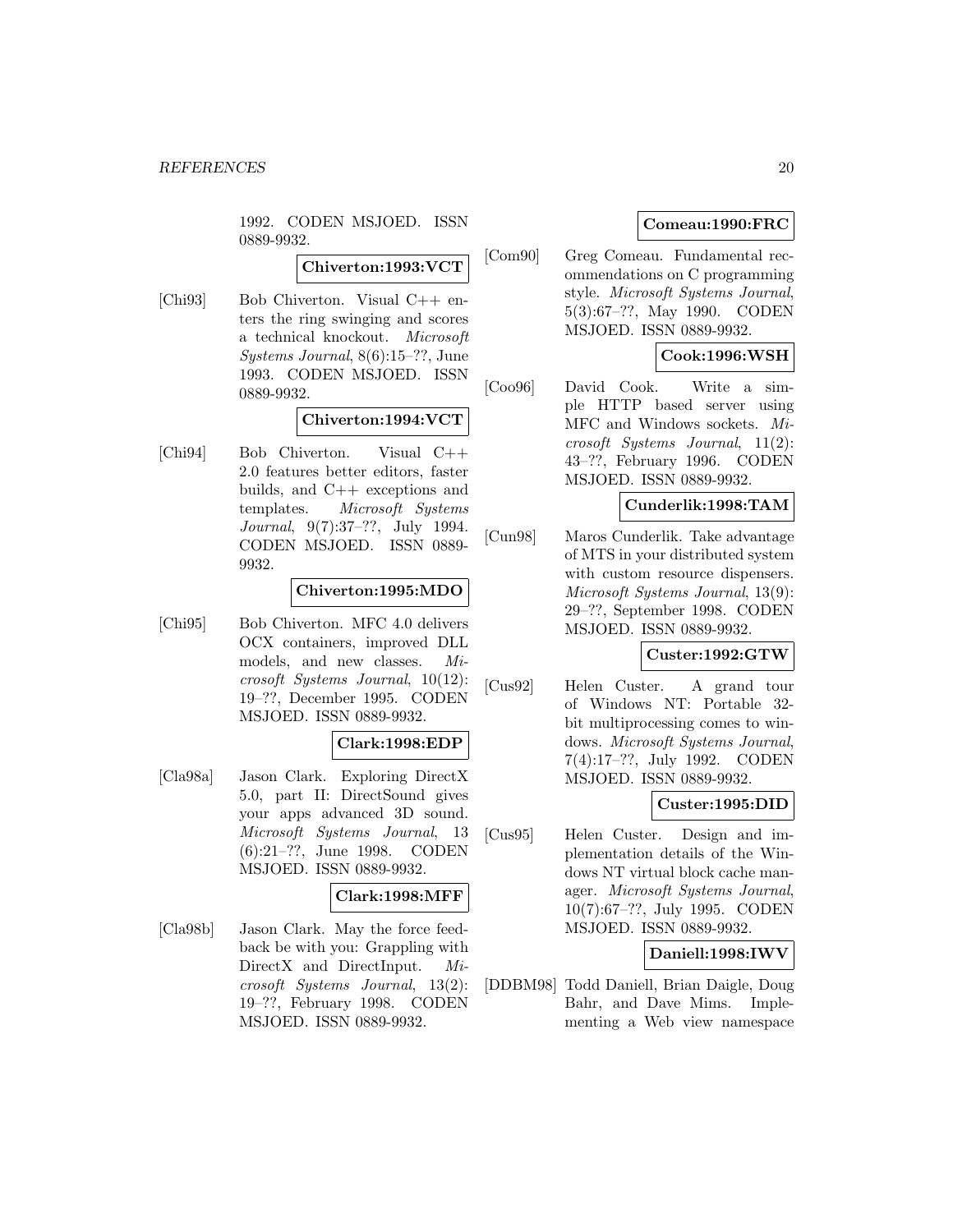extension using active directory services. Microsoft Systems Journal, 13(8):37–??, August 1998. CODEN MSJOED. ISSN 0889- 9932.

### **DeLascia:1998:C**

[DeL98] Paul DeLascia. C++. Microsoft Systems Journal, 13(1): 103–??, January 1998. CODEN MSJOED. ISSN 0889-9932.

## **DiLascia:1993:CCQ**

[DiL93a] Paul DiLascia. C/C++ Q and A. Microsoft Systems Journal, 8 (5):77–??, May 1993. CODEN MSJOED. ISSN 0889-9932.

## **DiLascia:1993:FMT**

[DiL93b] Paul DiLascia. Fun with MFC: 33 tips to help you get the most out of C++ class libraries for Windows. Microsoft Systems Journal, 8(11): 17–??, November 1993. CODEN MSJOED. ISSN 0889-9932.

## **DiLascia:1994:CCQa**

[DiL94a] Paul DiLascia. C/C++ Q and A. Microsoft Systems Journal, 9(2): 85–??, February 1994. CODEN MSJOED. ISSN 0889-9932.

## **DiLascia:1994:CCQb**

[DiL94b] Paul DiLascia. C/C++ Q and A. Microsoft Systems Journal, 9 (5):71–??, May 1994. CODEN MSJOED. ISSN 0889-9932.

### **DiLascia:1994:OMA**

[DiL94c] Paul DiLascia. OLE made almost easy: Creating containers and servers using MFC 2.5. Microsoft Systems Journal, 9(4): 13–??, April 1994. CODEN MSJOED. ISSN 0889-9932.

## **DiLascia:1995:CCQd**

[DiL95a] Paul DiLascia. C/C++ Q and A. Microsoft Systems Journal, 10 (5):93–??, May 1995. CODEN MSJOED. ISSN 0889-9932.

## **DiLascia:1995:CCQa**

[DiL95b] Paul DiLascia. C/C++ Q and A. Microsoft Systems Journal, 10 (6):87–??, June 1995. CODEN MSJOED. ISSN 0889-9932.

## **DiLascia:1995:CCQg**

[DiL95c] Paul DiLascia. C/C++ Q and A. Microsoft Systems Journal, 10(7):99–??, July 1995. CODEN MSJOED. ISSN 0889-9932.

### **DiLascia:1995:CCQe**

[DiL95d] Paul DiLascia. C/C++ Q and A. Microsoft Systems Journal, 10 (8):99–??, August 1995. CODEN MSJOED. ISSN 0889-9932.

## **DiLascia:1995:CCQc**

[DiL95e] Paul DiLascia. C/C++ Q and A. Microsoft Systems Journal, 10(9): 89–??, September 1995. CODEN MSJOED. ISSN 0889-9932.

### **DiLascia:1995:CCQh**

[DiL95f] Paul DiLascia. C/C++ Q and A. Microsoft Systems Journal, 10 (10):99–??, October 1995. CO-DEN MSJOED. ISSN 0889-9932.

### **DiLascia:1995:CCQb**

[DiL95g] Paul DiLascia. C/C++ Q and A. Microsoft Systems Journal, 10 (11):89–??, November 1995. CO-DEN MSJOED. ISSN 0889-9932.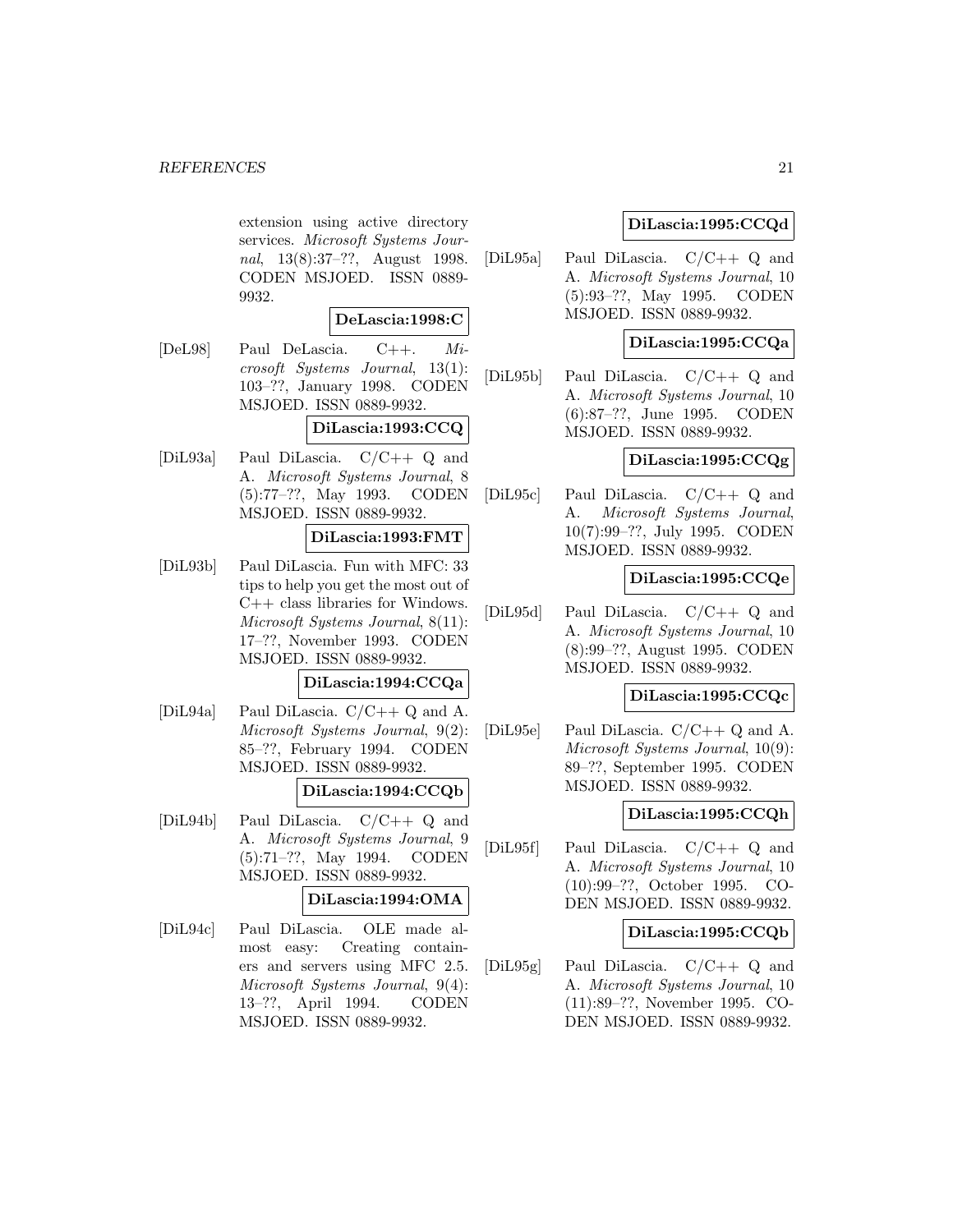## **DiLascia:1995:CCQf**

[DiL95h] Paul DiLascia. C/C++ Q and A. Microsoft Systems Journal, 10 (12):99–??, December 1995. CO-DEN MSJOED. ISSN 0889-9932.

## **DiLascia:1995:MTM**

[DiL95i] Paul DiLascia. Meandering through the maze of MFC message and command routing. Microsoft Systems Journal, 10(7):17– ??, July 1995. CODEN MSJOED. ISSN 0889-9932.

## **DiLascia:1996:CQa**

[DiL96a] Paul DiLascia.  $C++Q$  and A. Microsoft Systems Journal, 11(7):91– ??, July 1996. CODEN MSJOED. ISSN 0889-9932.

## **DiLascia:1996:CQb**

[DiL96b] Paul DiLascia. C++ Q and A. Microsoft Systems Journal, 11(8): 87–??, August 1996. CODEN MSJOED. ISSN 0889-9932.

#### **Dilascia:1996:C**

[Dil96c] Paul Dilascia. C++ Q and A. Microsoft Systems Journal, 11(9): 103–??, September 1996. CODEN MSJOED. ISSN 0889-9932.

#### **DiLascia:1996:CQc**

[DiL96d] Paul DiLascia. C++ Q and A. Microsoft Systems Journal, 11(12): 89–??, December 1996. CODEN MSJOED. ISSN 0889-9932.

#### **DiLascia:1996:CCQa**

[DiL96e] Paul DiLascia. C/C++ Q and A. Microsoft Systems Journal, 11(1): 103–??, January 1996. CODEN MSJOED. ISSN 0889-9932.

### **DiLascia:1996:CCQb**

[DiL96f] Paul DiLascia. C/C++ Q and A. Microsoft Systems Journal, 11(2): 107–??, February 1996. CODEN MSJOED. ISSN 0889-9932.

### **DiLascia:1996:CCQc**

[DiL96g] Paul DiLascia. C/C++ Q and A. Microsoft Systems Journal, 11 (4):107–??, April 1996. CODEN MSJOED. ISSN 0889-9932.

## **DiLascia:1996:CCQd**

[DiL96h] Paul DiLascia. C/C++ Q and A. Microsoft Systems Journal, 11 (5):99–??, May 1996. CODEN MSJOED. ISSN 0889-9932.

#### **DiLascia:1996:CCQe**

[DiL96i] Paul DiLascia. C/C++ Q and A. Microsoft Systems Journal, 11 (6):99–??, June 1996. CODEN MSJOED. ISSN 0889-9932.

### **DiLascia:1996:CC**

[DiL96j] Paul DiLascia. C/C++ Q+A. Microsoft Systems Journal, 11(3): 103–??, March 1996. CODEN MSJOED. ISSN 0889-9932.

### **DiLascia:1997:Cb**

[DiL97a] Paul DiLascia. C++. Microsoft Systems Journal, 12(12): 103–??, December 1997. CODEN MSJOED. ISSN 0889-9932.

### **Dilascia:1997:CQa**

[Dil97b] Paul Dilascia. C++ Q and A. Microsoft Systems Journal, 12(2): 101–??, February 1997. CODEN MSJOED. ISSN 0889-9932.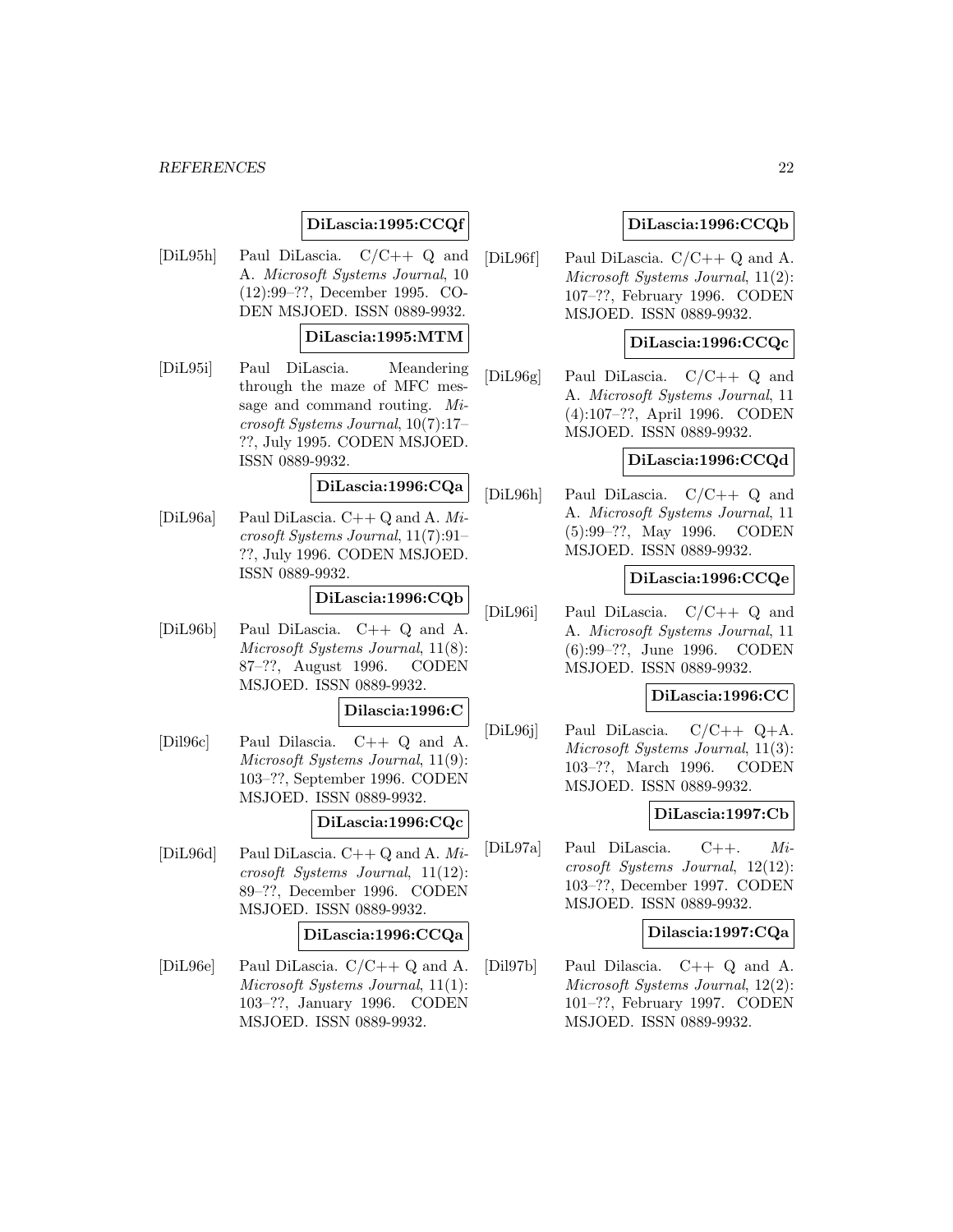## **Dilascia:1997:CQb**

[Dil97c] Paul Dilascia. C++ Q and A. Microsoft Systems Journal, 12(3): 109–??, March 1997. CODEN MSJOED. ISSN 0889-9932.

### **DiLascia:1997:CQc**

[DiL97d] Paul DiLascia. C++ Q and A. Microsoft Systems Journal, 12 (4):93–??, April 1997. CODEN MSJOED. ISSN 0889-9932.

## **DiLascia:1997:CQd**

[DiL97e] Paul DiLascia. C++ Q and A. Microsoft Systems Journal, 12 (5):113–??, May 1997. CODEN MSJOED. ISSN 0889-9932.

## **DiLascia:1997:CQe**

[DiL97f] Paul DiLascia. C++ Q and A. Microsoft Systems Journal, 12(8): 107–??, August 1997. CODEN MSJOED. ISSN 0889-9932.

#### **DiLascia:1997:CQf**

[DiL97g] Paul DiLascia. C++ Q and A. Microsoft Systems Journal, 12(9): 109–??, September 1997. CODEN MSJOED. ISSN 0889-9932.

## **DiLascia:1997:Ca**

[DiL97h] Paul DiLascia. C++A and A. Microsoft Systems Journal, 12(6): 109–??, June 1997. CODEN MSJOED. ISSN 0889-9932.

### **DiLascia:1997:MFMb**

[DiL97i] Paul DiLascia. More fun with MFC: DIBs, palettes, subclassing, and a gamut of goodies, part II. Microsoft Systems Journal, 12 (3):47–??, March 1997. CODEN MSJOED. ISSN 0889-9932.

### **DiLascia:1997:MFMc**

[DiL97j] Paul DiLascia. More fun with MFC: DIBs, palettes, subclassing, and a gamut of goodies, part III. Microsoft Systems Journal, 12(6):69–??, June 1997. CODEN MSJOED. ISSN 0889-9932.

### **DiLascia:1997:MFMa**

[DiL97k] Paul DiLascia. More fun with MFC: DIBs, palettes, subclassing, and a gamut of reusable goodies. Microsoft Systems Journal, 12(1): 17–??, January 1997. CODEN MSJOED. ISSN 0889-9932.

### **DiLascia:1998:Ca**

[DiL98a] Paul DiLascia. C++. Microsoft Systems Journal, 13(3): 99–??, March 1998. CODEN MSJOED. ISSN 0889-9932.

### **Dilascia:1998:C**

[Dil98b] Paul Dilascia. C++. Microsoft Systems Journal, 13(4): 103–??, April 1998. CODEN MSJOED. ISSN 0889-9932.

### **DiLascia:1998:Cb**

[DiL98c] Paul DiLascia. C++. Microsoft Systems Journal, 13(5): 105–??, May 1998. CODEN MSJOED. ISSN 0889-9932.

#### **DiLascia:1998:Cc**

[DiL98d] Paul DiLascia. C++. Microsoft Systems Journal, 13(6):11– ??, June 1998. CODEN MSJOED. ISSN 0889-9932.

#### **DiLascia:1998:Cd**

[DiL98e] Paul DiLascia. C++. Microsoft Systems Journal, 13(7):83–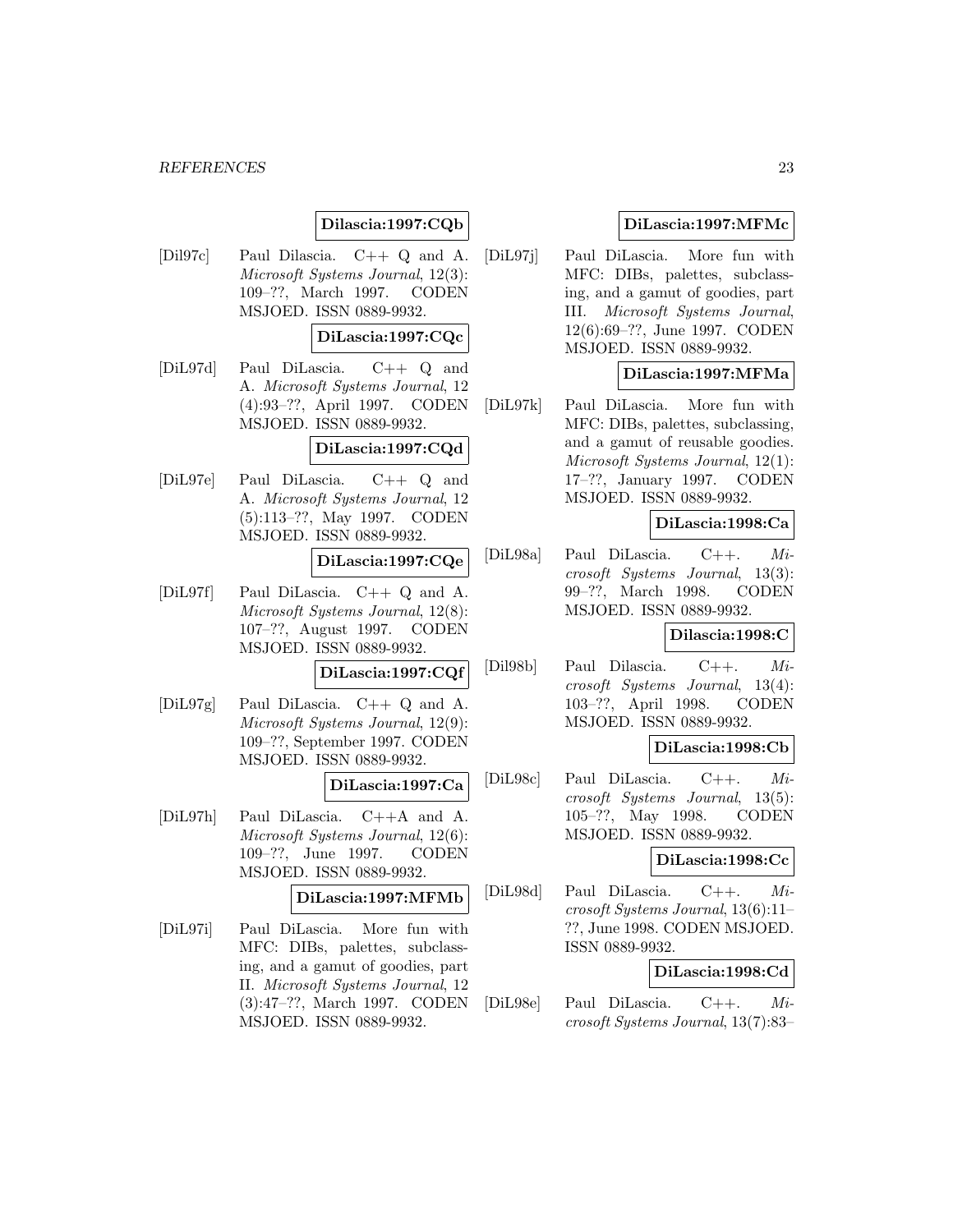??, July 1998. CODEN MSJOED. ISSN 0889-9932.

## **DiLascia:1998:GYA**

[DiL98f] Paul DiLascia. Give your applications the hot new interface look with cool menu buttons. Microsoft Systems Journal, 13(1): 31–??, January 1998. CODEN MSJOED. ISSN 0889-9932.

### **DiLascia:1998:VCB**

[DiL98g] Paul DiLascia. Visual C++6.0 brings home a full bag of tricks and treats for MFC developers. Microsoft Systems Journal, 13 (10):29–??, October 1998. CO-DEN MSJOED. ISSN 0889-9932.

## **Dixon:1991:CCA**

[Dix91a] Brendan W. Dixon. Creating a client-server application with LAN Manager 2.0 and named pipes. Microsoft Systems Journal, 6(2):93–??, March 1991. CODEN MSJOED. ISSN 0889-9932.

### **Dixon:1991:CNS**

[Dix91b] Brendan W. Dixon. Creating a network service using the clientserver model and LAN Manager 2.0. Microsoft Systems Journal, 6 (1):45–??, January 1991. CODEN MSJOED. ISSN 0889-9932.

### **Duncan:1990:OVE**

[Dun90a] Ray Duncan. OS/2 version 2.0: Exploiting the 32-bit architecture of 80386- and 80486-based systems. Microsoft Systems Journal, 5(3):01–??, May 1990. CODEN MSJOED. ISSN 0889-9932.

## **Duncan:1990:SPA**

[Dun90b] Ray Duncan. Supporting protected-mode applications in a DOS-based environment. Microsoft Systems Journal, 5(4):92– ??, July 1990. CODEN MSJOED. ISSN 0889-9932.

## **Edson:1992:DTT**

[Eds92a] Dave Edson. Dave's top ten list of tricks, hints, and techniques for programming in Windows. Microsoft Systems Journal, 7(6):31–??, October 1992. CO-DEN MSJOED. ISSN 0889-9932.

## **Edson:1992:HTI**

[Eds92b] Dave Edson. How to track, isolate, and exterminate bugs in your Windows-based applications. Microsoft Systems Journal, 7(3):69– ??, May 1992. CODEN MSJOED. ISSN 0889-9932.

#### **Edson:1993:SPB**

[Eds93] Dave Edson. Slay the porting beasties: Dave's top ten tips for migrating to Windows NT. Microsoft Systems Journal, 8(9):37– ??, September 1993. CODEN MSJOED. ISSN 0889-9932.

## **Edson:1994:CCC**

[Eds94a] Dave Edson. Cleverly coding with Chicago's interface gadgets, part I: Image lists and TreeViews. Microsoft Systems Journal, 9(7):13– ??, July 1994. CODEN MSJOED. ISSN 0889-9932.

### **Edson:1994:GBW**

[Eds94b] Dave Edson. Going beyond Word-Basic: Extending word 6.0 for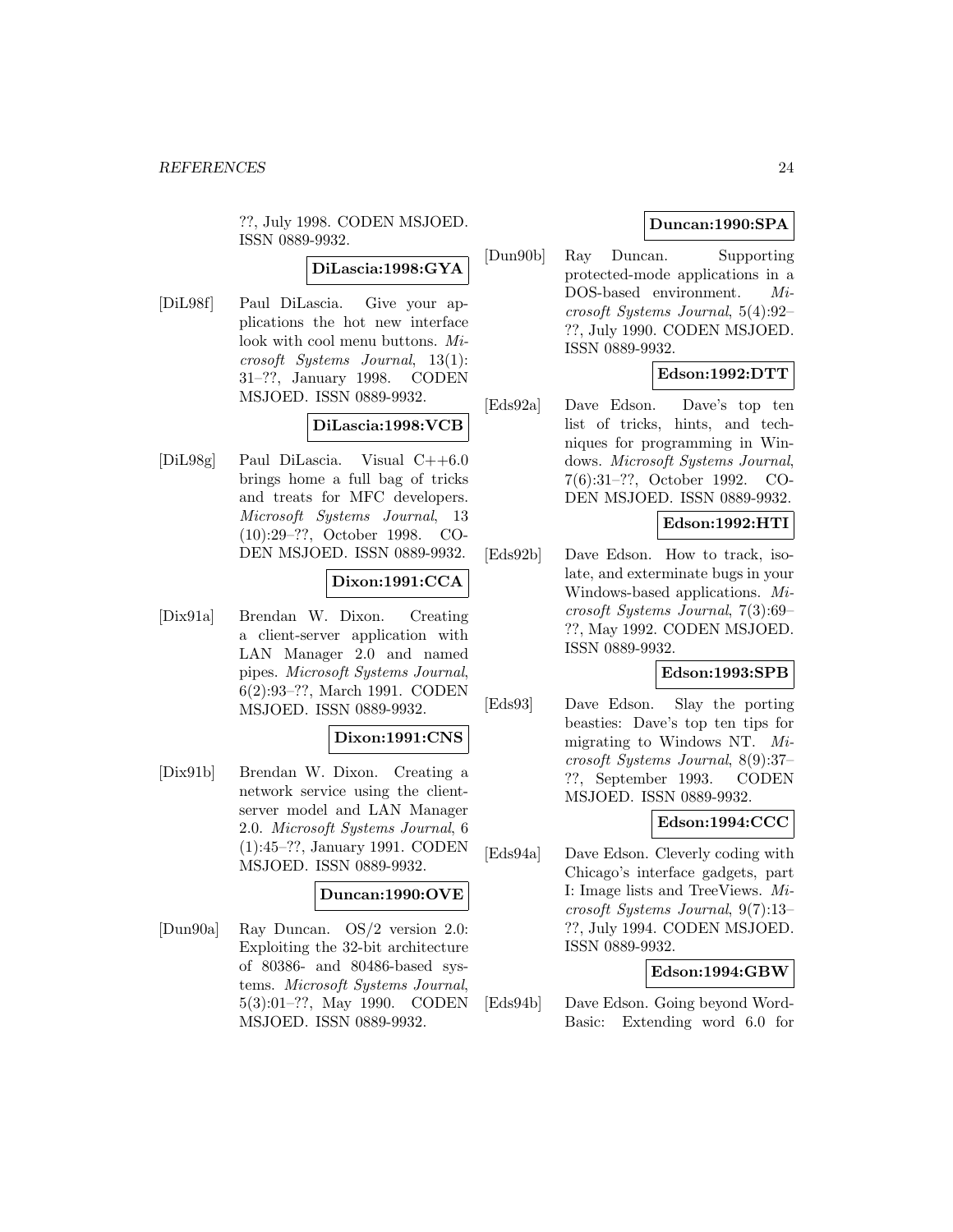Windows with WLLs. Microsoft Systems Journal, 9(5):41–??, May 1994. CODEN MSJOED. ISSN 0889-9932.

#### **Edson:1994:STP**

[Eds94c] Dave Edson. Seventeen techniques for preparing your 16-bit applications for Chicago. Microsoft Systems Journal,  $9(2):15-??$ , February 1994. CODEN MSJOED. ISSN 0889-9932.

## **Edson:1995:GSW**

[Eds95a] Dave Edson. The game SDK for Windows 95 gives you direct hardware control for speedy animation. Microsoft Systems Journal, 10(11):15–??, November 1995. CODEN MSJOED. ISSN 0889- 9932.

### **Edson:1995:GBG**

[Eds95b] Dave Edson. A grab bag of gotchas and goodies for programming in Windows 95. Microsoft Systems Journal, 10(5):19– ??, May 1995. CODEN MSJOED. ISSN 0889-9932.

### **Edson:1996:GWN**

[Eds96] Dave Edson. Get world-class noise and total joy from your games with direct and directinput. Microsoft Systems Journal, 11(2): 71–??, February 1996. CODEN MSJOED. ISSN 0889-9932.

### **Eddon:1995:PYW**

[EE95] Guy Eddon and Henry Eddon. Port your Windows-based app to the Mac with the Visual C++ cross-development edition. Microsoft Systems Journal, 10(6):53–

??, June 1995. CODEN MSJOED. ISSN 0889-9932.

### **Eddon:1996:ECS**

[EE96] Guy Eddon and Henry Eddon. Exploring the clien/server capabilities of Visual Basic 4.0 enterprise edition. Microsoft Systems Journal, 11(3):55–??, March 1996. CODEN MSJOED. ISSN 0889- 9932.

## **Eddon:1997:VBRa**

[EE97a] Guy Eddon and Henry Eddon. Visual Basic 5.0 relieves the pain and discomfort of ActiveX control creation. Microsoft Systems Journal, 12(2):57–??, February 1997. CO-DEN MSJOED. ISSN 0889-9932.

## **Eddon:1997:VBRb**

[EE97b] Guy Eddon and Henry Eddon. Visual Basic 5.0 relieves the pain and discomfort of ActiveX control creation, part II. Microsoft Systems Journal, 12(3):37–??, March 1997. CODEN MSJOED. ISSN 0889- 9932.

### **Eddon:1998:UDW**

[EE98] Guy Eddon and Henry Eddon. Understanding the DCOM wire protocol by analyzing network data packets. Microsoft Systems Journal, 13(3):45–??, March 1998. CODEN MSJOED. ISSN 0889- 9932.

### **Eisner:1990:EOW**

[Eis90] Bill Eisner. Extending off-theshelf Windows applications with macros and DLLs. Microsoft Systems Journal,  $5(6):89-$ ??, November 1990. CODEN MSJOED. ISSN 0889-9932.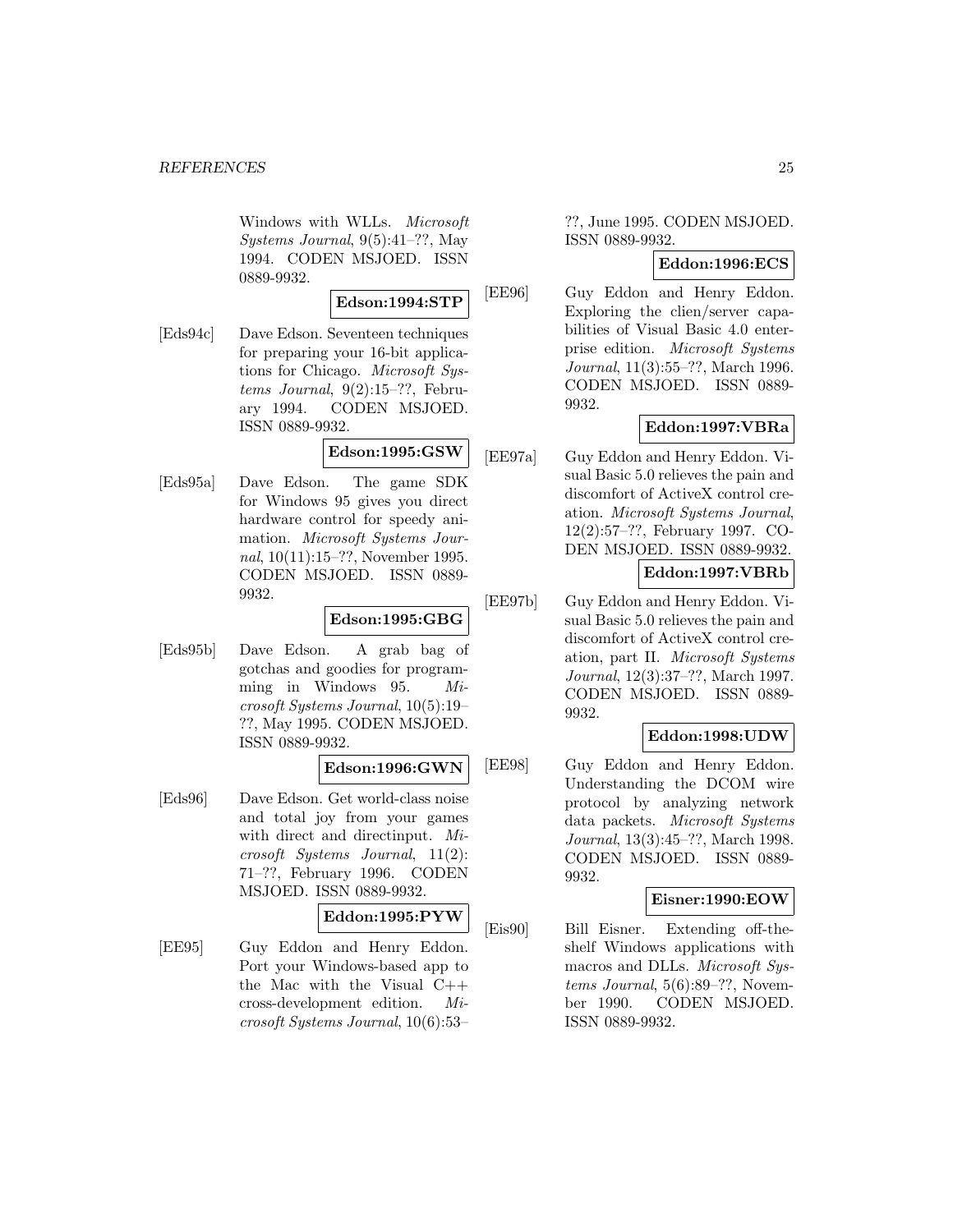## **Euler:1991:CRW**

[EMR91] Laura Euler, Eric Maffei, and Adam Rauch. Create real Windows applications in a graphical environment using Microsoft Visual Basic. Microsoft Systems Journal, 6(4):57–??, July 1991. CODEN MSJOED. ISSN 0889- 9932.

### **Faison:1994:PBS**

[Fai94a] Ted Faison. A primer on building server-style DLLs for Windows with MFC 2.5 and OWL 2.0. Microsoft Systems Journal, 9(6):43– ??, June 1994. CODEN MSJOED. ISSN 0889-9932.

## **Faison:1994:POC**

[Fai94b] Ted Faison. Putting the OWL 2.0 class library for Windows through its paces. Microsoft Systems Journal, 9(2):45–??, February 1994. CODEN MSJOED. ISSN 0889- 9932.

#### **Faison:1998:NHH**

[Fai98] Ted Faison. The new HTML help system extends online help from the desktop to the web. Microsoft Systems Journal, 13(1): 55–??, January 1998. CODEN MSJOED. ISSN 0889-9932.

#### **Finnegan:1993:WTQ**

[Fin93] Fran Finnegan. Windows Q and A. Microsoft Systems Journal, 8 (5):67–??, May 1993. CODEN MSJOED. ISSN 0889-9932.

### **Finnegan:1994:TDW**

[Fin94] James Finnegan. Test drive Win32 from 16-bit code using the

Windows NT WOW layer and generic thunk. Microsoft Systems Journal, 9(6):13–??, June 1994. CODEN MSJOED. ISSN 0889- 9932.

### **Finnegan:1995:BWN**

[Fin95a] J. Finnegan. Building Windows NT-Based client/server applications using remote procedure calls. Microsoft Systems Journal, 10 (5):43–??, May 1995. CODEN MSJOED. ISSN 0889-9932.

## **Finnegan:1995:DCS**

[Fin95b] James Finnegan. Developing a client/server multimedia app using RPCs and video for Windows 1.1. Microsoft Systems Journal, 10 (9):53–??, September 1995. CO-DEN MSJOED. ISSN 0889-9932.

### **Finnegan:1995:HMW**

[Fin95c] James Finnegan. Hook and monitor any 16-bit Windows function with our ProcHook DLL. Microsoft Systems Journal, 10(1): 45–??, January 1995. CODEN MSJOED. ISSN 0889-9932.

#### **Finnegan:1998:POP**

[Fin98a] James Finnegan. Pop open a privileged set of APls with Windows NT kernel mode drivers. Microsoft Systems Journal, 13(3): 19–??, March 1998. CODEN MSJOED. ISSN 0889-9932.

### **Finocchio:1998:CSEa**

[Fin98b] Mark Finocchio. Control Spy exposes the clandestine life of Windows Common Controls, part I. Microsoft Systems Journal, 13 (7):43–??, July 1998. CODEN MSJOED. ISSN 0889-9932.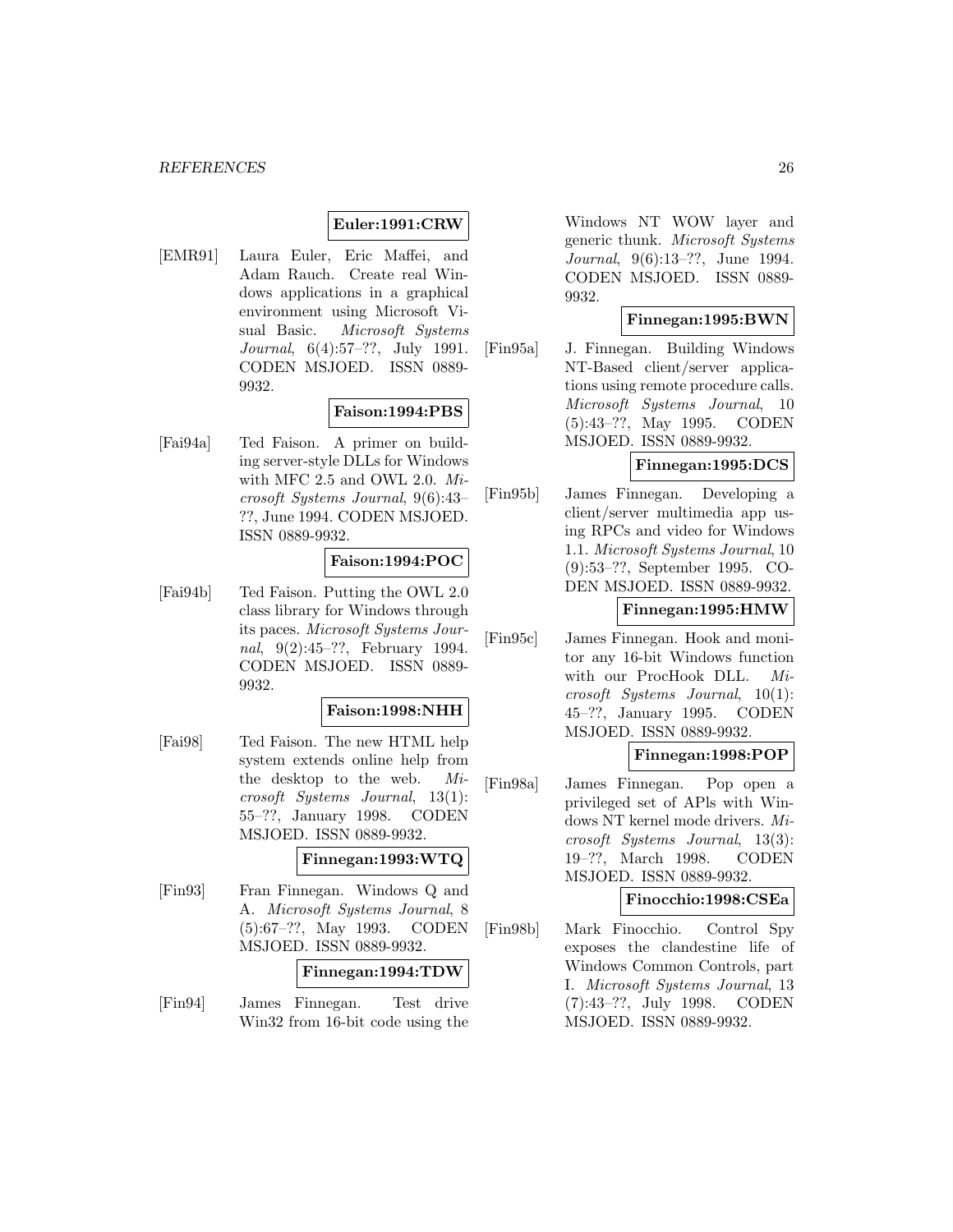### **Finocchio:1998:CSEb**

[Fin98c] Mark Finocchio. Control Spy exposes the clandestine life of Windows Common Controls. part II. Microsoft Systems Journal, 13(9): 51–??, September 1998. CODEN MSJOED. ISSN 0889-9932.

#### **Freytag:1990:UON**

[FL90] Asmus Freytag and Michael Leu. Using the OS/2 national language support services to write international programs. Microsoft Systems Journal, 5(2):01–??, March 1990. CODEN MSJOED. ISSN 0889-9932.

## **Fosner:1996:OPC**

[Fos96] Ron Fosner. OpenGL without the pain: Creating a reusable 3D view class for MFC. Microsoft Systems Journal, 11(11):41–??, November 1996. CODEN MSJOED. ISSN 0889-9932.

### **Fosner:1998:GFS**

[Fos98] Ron Fosner. Get fast and simple 3D rendering with draw primitive and DirectX 5.0. Microsoft Systems Journal, 13(2):37–??, February 1998. CODEN MSJOED. ISSN 0889-9932.

## **Fishman:1997:WCS**

[FR97] Neil Fishman and Jeffrey Richter. The Windows CE SDK: The tools you need to program the handheld PC. Microsoft Systems Journal, 12(4):17–??, April 1997. CODEN MSJOED. ISSN 0889-9932.

**Fogelin:1990:PWT**

[FWB90] Eric Fogelin, David Wood, and Noel Bergman. Port Windows

applications to  $OS/2$  (almost) painlessly with the software migration kit. Microsoft Systems Journal, 5(6):21–??, November 1990. CODEN MSJOED. ISSN 0889-9932.

### **Geary:1990:IMW**

[Gea90] Michael Geary. An introduction to Microsoft Windows version 3.0: A developer's viewpoint. Microsoft Systems Journal, 5(4):01–??, July 1990. CODEN MSJOED. ISSN 0889-9932.

## **Gellock:1993:PYA**

[Gel93] Scot Gellock. Port your 16 bit applications to Windows NT without ripping your hair out. Microsoft Systems Journal, 8(8): 47–??, August 1993. CODEN MSJOED. ISSN 0889-9932.

#### **Goodman:1992:CEM**

[Goo92] Kevin J. Goodman. A comprehensive examination of the Microsoft C version 6.0 startup code. Microsoft Systems Journal, 7(1): 63–??, January 1992. CODEN MSJOED. ISSN 0889-9932.

#### **Goodman:1995:CMC**

[Goo95] Kevin Goodman. Clearer, more comprehensive error processing with Win32 structured exception handling. Microsoft Systems Journal, 10(1):29–??, January 1995. CODEN MSJOED. ISSN 0889- 9932.

### **Greenberg:1990:APP**

[Gre90] Ross M. Greenberg. Adapting the parallel port for bidirectional communication. Microsoft Systems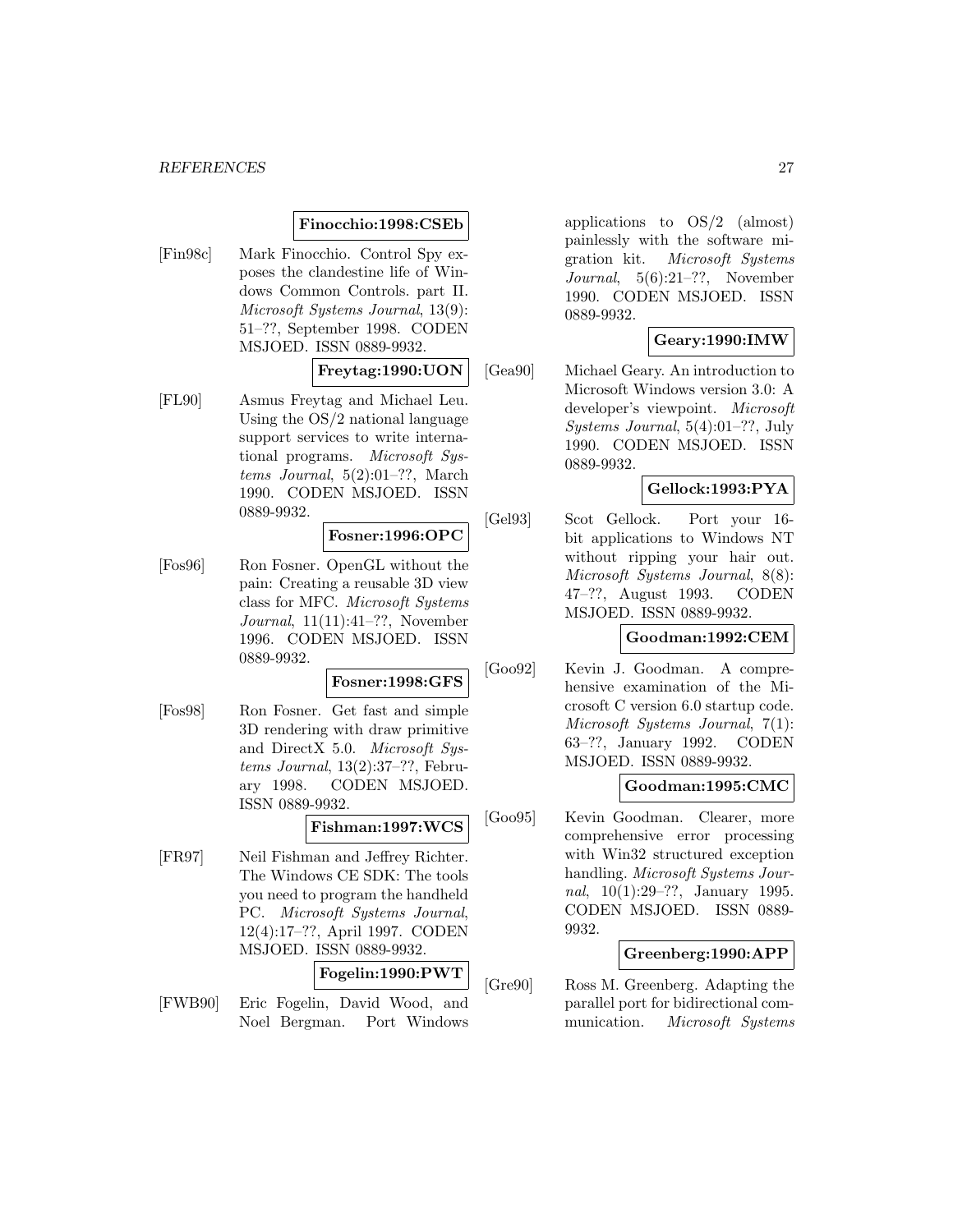Journal, 5(5):107–??, September 1990. CODEN MSJOED. ISSN 0889-9932.

## **Hall:1991:AYP**

[Hal91a] William Hall. Adapt your program for worldwide use with Windows internationalization support. Microsoft Systems Journal, 6(6): 29–??, November 1991. CODEN MSJOED. ISSN 0889-9932.

## **Hall:1991:AEP**

[Hal91b] William Hall. Adapting extended processes to the cooperative multitasking of Microsoft Windows. Microsoft Systems Journal, 6(1): 21–??, January 1991. CODEN MSJOED. ISSN 0889-9932.

## **Hall:1994:IWNa**

[Hal94a] William S. Hall. Internationalization in Windows NT, part I: Programming with Unicode. Microsoft Systems Journal, 9(6):57– ??, June 1994. CODEN MSJOED. ISSN 0889-9932.

## **Hall:1994:IWNb**

[Hal94b] William S. Hall. Internationalization in Windows NT, part II: Locales, languages, and resources. Microsoft Systems Journal, 9(7):55–??, July 1994. CO-DEN MSJOED. ISSN 0889-9932.

## **Heller:1995:TTD**

[Hel95] Martin Heller. Tips and tricks on developing killer server applications for Windows NT. Microsoft Systems Journal, 10(8):41–??, August 1995. CODEN MSJOED. ISSN 0889-9932.

## **Hildebrand:1990:TDT**

[Hil90] Daniel Hildebrand. TRACER: A debugging tool for OS/2 Presentation Manager development. Microsoft Systems Journal, 5(2): 63–??, March 1990. CODEN MSJOED. ISSN 0889-9932.

## **Hludzinski:1998:UID**

[Hlu98] Bill Hludzinski. Understanding interface definition language: A developer's survival guide. Microsoft Systems Journal, 13(8):51–??, August 1998. CODEN MSJOED. ISSN 0889-9932.

## **Holub:1993:VCT**

[Hol93] Allen Holub. Visual C++: Its compiler, language implementation, and code quality. Microsoft Systems Journal, 8(6):65–??, June 1993. CODEN MSJOED. ISSN 0889-9932.

### **Holub:1995:RMS**

[Hol95] Allen Holub. Rewriting the MFC scribble program using an objectoriented design approach. Microsoft Systems Journal, 10(8): 17–??, August 1995. CODEN MSJOED. ISSN 0889-9932.

## **Holub:1996:HYDa**

[Hol96a] Allen Holub. Hide your data and make objects responsible for their own user interfaces. Microsoft Systems Journal, 11(8):53–??, August 1996. CODEN MSJOED. ISSN 0889-9932.

## **Holub:1996:HYDb**

[Hol96b] Allen Holub. Hide your data and make objects responsible for their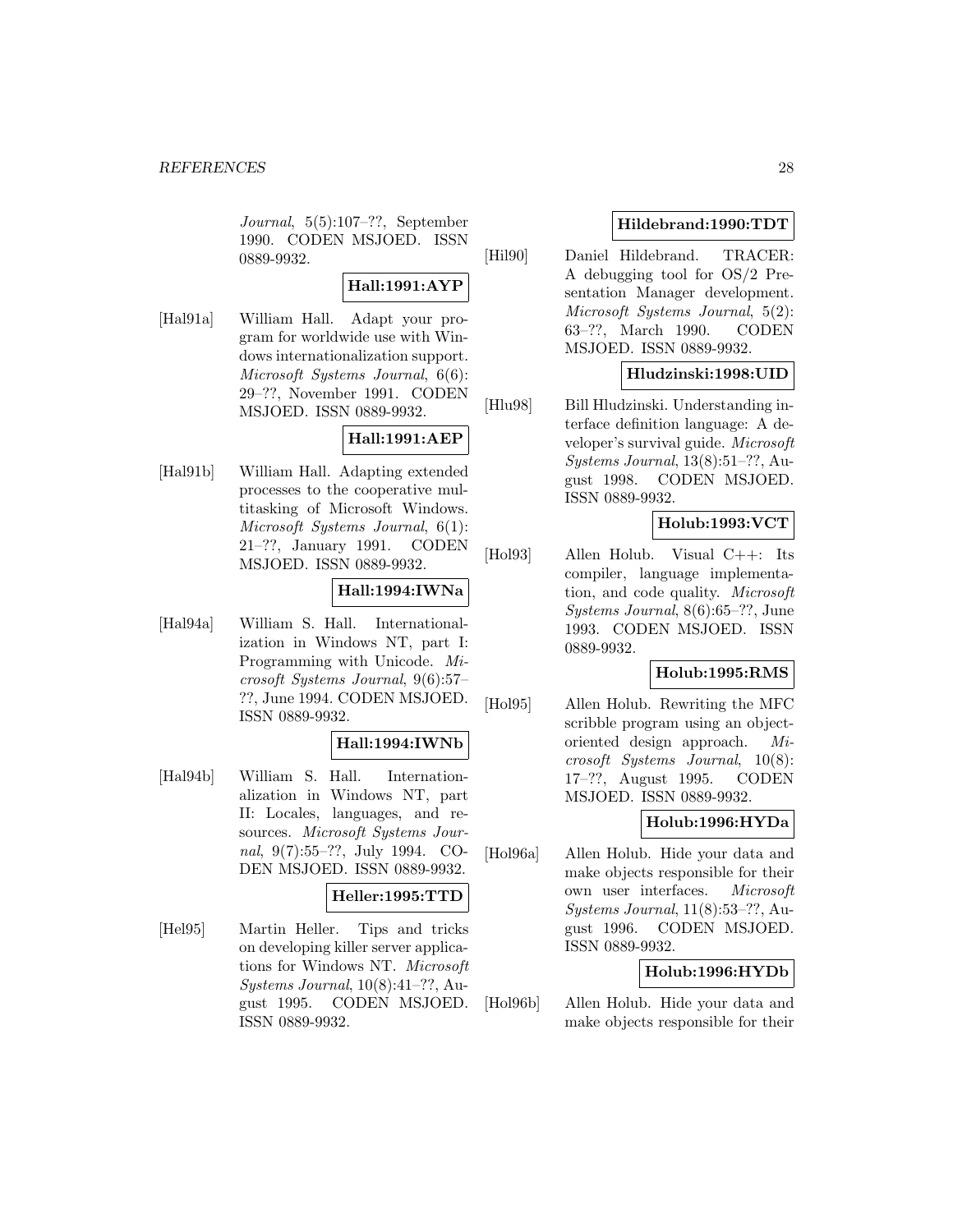own user interfaces, part II. Microsoft Systems Journal, 11(12): 35–??, December 1996. CODEN MSJOED. ISSN 0889-9932.

## **Holub:1996:RYO**

[Hol96c] Allen Holub. Roll your own persistence implementations to go beyond the MFC frontier. Microsoft Systems Journal, 11(6):31– ??, June 1996. CODEN MSJOED. ISSN 0889-9932.

## **Holub:1997:HYD**

[Hol97] Allen Holub. Hide your data and make objects responsible for their own user interfaces, part III. Microsoft Systems Journal, 12(1): 67–??, January 1997. CODEN MSJOED. ISSN 0889-9932.

## **Huckins:1996:OEC**

[Huc96] Jeff Huckins. Our exclusive class library speeds building Windows NT kernel-mode device drivers. Microsoft Systems Journal, 11(9): 35–??, September 1996. CODEN MSJOED. ISSN 0889-9932.

## **Jack:1997:RTT**

[Jac97] Roger Jack. Riptoe through the Tooltips with our allencompassing ToolTip programmers' guide. Microsoft Systems Journal, 12(4):49–??, April 1997. CODEN MSJOED. ISSN 0889- 9932.

### **Jamsa:1990:CIY**

[Jam90a] Kris Jamsa. DOS commands inside your code: Process control and signal handling. Microsoft Systems Journal, 5(1):85–??, January 1990. CODEN MSJOED. ISSN 0889-9932.

## **Jamsa:1990:EOT**

[Jam90b] Kris Jamsa. Examining objectoriented techniques using Quick-Pascal. Microsoft Systems Journal, 5(3):71–??, May 1990. CO-DEN MSJOED. ISSN 0889-9932.

## **Jongerius:1991:ATW**

[Jon91] Jerry Jongerius. Accurately timing Windows events without timer reprogramming. Microsoft Systems Journal,  $6(4):75-??$ , July 1991. CODEN MSJOED. ISSN 0889-9932.

### **Jones:1998:WCN**

[Jon98] Anthony Jones. Windows CE 2.0 networking offers exciting mobile computing possibilities. Microsoft Systems Journal, 13(5):53– ??, May 1998. CODEN MSJOED. ISSN 0889-9932.

### **Kelly:1998:GCA**

[Kel98] Mike Kelly. Gain control of application setup and maintenance with the new Windows Installer. Microsoft Systems Journal, 13(9): 15–??, September 1998. CODEN MSJOED. ISSN 0889-9932.

### **Kerber:1990:SCW**

[Ker90] Scott Kerber. Simplifying complex Windows development through the use of a clientserver architecture. Microsoft Sys $tems\ Journal, 5(1):21-??, January$ 1990. CODEN MSJOED. ISSN 0889-9932.

### **Keyser:1992:EFW**

[Key92] Greg Keyser. Extend the functionality of the Windows control panel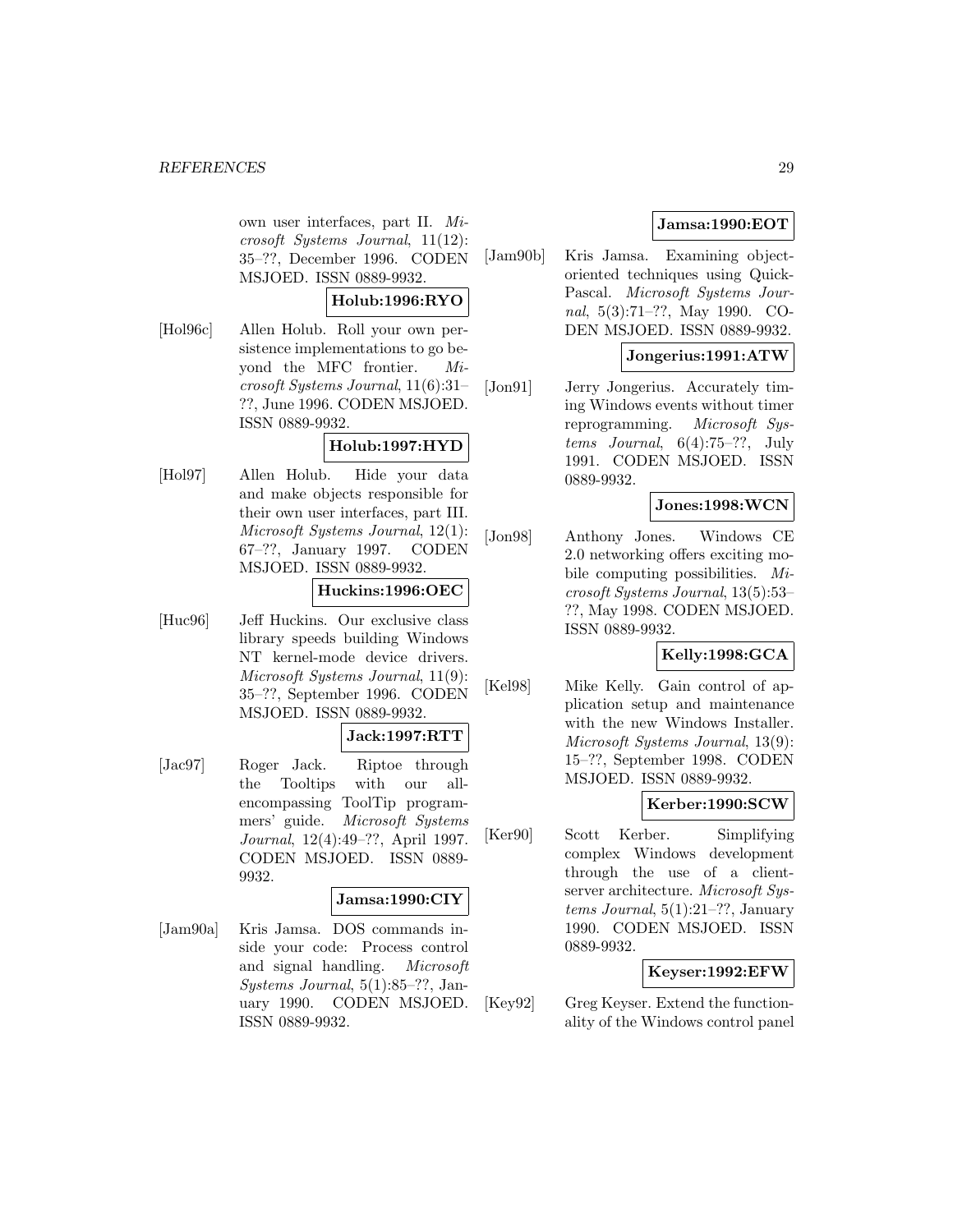with custom DLLs. Microsoft Systems Journal,  $7(7):45-??$ , November 1992. CODEN MSJOED. ISSN 0889-9932.

### **Kim:1998:WDC**

[Kim98] Frank Kim. Why do certain Win32 technologies misbehave in Windows NT services? Microsoft Systems Journal, 13(3): 67–??, March 1998. CODEN MSJOED. ISSN 0889-9932.

## **King:1994:MMW**

[Kin94] Adrian King. Memory management, the Win32 subsystem, and internal synchronization in Chicago. Microsoft Systems Journal, 9(5):57–??, May 1994. CO-DEN MSJOED. ISSN 0889-9932.

## **King:1995:WST**

[Kin95] Adrian King. Windows, the next generation: An advance look at the architecture of Chicago. Microsoft Systems Journal, 10(1): 15–??, January 1995. CODEN MSJOED. ISSN 0889-9932.

### **Kirtland:1996:SWS**

[Kir96] Mary Kirtland. Safe Web surfing with the Internet component download service. Microsoft Systems Journal, 11(7):65–??, July 1996. CODEN MSJOED. ISSN 0889-9932.

## **Kirtland:1997:OOS**

[Kir97a] Marty Kirtland. Object oriented software development made simple with COM+ runtime services. Microsoft Systems Journal, 12 (11):49–??, November 1997. CO-DEN MSJOED. ISSN 0889-9932.

## **Kirtland:1997:CPM**

[Kir97b] Mary Kirtland. The COM+ programming model makes it easy to write components in any language. Microsoft Systems Journal, 12(12):19–??, December 1997. CODEN MSJOED. ISSN 0889- 9932.

## **Kirtland:1997:IVS**

[Kir97c] Mary Kirtland. Introducing Visual Studio 97: A well stocked toolbox for building distributed apps. Microsoft Systems Journal, 12(5):19–??, May 1997. CODEN MSJOED. ISSN 0889-9932.

## **Klemond:1992:IOL**

[Kle92a] Paul Klemond. Investigating object linking and embedding, part II: Adding server support. Microsoft Systems Journal, 7(3):87– ??, May 1992. CODEN MSJOED. ISSN 0889-9932.

## **Klemond:1992:TBH**

[Kle92b] Paul Klemond. Taking the bull by the horns: Investigating object linking and embedding, part I. Microsoft Systems Journal, 7 (2):19–??, March 1992. CODEN MSJOED. ISSN 0889-9932.

### **Lang:1995:BCS**

[Lan95] E. Lang. Building component software with Visual C++ and the OLE custom control developer's kit. Microsoft Systems Journal, 10(5):25–??, May 1995. CODEN MSJOED. ISSN 0889-9932.

### **Massoni:1998:ILA**

[Mas98] Joe Massoni. An inside look at developing applications using the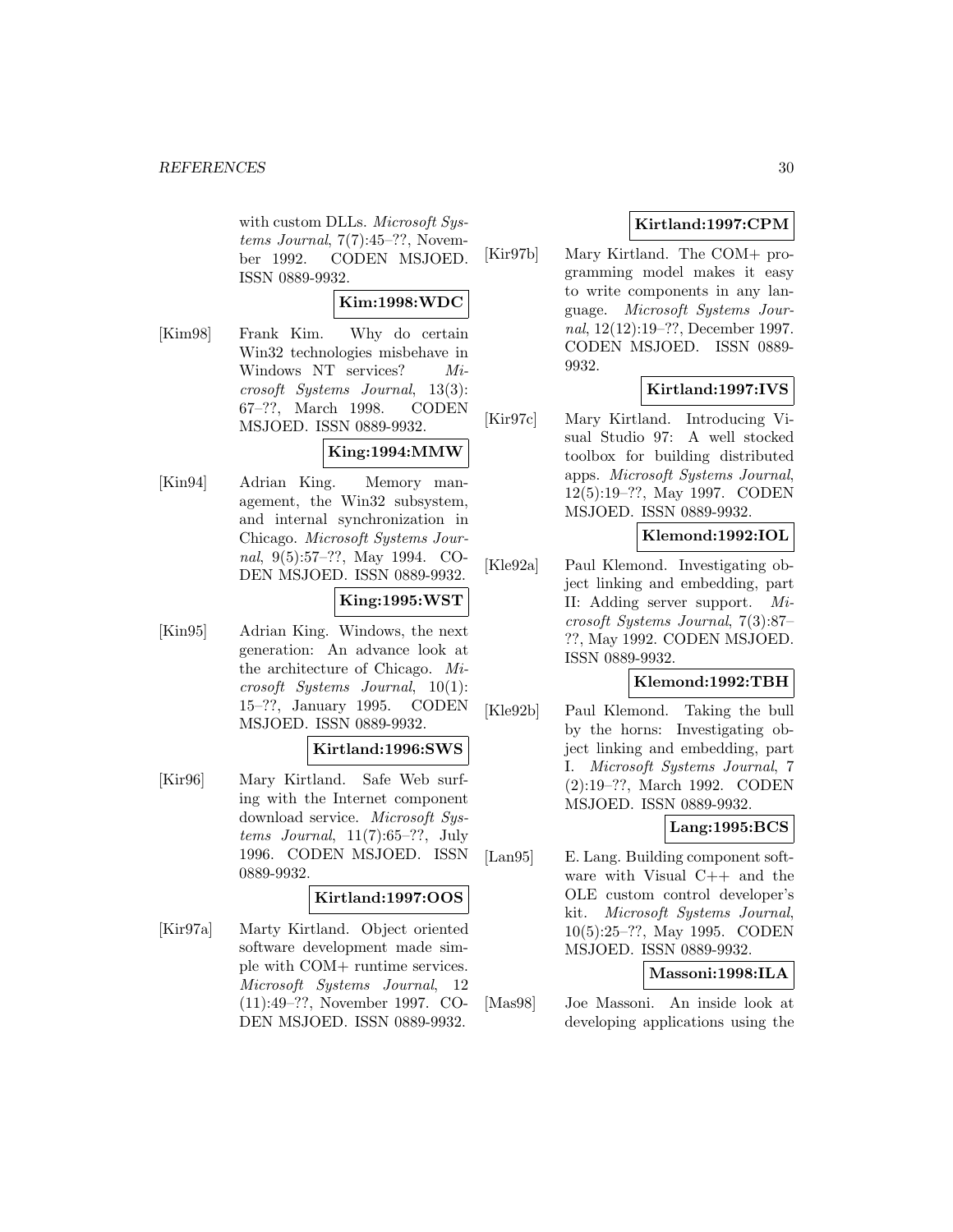new features of visual  $C++6.0$ . Microsoft Systems Journal, 13 (10):17–??, October 1998. CO-DEN MSJOED. ISSN 0889-9932.

#### **McKeown:1995:HGY**

[McK95] Michael McKeown. How to get your Windows 95 OLE controls refined, robust, and ready to ship. Microsoft Systems Journal, 10(10):67–??, October 1995. CO-DEN MSJOED. ISSN 0889-9932.

### **McKeown:1996:BOC**

[McK96] Michael McKeown. Build OLE controls for the Internet that are fast, smart, and interactive. Microsoft Systems Journal, 11(4): 19–??, April 1996. CODEN MSJOED. ISSN 0889-9932.

## **Mefford:1990:IEP**

[Mef90] Michael J. Mefford. An indepth exploration of the PC keyboard and its interrupt service routines. Microsoft Systems Journal, 5(3):22–??, May 1990. CO-DEN MSJOED. ISSN 0889-9932.

### **Meyers:1993:BDF**

[Mey93a] Brian Meyers. Built-in diagnostic facilities in the Microsoft Foundation Classes simplify debugging. Microsoft Systems Journal, 8(2): 41–??, February 1993. CODEN MSJOED. ISSN 0889-9932.

### **Meyers:1993:MDF**

[Mey93b] Brian Meyers. MFC diagnostic facilities part II: More-sophisticated debugging techniques. Microsoft Systems Journal, 8(3): 55–??, March 1993. CODEN MSJOED. ISSN 0889-9932.

## **Meyers:1995:HNT**

[Mey95] Scott Meyers. How to navigate the treacherous waters of C++ exception handling. Microsoft Systems Journal, 10(11):61–??, November 1995. CODEN MSJOED. ISSN 0889-9932.

## **Mirho:1991:CFB**

[Mir91] C. Albert Mirho. Converting foreign bitmaps to Windows deviceindependent bitmaps. Microsoft Systems Journal, 6(4):85–??, July 1991. CODEN MSJOED. ISSN 0889-9932.

## **Mirho:1993:IRP**

[Mir93] Charles Mirho. It's a raid! putting four debuggers for Windows through their paces. Microsoft Systems Journal, 8(4): 35–??, April 1993. CODEN MSJOED. ISSN 0889-9932.

### **Mirho:1996:LAV**

[Mir96] Charles Mirho. To learn about the Voice Modem Extensions for Windows(R) 95, press 1 now!  $Mi$ crosoft Systems Journal, 11(8): 39–??, August 1996. CODEN MSJOED. ISSN 0889-9932.

### **Mitchell:1996:LYV**

[Mit96] David C. Mitchell. Leveraging your Visual C++ experience on the Internet with thin client technology. Microsoft Systems Journal, 11(12):47–??, December 1996. CODEN MSJOED. ISSN 0889- 9932.

## **Mirho:1993:RTS**

[MR93] Charles Mirho and Andrew Raffman. Reach out and touch some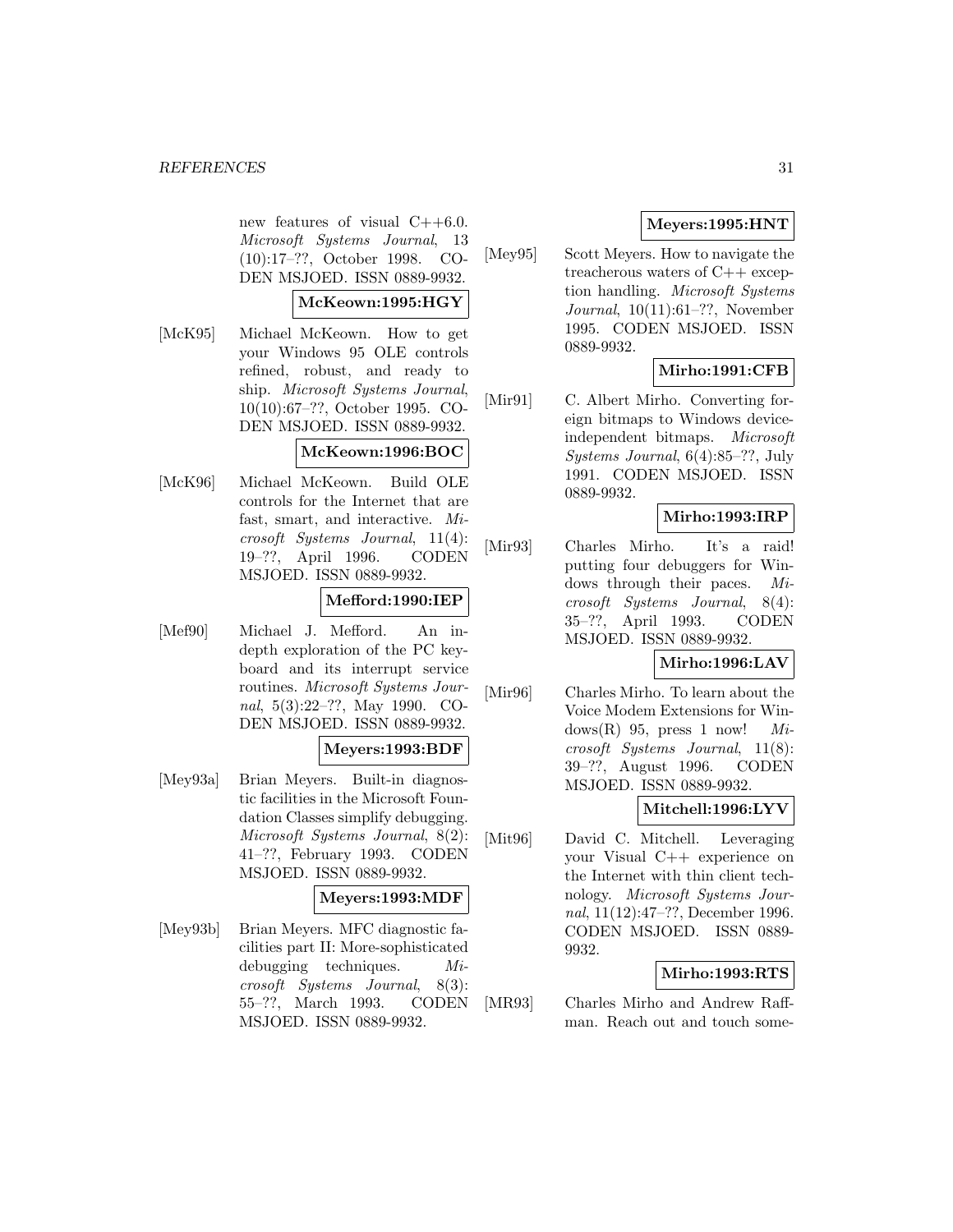one's PC: The Windows telephony API. Microsoft Systems Journal, 8(12):15–??, December 1993. CO-DEN MSJOED. ISSN 0889-9932.

### **Maxey:1991:CSC**

[MS91] David Maxey and Andrew Schulman. Call Standard C I/O functions from your Windows code using the WINIO library. Microsoft Systems Journal, 6(4):33–??, July 1991. CODEN MSJOED. ISSN 0889-9932.

## **Mee:1996:DDU**

[MTM96] Michael Mee, Peter Tucker, and John McCullough. The DAO of databases: Using data access objects and the jet engine in  $C_{++}$ . Microsoft Systems Journal, 11(1): 35–??, January 1996. CODEN MSJOED. ISSN 0889-9932.

### **Nicolaisen:1996:VCD**

[Nic96] Nancy Nicolaisen. Visual C++ 4.2 dramatically reduces the learning curve for writing Internet apps. Microsoft Systems Journal, 11(9): 69–??, September 1996. CODEN MSJOED. ISSN 0889-9932.

### **Norton:1992:DAT**

[Nor92] Daniel Norton. Developing automated testing procedures with Microsoft test and TestBasic scripts. Microsoft Systems Journal, 7(7): 63–??, November 1992. CODEN MSJOED. ISSN 0889-9932.

#### **Notestein:1996:BMC**

[Not96] Jenny Notestein. Building multitiered client/ server apps with Visual Basic 4.0 Enterprise Edition. Microsoft Systems Journal, 11(11):57–??, November 1996.

CODEN MSJOED. ISSN 0889- 9932.

### **Notestein:1997:BMC**

[Not97] Jenny Notestein. Building multitiered client/ server apps with Visual Basic 4.0 Enterprise Edition, part II. Microsoft Systems Journal, 12(2):37–??, February 1997. CODEN MSJOED. ISSN 0889- 9932.

## **Opstad:1990:IOC**

[OH90] Lars Opstad and Arthur Hanson. Interfacing OS/2 compiled BASIC to Presentation Manager. Microsoft Systems Journal, 5(1): 77–??, January 1990. CODEN MSJOED. ISSN 0889-9932.

## **Oney:1993:MCY**

[One93] Walter Oney. Mix 16-bit and 32-bit code in your applications with the Win32s universal thunk. Microsoft Systems Journal, 8(11): 39–??, November 1993. CODEN MSJOED. ISSN 0889-9932.

## **Oney:1994:RBY**

[One94] Walter Oney. Removing bottlenecks from your program with Windows NT performance-tuning tools. Microsoft Systems Journal, 9(4):35–??, April 1994. CODEN MSJOED. ISSN 0889-9932.

## **Oney:1995:UFP**

[One95a] W. Oney. Unconstrained filenames on the PC! introducing Chicago's protected mode FAT file system. Microsoft Systems Journal, 10(4):7–??, April 1995. CO-DEN MSJOED. ISSN 0889-9932.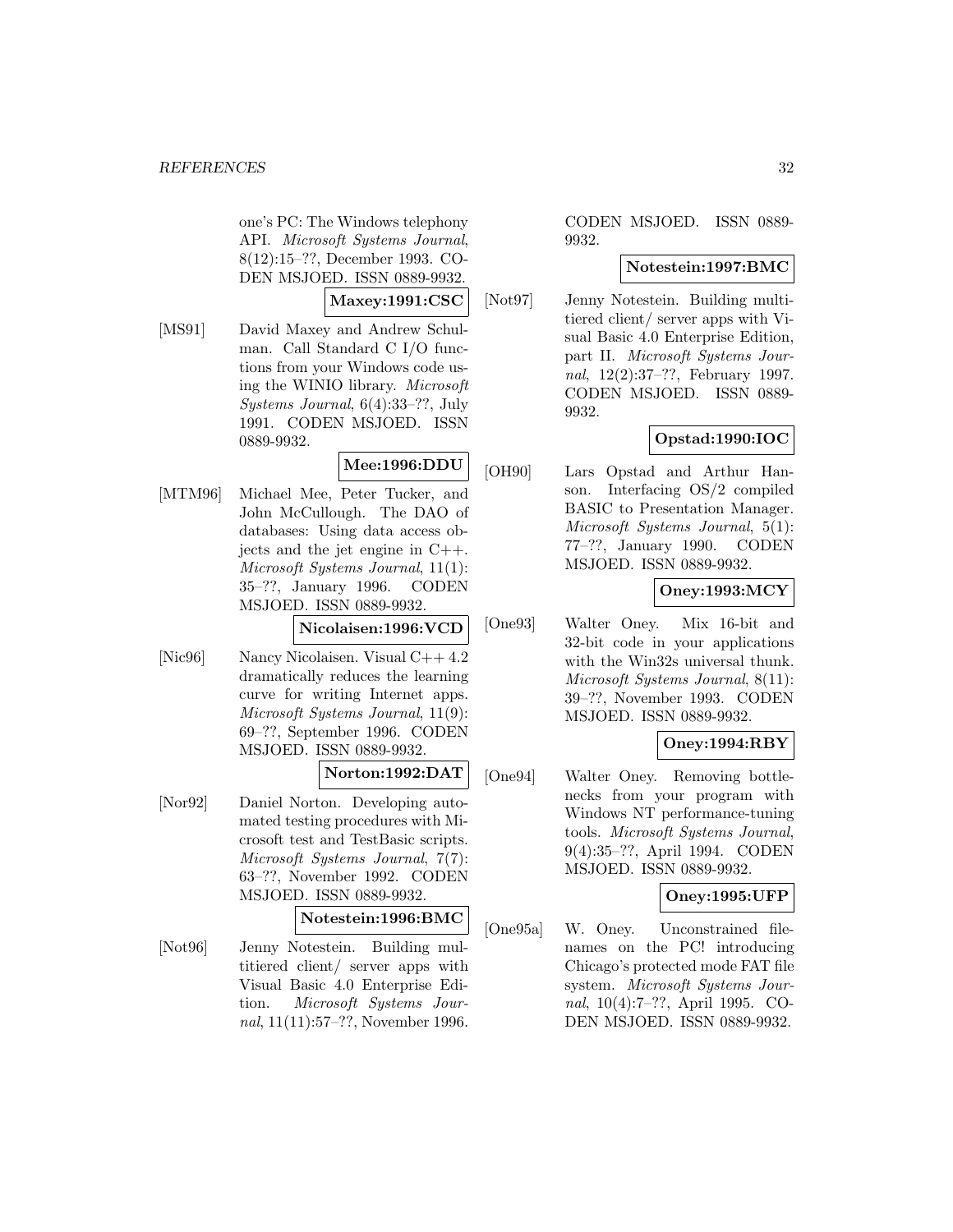## **Oney:1995:BDD**

[One95b] Walter Oney. Building device drivers that conform to Windows 95. Microsoft Systems Journal, 10 (12):35–??, December 1995. CO-DEN MSJOED. ISSN 0889-9932.

## **Oney:1995:EYA**

[One95c] Walter Oney. Extend your application with dynamically loaded VxDs under Windows 95. Microsoft Systems Journal, 10(5): 133–??, May 1995. CODEN MSJOED. ISSN 0889-9932.

### **Oney:1996:ACY**

[One96] Walter Oney. Automatically configure your devices by exploiting plug and play VxD services. Microsoft Systems Journal, 11(1): 57–??, January 1996. CODEN MSJOED. ISSN 0889-9932.

#### **Oney:1997:INW**

[One97a] Walter Oney. Implementing the new Win32 driver model for Windows 98 and Windows NT 5.0. Microsoft Systems Journal, 12(12): 43–??, December 1997. CODEN MSJOED. ISSN 0889-9932.

#### **Oney:1997:PNA**

[One97b] Walter Oney. Pay no attention to the man behind the curtain! write your own  $C++$  appwizards. Microsoft Systems Journal, 12(3): 19–??, March 1997. CODEN MSJOED. ISSN 0889-9932.

#### **Oney:1997:SNW**

[One97c] Walter Oney. Surveying the new Win32 driver model for Windows 98 and Windows NT 5.0. Microsoft Systems Journal, 12(11):

35–??, November 1997. CODEN MSJOED. ISSN 0889-9932.

#### **Patch:1992:INP**

[Pat92] Ray Patch. An introduction to network programming using the NetBIOS interface. Microsoft Systems Journal, 7(2):61–??, March 1992. CODEN MSJOED. ISSN 0889-9932.

#### **Pattison:1998:BMC**

[Pat98] Ted Pattison. Build MTS components with visual basic for deployment in your ASP based apps. Microsoft Systems Journal, 13 (4):19–??, April 1998. CODEN MSJOED. ISSN 0889-9932.

## **Petzold:1990:CPP**

[Pet90a] Charles Petzold. Checkers for PM part IV: Adding the game-playing strategy. Microsoft Systems Journal, 5(5):69–??, September 1990. CODEN MSJOED. ISSN 0889- 9932.

#### **Petzold:1990:CPM**

[Pet90b] Charles Petzold. Checkers for Presentation Manager part III: Moving the pieces. Microsoft Systems Journal, 5(2):75–??, March 1990. CODEN MSJOED. ISSN 0889- 9932.

#### **Petzold:1990:CPI**

[Pet90c] Charles Petzold. Checkers part II: Drawing the checkerboard and pieces using GPI. Microsoft Sys $tems\ Journal, 5(1):63-??, January$ 1990. CODEN MSJOED. ISSN 0889-9932.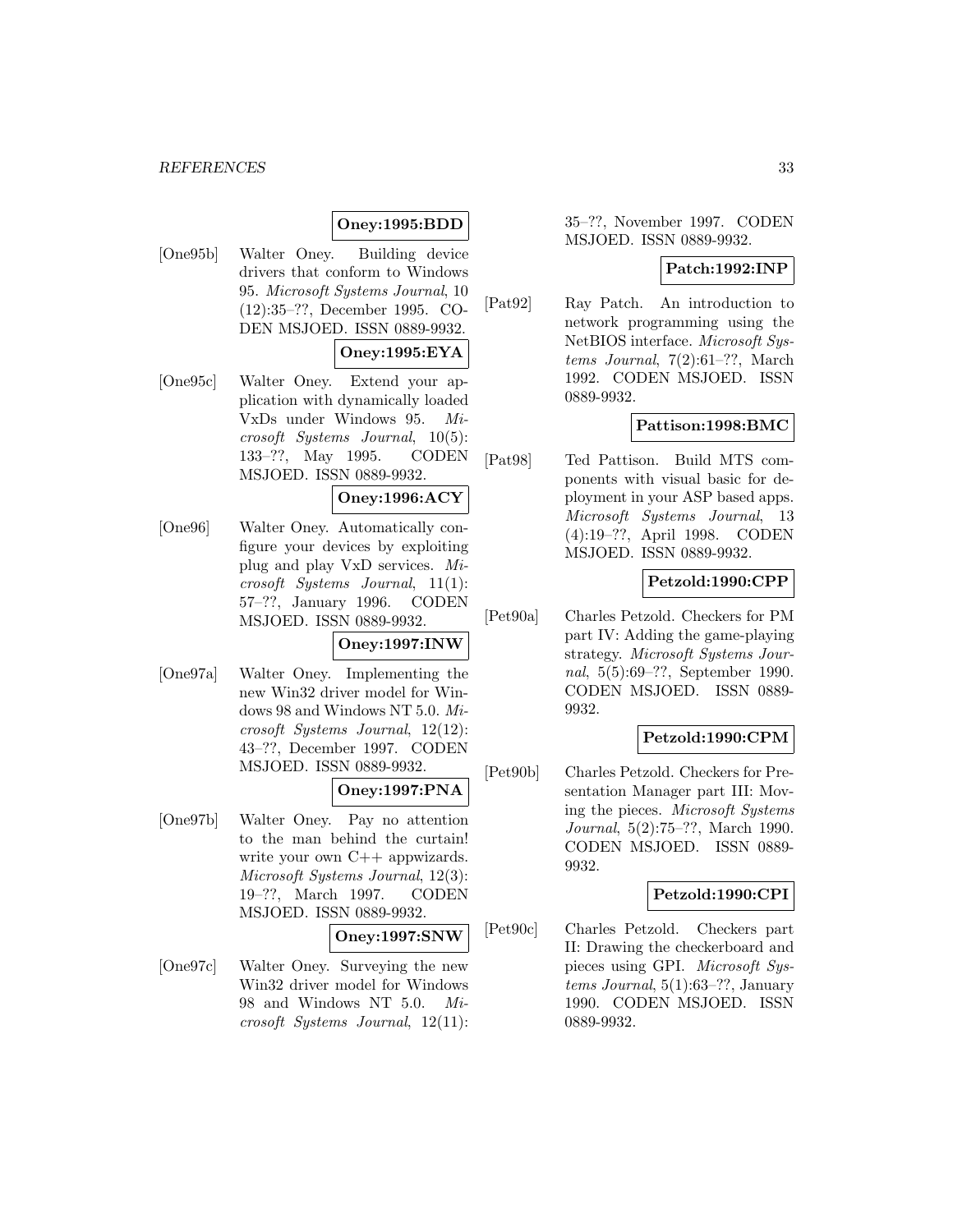## **Petzold:1990:NMD**

[Pet90d] Charles Petzold. A new multiple document interface API simplifies MDI application development. Microsoft Systems Journal, 5(4):53–??, July 1990. CODEN MSJOED. ISSN 0889-9932.

### **Petzold:1991:MEW**

[Pet91a] Charles Petzold. The multimedia extensions for Windows – enhanced sound and video for the PC. Microsoft Systems Journal, 6(2):19–??, March 1991. CODEN MSJOED. ISSN 0889-9932.

#### **Petzold:1991:WTV**

[Pet91b] Charles Petzold. Windows version 3.1– hello to TrueType, OLE, and easier DDE; farewell to real mode. Microsoft Systems Journal, 6(5): 17–??, September 1991. CODEN MSJOED. ISSN 0889-9932.

#### **Petzold:1992:CB**

[Pet92a] Charles Petzold. The case for 32 bits. Microsoft Systems Journal, 7(4):32–??, July 1992. CODEN MSJOED. ISSN 0889-9932.

## **Petzold:1992:GCA**

[Pet92b] Charles Petzold. GDI comes of age: Exploring the 32-bit graphics of Windows NT. Microsoft Systems Journal, 7(5):41–??, September 1992. CODEN MSJOED. ISSN 0889-9932.

#### **Petzold:1993:VWT**

[Pet93] Charles Petzold. Video for Windows brings interleaved audio and full-motion digital video to the PC. Microsoft Systems Journal, 8

## (1):41–??, January 1993. CODEN MSJOED. ISSN 0889-9932.

### **Pietrek:1993:LYC**

[Pie93a] Matt Pietrek. Liposuction your corpulent executables and remove excess fat. Microsoft Systems Journal, 8(7):15–??, July 1993. CODEN MSJOED. ISSN 0889- 9932.

## **Pietrek:1993:LUH**

[Pie93b] Matt Pietrek. A look under the hood of the Windows 3.1 global heap and the functions that maintain it. Microsoft Systems Journal, 8(3):39–45, 48–52, March 1993. CODEN MSJOED. ISSN 0889-9932.

## **Pietrek:1993:RPC**

[Pie93c] Matt Pietrek. Run privileged code from your Windows-based program using call gates. Microsoft Systems Journal, 8(5):29–??, May 1993. CODEN MSJOED. ISSN 0889-9932.

## **Pietrek:1993:WDB**

[Pie93d] Matt Pietrek. What's the difference between Windows and tasks in Windows 3.1? Microsoft Systems Journal, 8(10):17–??, October 1993. CODEN MSJOED. ISSN 0889-9932.

#### **Pietrek:1994:PIP**

[Pie94a] Matt Pietrek. Peering inside the PE: A tour of the Win32 portable executable file format. Microsoft Systems Journal, 9(3): 15–??, March 1994. CODEN MSJOED. ISSN 0889-9932.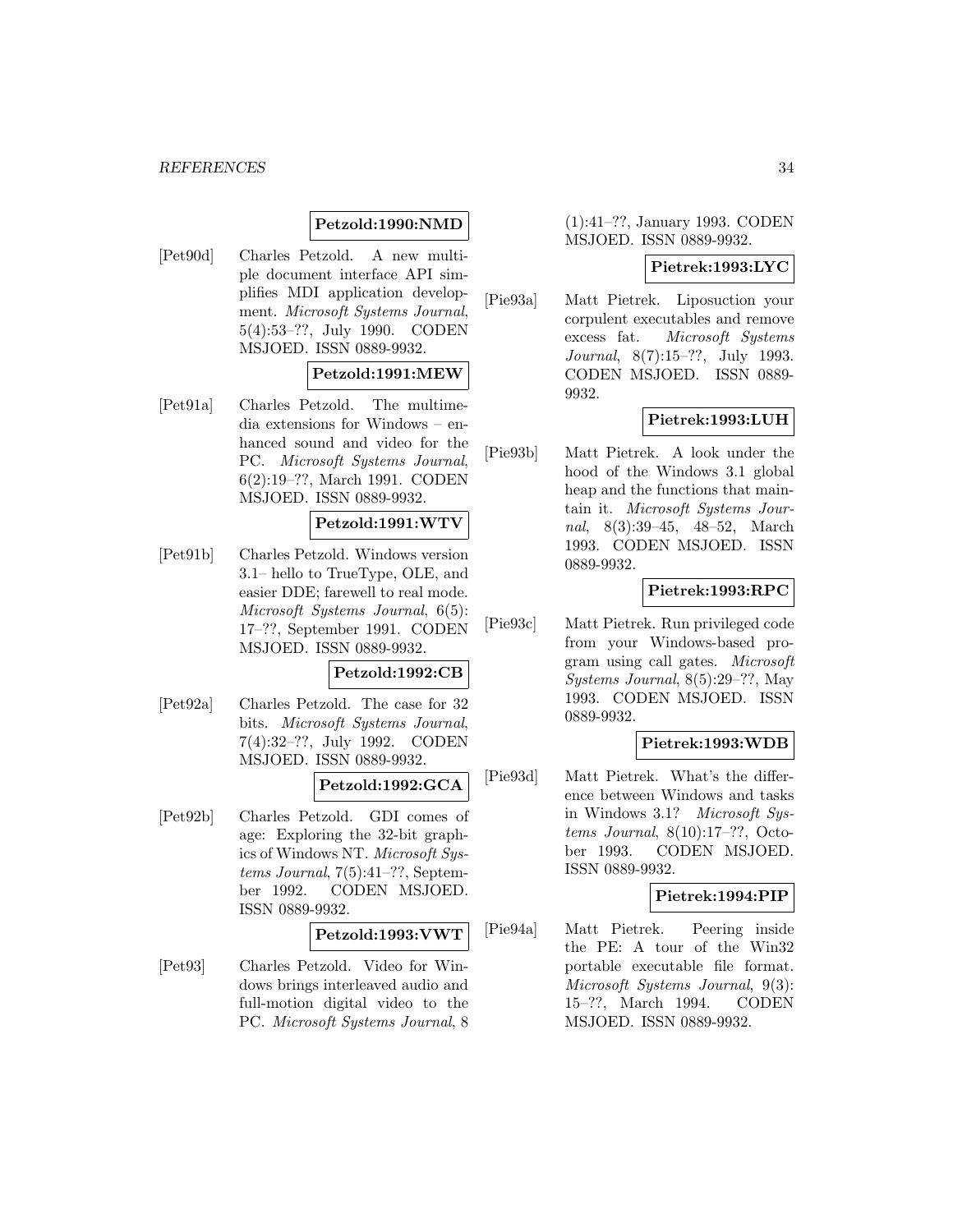## **Pietrek:1994:WTQa**

[Pie94b] Matt Pietrek. Windows Q and A. Microsoft Systems Journal, 9(2): 79–??, February 1994. CODEN MSJOED. ISSN 0889-9932.

### **Pietrek:1994:WTQb**

[Pie94c] Matt Pietrek. Windows Q and A. Microsoft Systems Journal, 9 (5):63–??, May 1994. CODEN MSJOED. ISSN 0889-9932.

### **Pietrek:1995:SBC**

[Pie95a] M. Pietrek. Stepping up to 32 bits: Chicago's process, thread, and memory management. Microsoft Systems Journal, 10(4): 21–??, April 1995. CODEN MSJOED. ISSN 0889-9932.

### **Pietrek:1995:ETN**

[Pie95b] Matt Pietrek. An exclusive tour of the new TOOLHELP32 functions for Windows 95. Microsoft Systems Journal, 10(9):15– ??, September 1995. CODEN MSJOED. ISSN 0889-9932.

#### **Pietrek:1995:UHa**

[Pie95c] Matt Pietrek. Under the hood. Microsoft Systems Journal, 10(9): 73–??, September 1995. CODEN MSJOED. ISSN 0889-9932.

#### **Pietrek:1995:UHb**

[Pie95d] Matt Pietrek. Under the hood. Microsoft Systems Journal, 10 (10):83–??, October 1995. CO-DEN MSJOED. ISSN 0889-9932.

#### **Pietrek:1995:UHc**

[Pie95e] Matt Pietrek. Under the hood. Microsoft Systems Journal, 10

(11):77–??, November 1995. CO-DEN MSJOED. ISSN 0889-9932.

## **Pietrek:1995:UHd**

[Pie95f] Matt Pietrek. Under the hood. Microsoft Systems Journal, 10 (12):75–??, December 1995. CO-DEN MSJOED. ISSN 0889-9932.

### **Pietrek:1995:WQa**

[Pie95g] Matt Pietrek. Windows Q and A. Microsoft Systems Journal, 10 (5):79–??, May 1995. CODEN MSJOED. ISSN 0889-9932.

### **Pietrek:1995:WQb**

[Pie95h] Matt Pietrek. Windows Q and A. Microsoft Systems Journal, 10 (6):81–??, June 1995. CODEN MSJOED. ISSN 0889-9932.

## **Pietrek:1995:WQc**

[Pie95i] Matt Pietrek. Windows Q and A. Microsoft Systems Journal, 10(7):83–??, July 1995. CODEN MSJOED. ISSN 0889-9932.

### **Pietrek:1995:WQd**

[Pie95j] Matt Pietrek. Windows Q and A. Microsoft Systems Journal, 10 (8):91–??, August 1995. CODEN MSJOED. ISSN 0889-9932.

#### **Pietrek:1996:PAU**

[Pie96a] Matt Pietrek. Poking around under the hood: A programmer's view of Windows NT(R) 4.0.  $Mi$ crosoft Systems Journal, 11(8): 18–??, August 1996. CODEN MSJOED. ISSN 0889-9932.

#### **Pietrek:1996:RFD**

[Pie96b] Matt Pietrek. Remove fatty deposits from your applications using our 32-bit liposuction tools.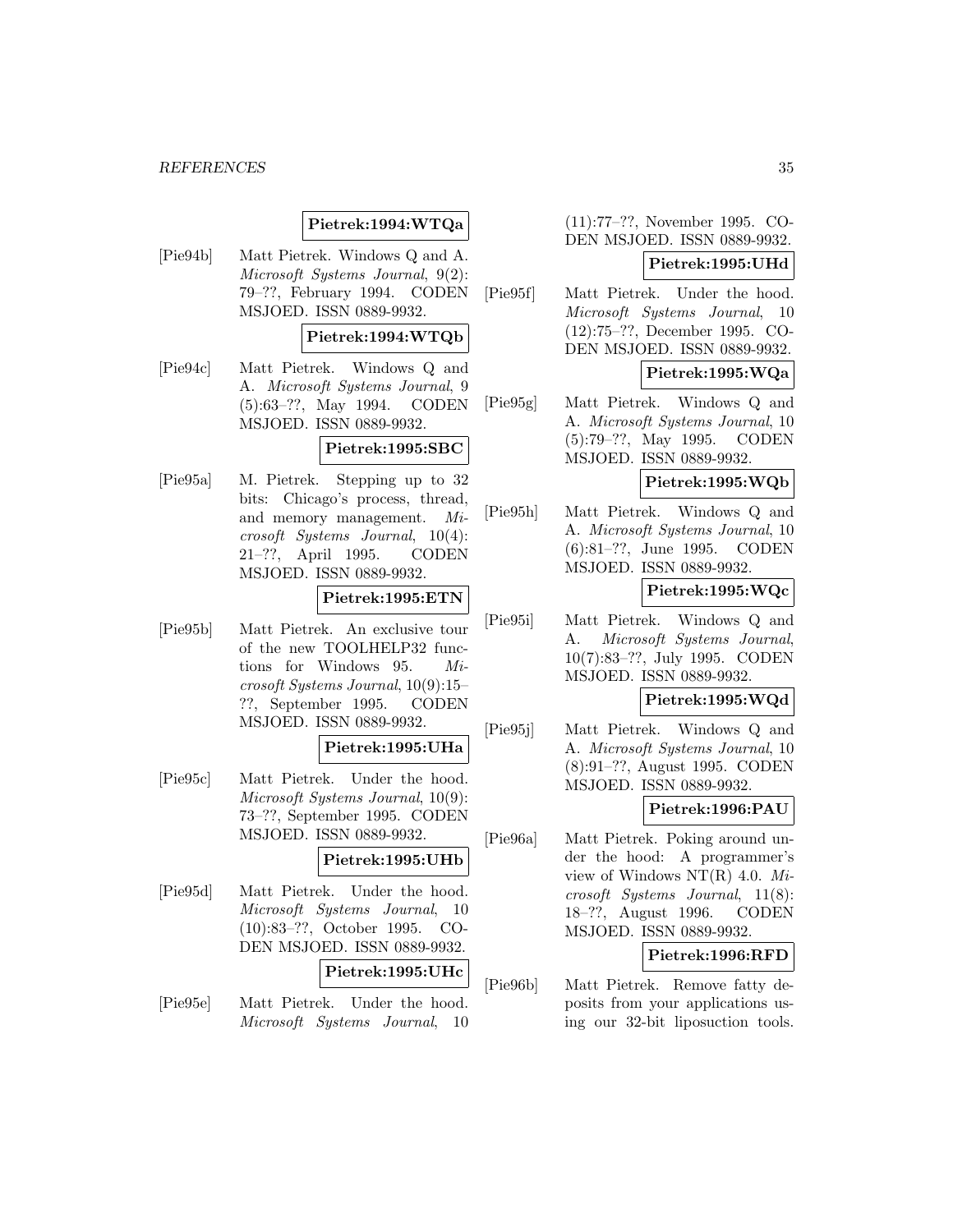Microsoft Systems Journal, 11 (11):19–??, October 1996. CO-DEN MSJOED. ISSN 0889-9932.

### **Pietrek:1996:UHa**

[Pie96c] Matt Pietrek. Under the hood. Microsoft Systems Journal, 11(1): 87–??, January 1996. CODEN MSJOED. ISSN 0889-9932.

### **Pietrek:1996:UHb**

[Pie96d] Matt Pietrek. Under the hood. Microsoft Systems Journal, 11(2): 85–??, February 1996. CODEN MSJOED. ISSN 0889-9932.

### **Pietrek:1996:UHc**

[Pie96e] Matt Pietrek. Under the hood. Microsoft Systems Journal, 11(3): 77–??, March 1996. CODEN MSJOED. ISSN 0889-9932.

### **Pietrek:1996:UHd**

[Pie96f] Matt Pietrek. Under the hood. Microsoft Systems Journal, 11 (4):75–??, April 1996. CODEN MSJOED. ISSN 0889-9932.

### **Pietrek:1996:UHe**

[Pie96g] Matt Pietrek. Under the hood. Microsoft Systems Journal, 11 (5):83–??, May 1996. CODEN MSJOED. ISSN 0889-9932.

## **Pietrek:1996:UHf**

[Pie96h] Matt Pietrek. Under the hood. Microsoft Systems Journal, 11 (6):79–??, June 1996. CODEN MSJOED. ISSN 0889-9932.

### **Pietrek:1996:UHg**

[Pie96i] Matt Pietrek. Under the hood. Microsoft Systems Journal, 11 (7):75–??, July 1996. CODEN MSJOED. ISSN 0889-9932.

## **Pietrek:1996:UHh**

[Pie96j] Matt Pietrek. Under the hood. Microsoft Systems Journal, 11(8): 79–??, August 1996. CODEN MSJOED. ISSN 0889-9932.

## **Pietrek:1996:UHi**

[Pie96k] Matt Pietrek. Under the hood. Microsoft Systems Journal, 11(9): 77–??, September 1996. CODEN MSJOED. ISSN 0889-9932.

### **Pietrek:1996:UHj**

[Pie96l] Matt Pietrek. Under the hood. Microsoft Systems Journal, 11 (11):75–??, November 1996. CO-DEN MSJOED. ISSN 0889-9932.

## **Pietrek:1996:UHk**

[Pie96m] Matt Pietrek. Under the hood. Microsoft Systems Journal, 11 (12):67–??, December 1996. CO-DEN MSJOED. ISSN 0889-9932.

### **Pietrek:1997:CCD**

[Pie97a] Matt Pietrek. A crash course on the depths of Win32 structured exception handling. Microsoft Systems Journal, 12(1): 41–??, January 1997. CODEN MSJOED. ISSN 0889-9932.

## **Pietrek:1997:PPNa**

[Pie97b] Matt Pietrek. A programmer's perspective on new system DLL features in Windows NT 5.0, part I. Microsoft Systems Journal, 12 (11):17–??, November 1997. CO-DEN MSJOED. ISSN 0889-9932.

#### **Pietrek:1997:PPNb**

[Pie97c] Matt Pietrek. A programmer's perspective on new system DLL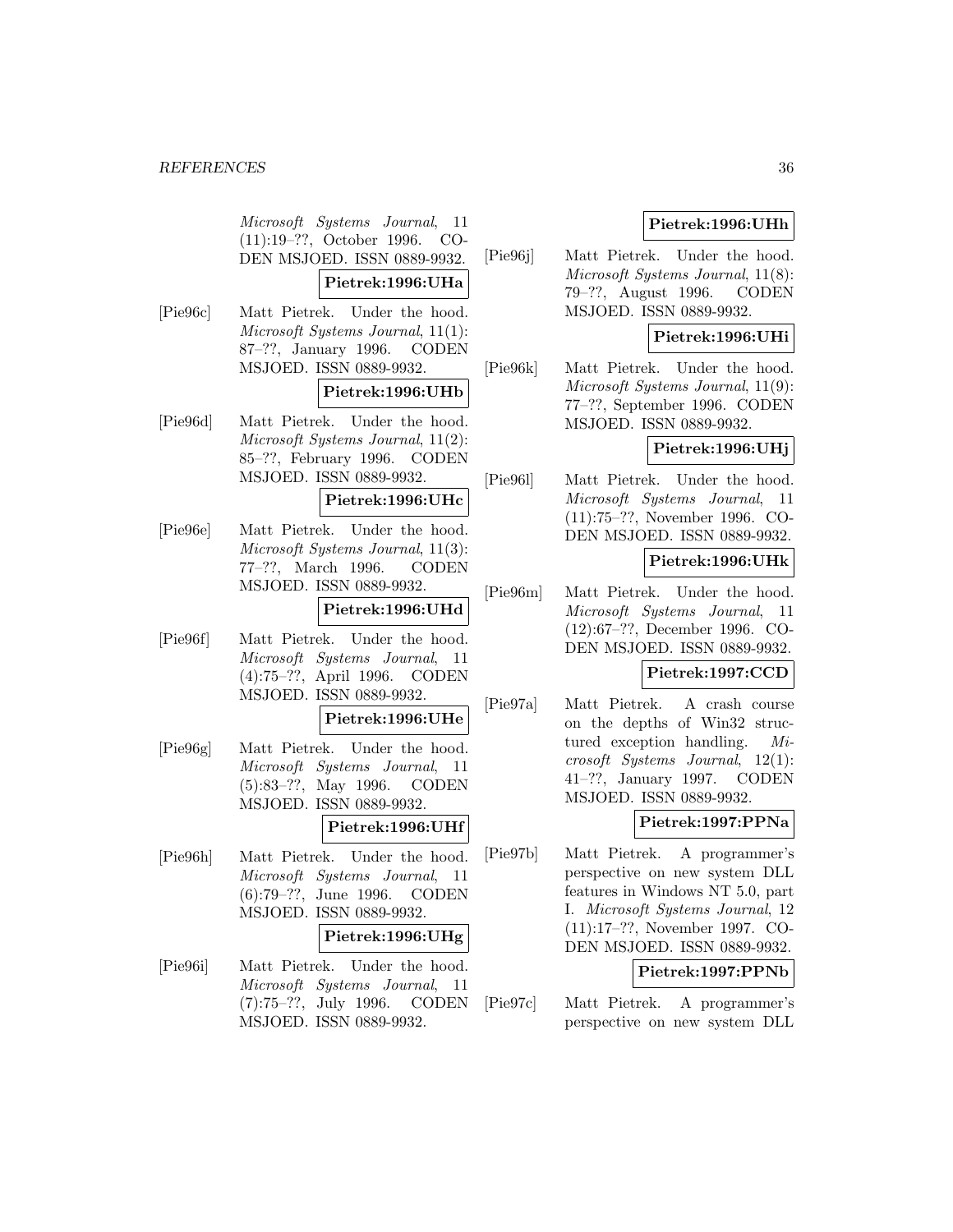features in Windows NT 5.0, part II. Microsoft Systems Journal, 12 (12):31–??, December 1997. CO-DEN MSJOED. ISSN 0889-9932.

#### **Pietrek:1997:UHa**

[Pie97d] Matt Pietrek. Under the hood. Microsoft Systems Journal, 12(2): 71–??, February 1997. CODEN MSJOED. ISSN 0889-9932.

## **Pietrek:1997:UHb**

[Pie97e] Matt Pietrek. Under the hood. Microsoft Systems Journal, 12(3): 79–??, March 1997. CODEN MSJOED. ISSN 0889-9932.

#### **Pietrek:1997:UHc**

[Pie97f] Matt Pietrek. Under the hood. Microsoft Systems Journal, 12 (4):73–??, April 1997. CODEN MSJOED. ISSN 0889-9932.

### **Pietrek:1997:UHd**

[Pie97g] Matt Pietrek. Under the hood. Microsoft Systems Journal, 12 (5):79–??, May 1997. CODEN MSJOED. ISSN 0889-9932.

## **Pietrek:1997:UHe**

[Pie97h] Matt Pietrek. Under the hood. Microsoft Systems Journal, 12 (6):83–??, June 1997. CODEN MSJOED. ISSN 0889-9932.

### **Pietrek:1997:UHf**

[Pie97i] Matt Pietrek. Under the hood. Microsoft Systems Journal, 12(8): 73–??, August 1997. CODEN MSJOED. ISSN 0889-9932.

## **Pietrek:1997:UHg**

[Pie97j] Matt Pietrek. Under the hood. Microsoft Systems Journal, 12(9):

79–??, September 1997. CODEN MSJOED. ISSN 0889-9932.

#### **Pietrek:1997:UHh**

[Pie97k] Matt Pietrek. Under the hood. Microsoft Systems Journal, 12 (11):61–??, November 1997. CO-DEN MSJOED. ISSN 0889-9932.

## **Pietrek:1997:UHi**

[Pie97l] Matt Pietrek. Under the hood. Microsoft Systems Journal, 12 (12):67–??, December 1997. CO-DEN MSJOED. ISSN 0889-9932.

## **Pietrek:1998:UHa**

[Pie98a] Matt Pietrek. Under the hood. Microsoft Systems Journal, 13(1): 77–??, January 1998. CODEN MSJOED. ISSN 0889-9932.

### **Pietrek:1998:UHb**

[Pie98b] Matt Pietrek. Under the hood. Microsoft Systems Journal, 13(3): 77–??, March 1998. CODEN MSJOED. ISSN 0889-9932.

#### **Pietrek:1998:UHc**

[Pie98c] Matt Pietrek. Under the hood. Microsoft Systems Journal, 13 (4):75–??, April 1998. CODEN MSJOED. ISSN 0889-9932.

### **Pietrek:1998:UHd**

[Pie98d] Matt Pietrek. Under the hood. Microsoft Systems Journal, 13 (5):71–??, May 1998. CODEN MSJOED. ISSN 0889-9932.

#### **Pietrek:1998:UHe**

[Pie98e] Matt Pietrek. Under the hood. Microsoft Systems Journal, 13 (6):85–??, June 1998. CODEN MSJOED. ISSN 0889-9932.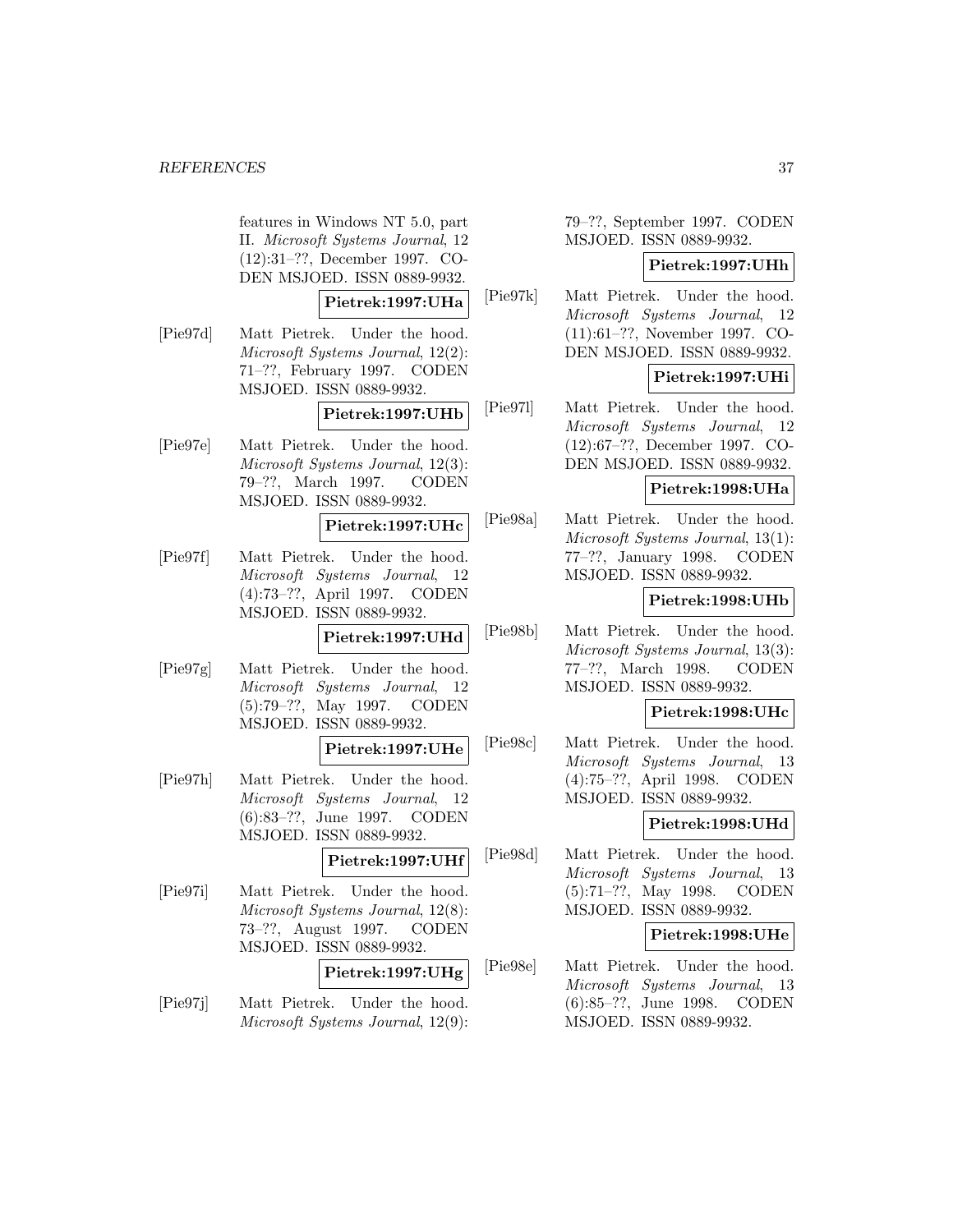## **Pietrek:1998:UHf**

[Pie98f] Matt Pietrek. Under the hood. Microsoft Systems Journal, 13 (7):57–??, July 1998. CODEN MSJOED. ISSN 0889-9932.

#### **Platt:1997:FAD**

[Pla97a] David Platt. Fashionable app designers agree: The free threading model is what's hot this fall. Microsoft Systems Journal, 12(8): 33–??, August 1997. CODEN MSJOED. ISSN 0889-9932.

### **Platt:1997:GAW**

[Pla97b] David Platt. Give ActiveX-based Web pages a boost with the apartment threading model. Microsoft Systems Journal, 12(2): 17–??, February 1997. CODEN MSJOED. ISSN 0889-9932.

## **Prosise:1993:MOA**

[Pro93a] Jeff Prosise. MS-DOS 6 offers automatic memory configuration and integrated disk compression. Microsoft Systems Journal, 8(5):13–??, May 1993. CODEN MSJOED. ISSN 0889-9932.

## **Prosise:1993:MQ**

[Pro93b] Jeff Prosise. MS-DOS Q and A. Microsoft Systems Journal, 8 (5):80–??, May 1993. CODEN MSJOED. ISSN 0889-9932.

#### **Prosise:1994:MQ**

[Pro94a] Jeff Prosise. MS-DOS Q and A. Microsoft Systems Journal, 9 (5):77–??, May 1994. CODEN MSJOED. ISSN 0889-9932.

## **Prosise:1994:SAC**

[Pro94b] Jeff Prosise. Simplify access to complex multimedia devices with the media control interface. Microsoft Systems Journal, 9(4): 55–??, April 1994. CODEN MSJOED. ISSN 0889-9932.

### **Prosise:1995:AGW**

[Pro95a] J. Prosise. Advanced 3-D graphics for Windows NT 3.5: Introducing the OpenGL interface, part I. Microsoft Systems Journal, 10(5):7– ??, May 1995. CODEN MSJOED. ISSN 0889-9932.

### **Prosise:1995:MQ**

[Pro95b] Jeff Prosise. MS-DOS Q and A. Microsoft Systems Journal, 10 (5):101–??, May 1995. CODEN MSJOED. ISSN 0889-9932.

### **Prosise:1995:PWMc**

[Pro95c] Jeff Prosise. Programming Windows 95 with MFC, palt V: Menus, toolbars, and status bars. Microsoft Systems Journal, 10 (11):41–??, November 1995. CO-DEN MSJOED. ISSN 0889-9932.

#### **Prosise:1995:PWMb**

[Pro95d] Jeff Prosise. Programming Windows 95 with MFC, part II: Working with DCs, pens, and brushes. Microsoft Systems Journal, 10 (7):39–??, July 1995. CODEN MSJOED. ISSN 0889-9932.

#### **Prosise:1995:PWMa**

[Pro95e] Jeff Prosise. Programming Windows 95 with MFC, part IV: Contending with the keyboard. Microsoft Systems Journal, 10(9):35–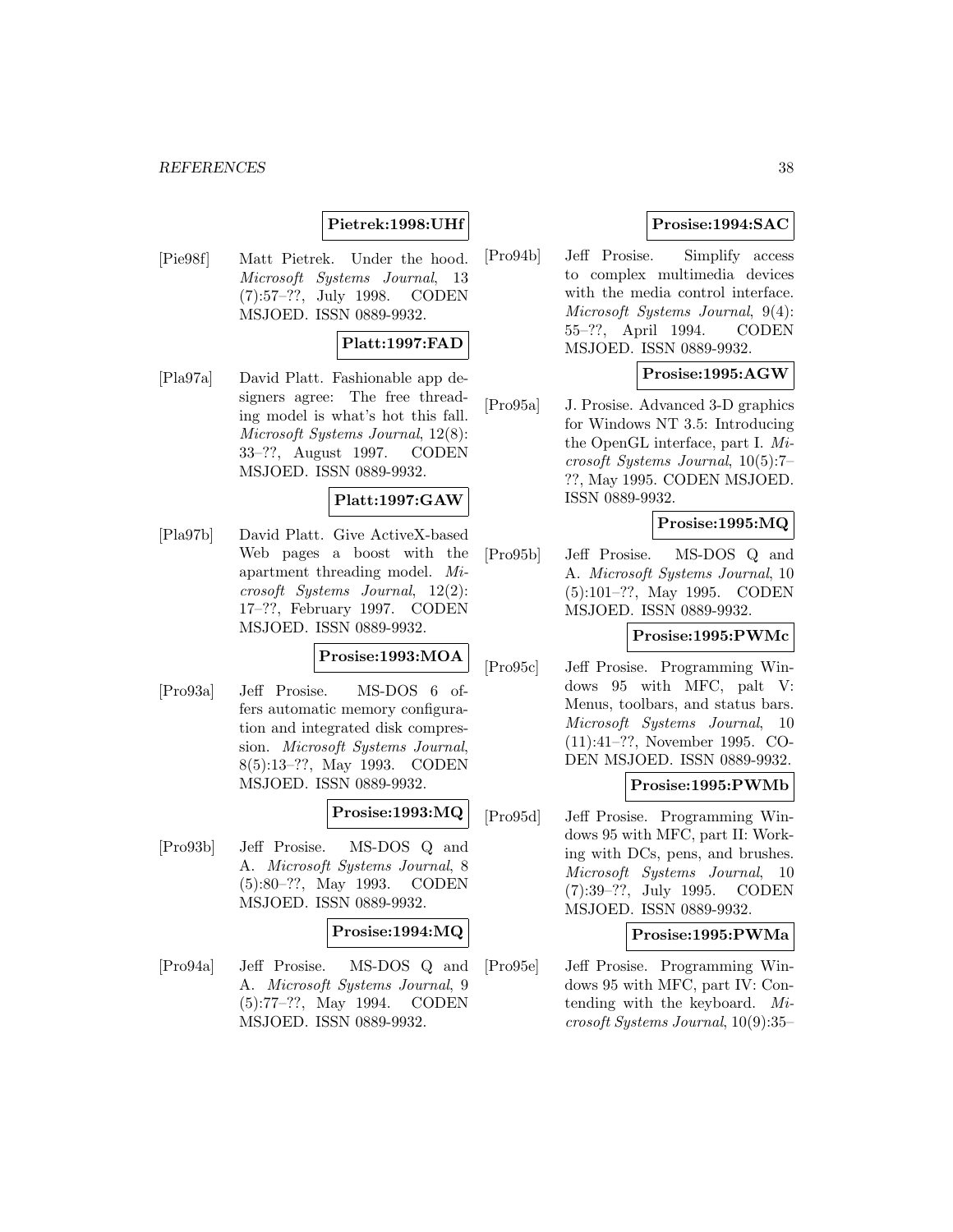??, September 1995. CODEN MSJOED. ISSN 0889-9932.

### **Prosise:1995:PWMd**

[Pro95f] Jeff Prosise. Programming Windows 95 with MFC, part VI: Dialog boxes, property sheets, and controls. Microsoft Systems Journal, 10(12):53–??, December 1995. CODEN MSJOED. ISSN 0889- 9932.

### **Prosise:1995:WSM**

[Pro95g] Jeff Prosise. Wake up and smell the MFC: Using the Visual C++ classes and application framework. Microsoft Systems Journal, 10(6):17–??, June 1995. CODEN MSJOED. ISSN 0889-9932.

### **Prosise:1996:PWMa**

[Pro96a] Jeff Prosise. Programming Windows 95 with MFC, part VII: The Document/View Architecture. Microsoft Systems Journal, 11(2):19–??, February 1996. CO-DEN MSJOED. ISSN 0889-9932.

### **Prosise:1996:PWMb**

[Pro96b] Jeff Prosise. Programming Windows 95 with MFC, part VIII: Printing and print previewing. Microsoft Systems Journal, 11 (4):39–??, April 1996. CODEN MSJOED. ISSN 0889-9932.

## **Prosise:1996:WCa**

[Pro96c] Jeff Prosise. Wicked code. Microsoft Systems Journal, 11(8): 97–??, August 1996. CODEN MSJOED. ISSN 0889-9932.

### **Prosise:1996:WCb**

[Pro96d] Jeff Prosise. Wicked code. Microsoft Systems Journal, 11(12): 81–??, December 1996. CODEN MSJOED. ISSN 0889-9932.

### **Prosis:1997:WC**

[Pro97a] Jeff Prosis. Wicked code. Microsoft Systems Journal, 12(4): 79–??, April 1997. CODEN MSJOED. ISSN 0889-9932.

## **Prosise:1997:WCa**

[Pro97b] Jeff Prosise. Wicked code. Microsoft Systems Journal, 12(2): 87–??, February 1997. CODEN MSJOED. ISSN 0889-9932.

### **Prosise:1997:WCb**

[Pro97c] Jeff Prosise. Wicked code. Microsoft Systems Journal, 12(6):99– ??, June 1997. CODEN MSJOED. ISSN 0889-9932.

### **Prosise:1997:WCc**

[Pro97d] Jeff Prosise. Wicked code. Microsoft Systems Journal, 12(8): 85–??, August 1997. CODEN MSJOED. ISSN 0889-9932.

### **Patch:1991:DCP**

[PS91] Ray Patch and Alok Sinha. Designing the client portion of a LAN Manager client-server application. Microsoft Systems Journal, 6(3):89–??, May 1991. CO-DEN MSJOED. ISSN 0889-9932.

#### **Patch:1992:DNP**

[PS92] Ray Patch and Alok Sinha. Developing network-aware programs using Windows 3.1 and Net-BIOS. Microsoft Systems Journal, 7(4):57–??, July 1992. CODEN MSJOED. ISSN 0889-9932.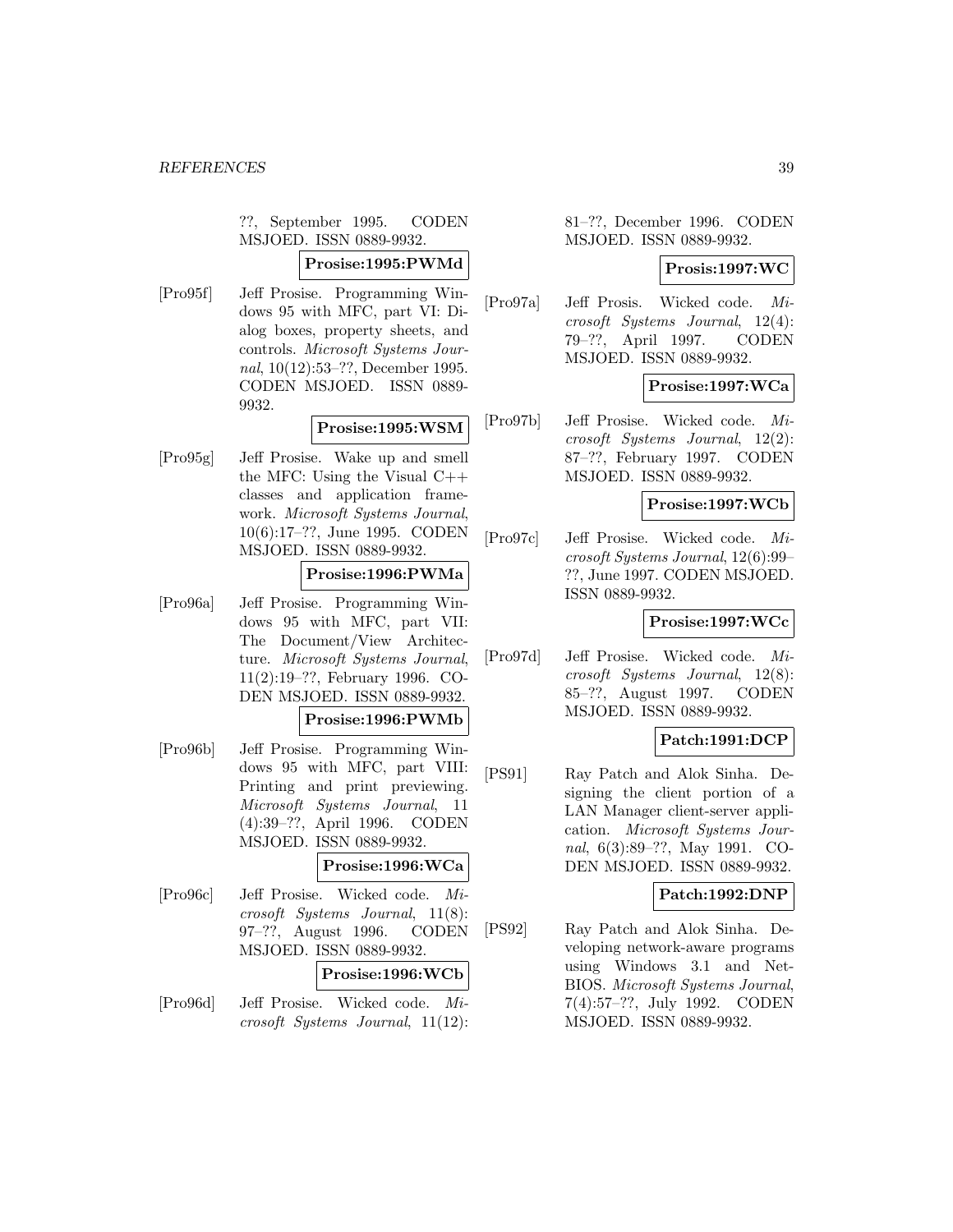### **Quinton:1998:WNB**

[Qui98] Michelle Quinton. Windows NT 5.0 brings you new telephony development features with TAPI 3.0. Microsoft Systems Journal, 13 (11):37–??, November 1998. CO-DEN MSJOED. ISSN 0889-9932.

### **Rauch:1996:TDC**

[Rau96a] Stephen Rauch. Talk to any database the COM way using the OLE DB interface. Microsoft Systems Journal,  $11(7):19-??$ , July 1996. CODEN MSJOED. ISSN 0889-9932.

### **Rauch:1996:UBA**

[Rau96b] Stephen Rauch. Unified browsing with Active X extensions brings the Internet to your desktop. Microsoft Systems Journal, 11(9):19– ??, September 1996. CODEN MSJOED. ISSN 0889-9932.

#### **Rauch:1997:MDM**

[Rau97] Stephen Rauch. Manage data from myriad sources with the universal data access interfaces. Microsoft Systems Journal, 12(9):17– ??, September 1997. CODEN MSJOED. ISSN 0889-9932.

### **Richter:1998:FSC**

[RC98] Jeffrey Richter and Luis Felipe Cabrera. A file system for the 21ST century: Previewing the Windows NT 5.0 file system. Microsoft Systems Journal, 13(11): 19–??, November 1998. CODEN MSJOED. ISSN 0889-9932.

#### **Richter:1992:DEH**

[Ric92a] Jeffrey Richter. Drop everything: How to make your application accept and source drag-and-drop files. Microsoft Systems Journal, 7(3):19–??, May 1992. CODEN MSJOED. ISSN 0889-9932.

### **Richter:1992:OCI**

[Ric92b] Jeffrey Richter. An overview of Codewright, an industrialstrength editor for Windows. Microsoft Systems Journal, 7(5):61– ??, September 1992. CODEN MSJOED. ISSN 0889-9932.

## **Richter:1992:SKI**

[Ric92c] Jeffrey Richter. Simulating keyboard input between programs requires a (key)stroke of genius. Microsoft Systems Journal, 7(8):43– ??, December 1992. CODEN MSJOED. ISSN 0889-9932.

### **Richter:1992:SYP**

[Ric92d] Jeffrey Richter. Streamline your program's setup with the version control and decompression DLLs. Microsoft Systems Journal, 7(6): 61–??, October 1992. CODEN MSJOED. ISSN 0889-9932.

### **Richter:1993:CWT**

[Ric93a] Jeffrey Richter. Coordinate Win32 threads using manual-reset and auto-reset events. Microsoft Systems Journal, 8(10):35–??, October 1993. CODEN MSJOED. ISSN 0889-9932.

#### **Richter:1993:CMD**

[Ric93b] Jeffrey Richter. Creating, managing, and destroying processes and threads under Windows NT. Microsoft Systems Journal, 8(7):55– ??, July 1993. CODEN MSJOED. ISSN 0889-9932.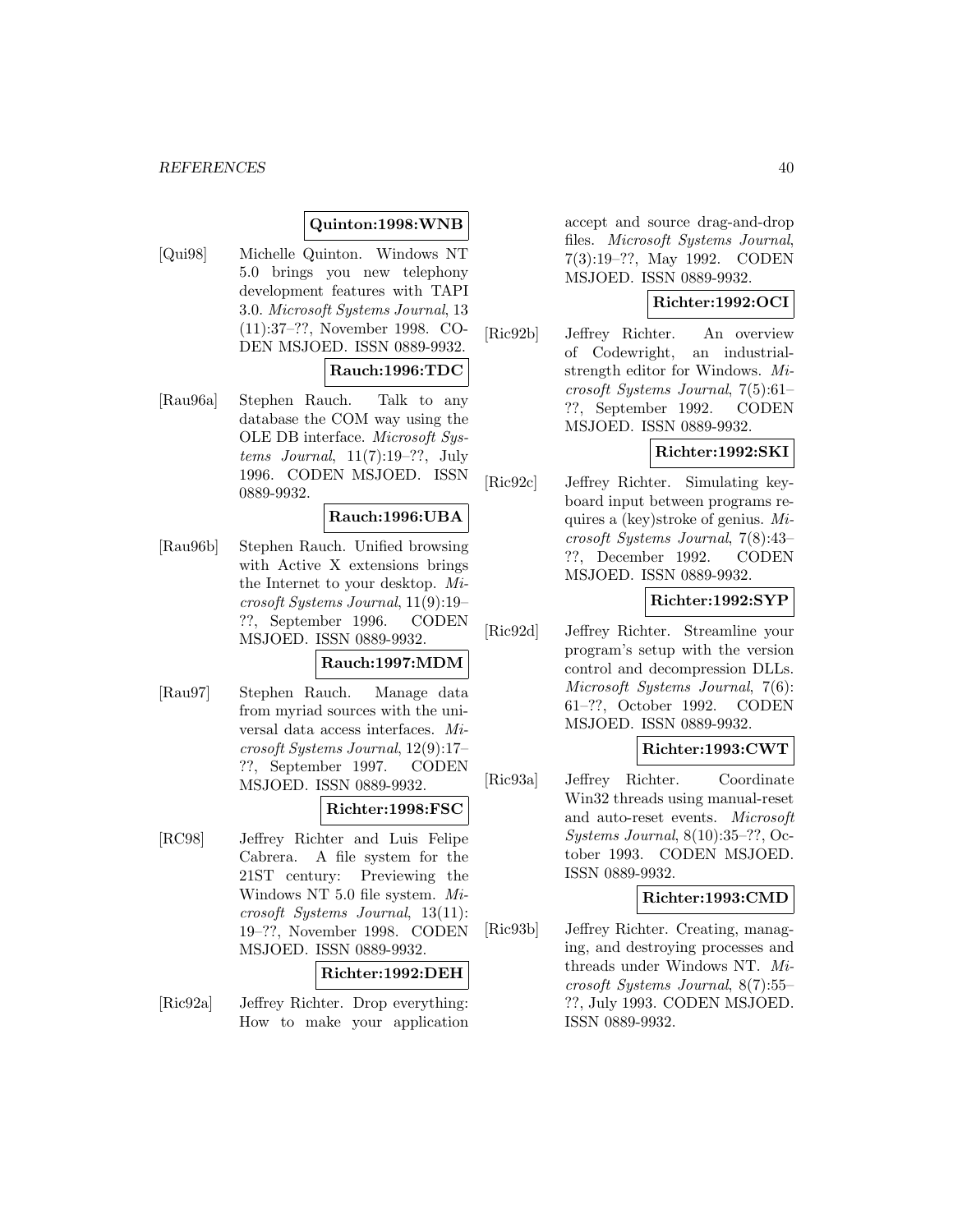## **Richter:1993:IWT**

[Ric93c] Jeffrey Richter. An introduction to Win32 heap and virtual memory management routines. Microsoft Systems Journal, 8(3):15–??, March 1993. CODEN MSJOED. ISSN 0889-9932.

### **Richter:1993:MFW**

[Ric93d] Jeffrey Richter. Memory-mapped files in Windows NT simplify file manipulation and data sharing. Microsoft Systems Journal, 8(4):57–??, April 1993. CODEN MSJOED. ISSN 0889-9932.

#### **Richter:1993:SWT**

[Ric93e] Jeffrey Richter. Synchronizing Win 32 threads using critical sections, semaphores, and mutexes. Microsoft Systems Journal, 8(8): 27–??, August 1993. CODEN MSJOED. ISSN 0889-9932.

#### **Richter:1994:LYD**

[Ric94a] Jeffrey Richter. Load your 32 bit DLL into another process's address space using INJLIB. Microsoft Systems Journal, 9(5):13– ??, May 1994. CODEN MSJOED. ISSN 0889-9932.

## **Richter:1994:WQ**

[Ric94b] Jeffrey Richter. Win32 Q and A. Microsoft Systems Journal, 9(2): 69–??, February 1994. CODEN MSJOED. ISSN 0889-9932.

#### **Richter:1995:WRQ**

[Ric95a] Jeffery Richter. WIN 32 Q and A. Microsoft Systems Journal, 10(9): 81–??, September 1995. CODEN MSJOED. ISSN 0889-9932.

## **Richter:1995:AGM**

[Ric95b] Jeffrey Richter. Add growable memory-mapped files to your app with our exclusive GMMF API. Microsoft Systems Journal, 10 (10):17–??, October 1995. CO-DEN MSJOED. ISSN 0889-9932.

## **Richter:1995:WQa**

[Ric95c] Jeffrey Richter. Win 32 Q and A. Microsoft Systems Journal, 10(7):85–??, July 1995. CODEN MSJOED. ISSN 0889-9932.

## **Richter:1995:WQb**

[Ric95d] Jeffrey Richter. Win32 Q and A. Microsoft Systems Journal, 10 (11):85–??, November 1995. CO-DEN MSJOED. ISSN 0889-9932.

### **Richter:1996:EWS**

[Ric96a] Jeffrey Richter. Extend the Windows 95 shell with application desktop toolbars. Microsoft Systems Journal, 11(3):35–??, March 1996. CODEN MSJOED. ISSN 0889-9932.

## **Richter:1996:FYA**

[Ric96b] Jeffrey Richter. Fusing your applications to the system through the Windows 95 shell. Microsoft Systems Journal, 11(4):61–??, April 1996. CODEN MSJOED. ISSN 0889-9932.

### **Richter:1996:WYN**

[Ric96c] Jeffrey Richter. What you need to know about "Pegasus," Microsoft's upcoming handheld device. Microsoft Systems Journal, 11(11):41–??, October 1996. CO-DEN MSJOED. ISSN 0889-9932.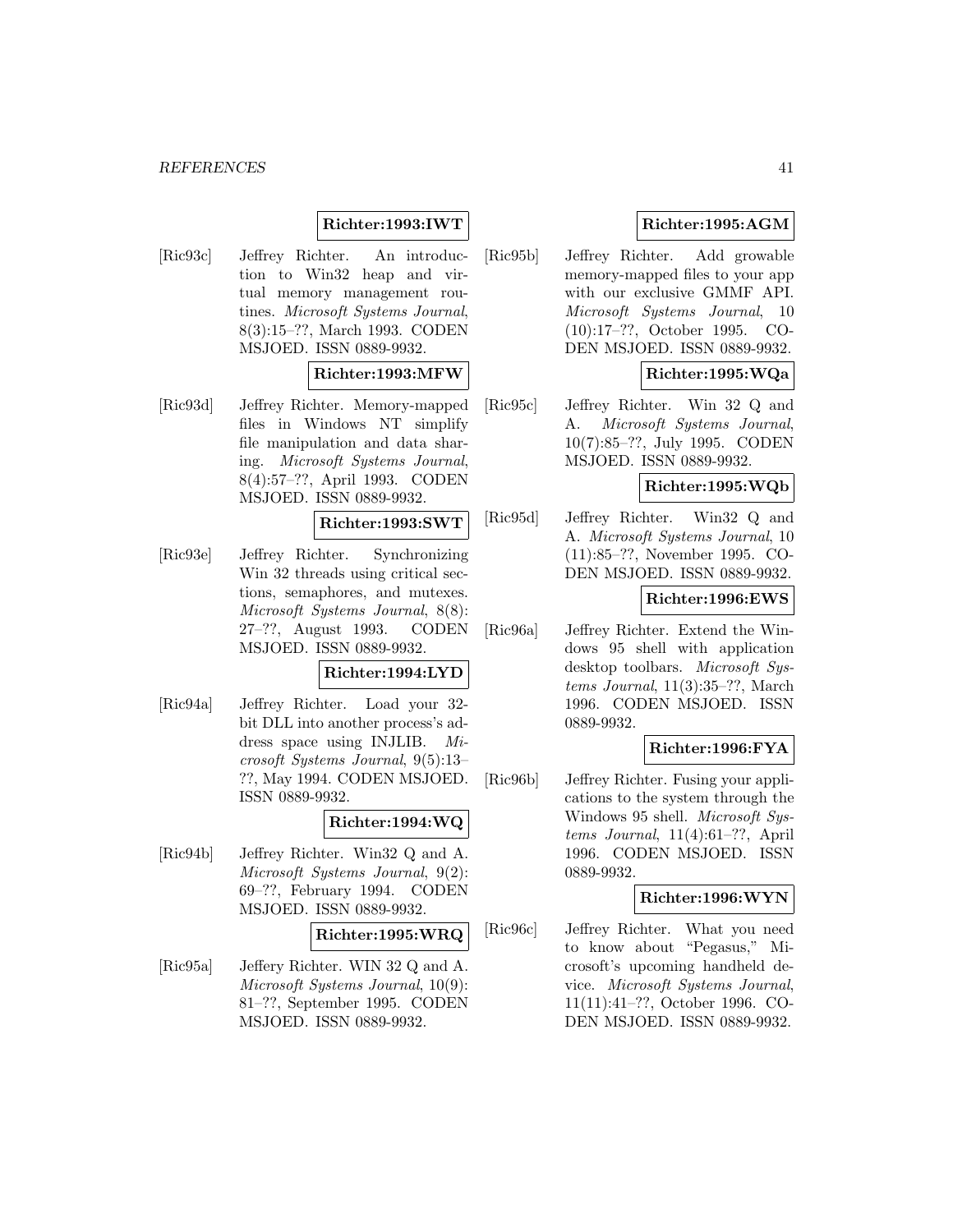## **Richter:1996:W**

[Ric96d] Jeffrey Richter. Win 32 Q and A. Microsoft Systems Journal, 11 (11):85–??, November 1996. CO-DEN MSJOED. ISSN 0889-9932.

## **Richter:1996:WQb**

[Ric96e] Jeffrey Richter. Win 32 Q+A. Microsoft Systems Journal, 11(3): 87–??, March 1996. CODEN MSJOED. ISSN 0889-9932.

## **Richter:1996:WQd**

[Ric96f] Jeffrey Richter. Win 32(R) Q and A. Microsoft Systems Journal, 11(7):83–??, July 1996. CODEN MSJOED. ISSN 0889-9932.

#### **Richter:1996:WQa**

[Ric96g] Jeffrey Richter. Win32 Q and A. Microsoft Systems Journal, 11(1): 93–??, January 1996. CODEN MSJOED. ISSN 0889-9932.

#### **Richter:1996:WQe**

[Ric96h] Jeffrey Richter. Win32 Q and A. Microsoft Systems Journal, 11(9): 91–??, September 1996. CODEN MSJOED. ISSN 0889-9932.

### **Richter:1996:WQc**

[Ric96i] Jeffrey Richter. Win32(R) Q and A. Microsoft Systems Journal, 11 (5):91–??, May 1996. CODEN MSJOED. ISSN 0889-9932.

#### **Richter:1997:DWN**

[Ric97a] Jeffrey Richter. Design a Windows NT service to exploit special operating system facilities. Microsoft Systems Journal, 12(10): 19–??, October 1997. CODEN MSJOED. ISSN 0889-9932.

## **Richter:1997:Wb**

[Ric97b] Jeffrey Richter. Win 32. Microsoft Systems Journal, 12(11): 67–??, November 1997. CODEN MSJOED. ISSN 0889-9932.

## **Richter:1997:WQa**

[Ric97c] Jeffrey Richter. Win 32 Q and A. Microsoft Systems Journal, 12 (3):85–??, March 1997. CODEN MSJOED. ISSN 0889-9932.

### **Richter:1997:WQb**

[Ric97d] Jeffrey Richter. Win 32 Q and A. Microsoft Systems Journal, 12 (5):91–??, May 1997. CODEN MSJOED. ISSN 0889-9932.

### **Richter:1997:Wa**

[Ric97e] Jeffrey Richter. Win32. Microsoft Systems Journal, 12(9):91– ??, September 1997. CODEN MSJOED. ISSN 0889-9932.

#### **Richter:1998:CPM**

[Ric98a] Jeffrey Richter. Custom performance monitoring for your Windows NT applications. Microsoft Systems Journal, 13(8):17–??, August 1998. CODEN MSJOED. ISSN 0889-9932.

## **Richter:1998:MWN**

[Ric98b] Jeffrey Richter. Manipulate Windows NT services by writing a service control program. Microsoft Systems Journal, 13(2): 55–??, February 1998. CODEN MSJOED. ISSN 0889-9932.

### **Richter:1998:Wa**

[Ric98c] Jeffrey Richter. Win 32. Microsoft Systems Journal, 13(1):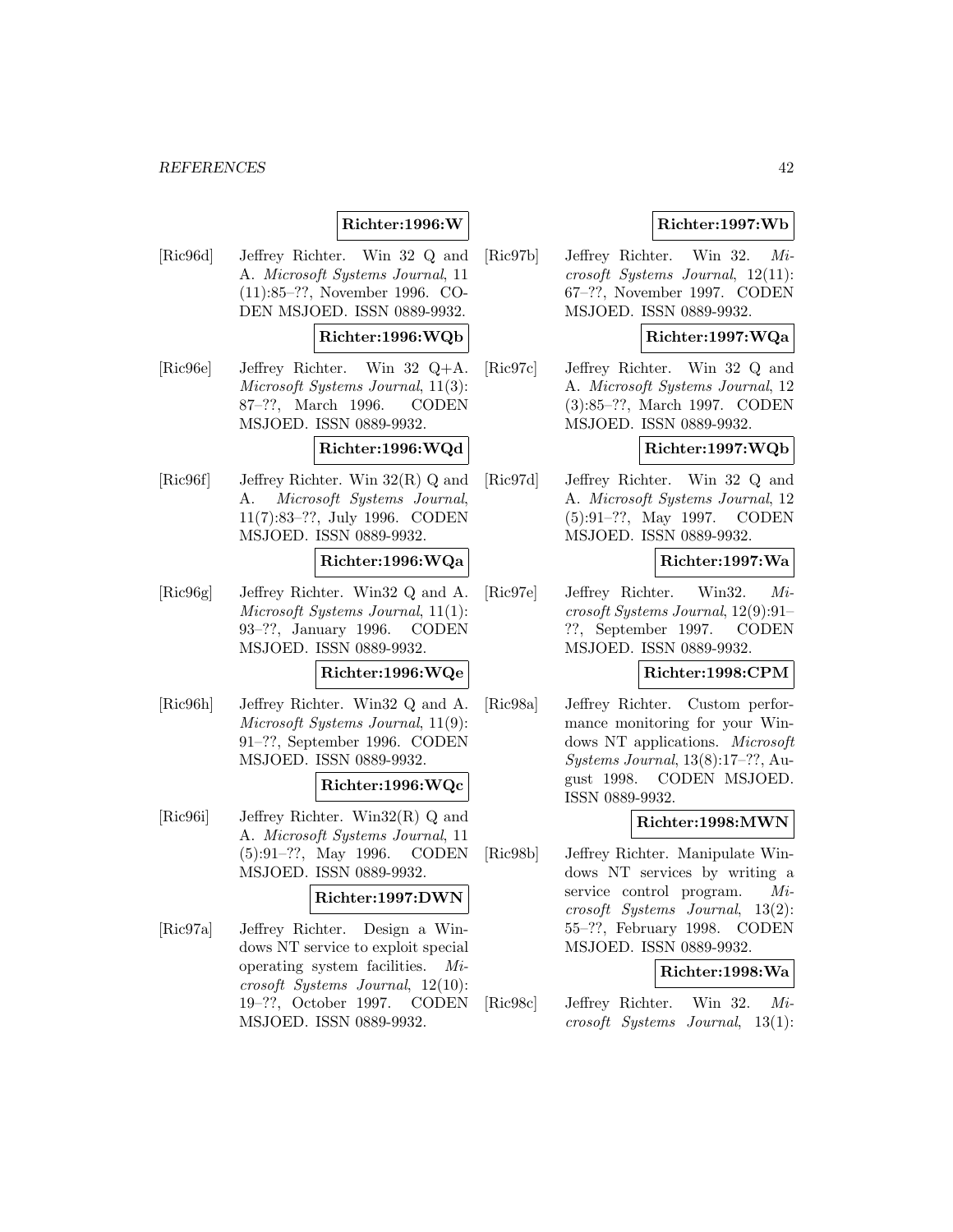85–??, January 1998. CODEN MSJOED. ISSN 0889-9932.

**Richter:1998:Wb**

[Ric98d] Jeffrey Richter. Win32. Microsoft Systems Journal, 13(3): 83–??, March 1998. CODEN MSJOED. ISSN 0889-9932.

## **Richter:1998:Wc**

[Ric98e] Jeffry Richter. Win32. Microsoft Systems Journal, 13(6):95– ??, June 1998. CODEN MSJOED. ISSN 0889-9932.

#### **Robbins:1997:B**

[Rob97a] John Robbins. Bugslayer. Microsoft Systems Journal, 12(12): 89–??, December 1997. CODEN MSJOED. ISSN 0889-9932.

### **Robbins:1997:IWI**

[Rob97b] John Robbins. Ingenious ways to implement multiple threads in Visual Basic 5.0, part I. Microsoft Systems Journal, 12(8):17–??, August 1997. CODEN MSJOED. ISSN 0889-9932.

### **Robbins:1997:IBA**

[Rob97c] John Robbins. Introducing the bugslayer: Annihilating bugs in an application near you. Microsoft Systems Journal, 12(10): 35–??, October 1997. CODEN MSJOED. ISSN 0889-9932.

## **Robbins:1997:MTV**

[Rob97d] John Robbins. Multiple threads in visual basic 5.0, part II: Writing a Win32 debugger. Microsoft Systems Journal, 12(9):45– ??, September 1997. CODEN MSJOED. ISSN 0889-9932.

## **Robbins:1998:Ba**

[Rob98a] John Robbins. Bugslayer. Microsoft Systems Journal, 13(4): 89–??, April 1998. CODEN MSJOED. ISSN 0889-9932.

## **Robbins:1998:Bb**

[Rob98b] John Robbins. Bugslayer. Microsoft Systems Journal, 13(6):99– ??, June 1998. CODEN MSJOED. ISSN 0889-9932.

### **Roberts:1998:KEY**

[Rob98c] Scot Roberts. Keeping an eye on your browser by monitoring Internet Explorer 4.0 events. Microsoft Systems Journal, 13(6):69– ??, June 1998. CODEN MSJOED. ISSN 0889-9932.

### **Rozak:1996:TYC**

[Roz96] Mike Rozak. Talk to your computer and have it answer back with the Microsoft speech API. Microsoft Systems Journal, 11(1): 19–??, January 1996. CODEN MSJOED. ISSN 0889-9932.

## **Reed:1997:MTS**

[RTT97] Dave Reed, Tracey Trewin, and Mai-Ian Tomsen. Microsoft Transaction Server helps you write scalable, distributed Internet apps. Microsoft Systems Journal, 12(8): 51–??, August 1997. CODEN MSJOED. ISSN 0889-9932.

### **Smetak:1997:DRO**

[SC97] Ed Smetak and Jean Caputo. Dynamic runtime objects: Building applications your users can modify at runtime. Microsoft Systems Journal, 12(7):49–??, July 1997.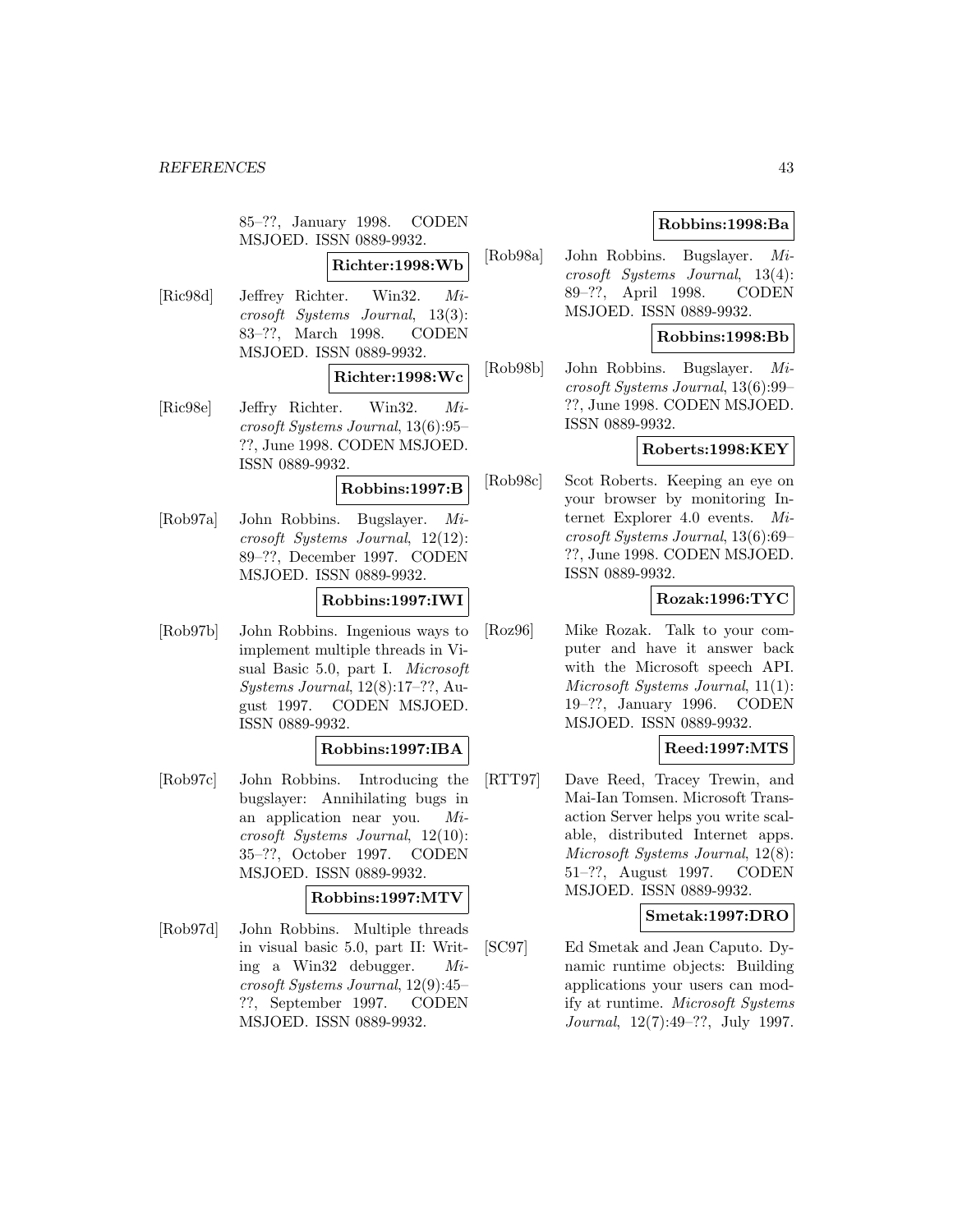CODEN MSJOED. ISSN 0889- 9932.

### **Schulman:1992:EDV**

[Sch92a] Andrew Schulman. Exploring demand-paged virtual memory in Windows enhanced mode. Microsoft Systems Journal, 7(8):17– ??, December 1992. CODEN MSJOED. ISSN 0889-9932.

## **Schulman:1992:GAD**

[Sch92b] Andrew Schulman. Go anywhere and do anything with 32-bit virtual device drivers for Windows. Microsoft Systems Journal, 7(6): 15–??, October 1992. CODEN MSJOED. ISSN 0889-9932.

### **Schulman:1993:ALB**

[Sch93a] Andrew Schulman. At last-write bona fide 32-bit programs that run on Windows 3.1 using Win32s. Microsoft Systems Journal, 8(4): 15–??, April 1993. CODEN MSJOED. ISSN 0889-9932.

#### **Schulman:1993:CVF**

[Sch93b] Andrew Schulman. Call VxD functions and VMM services easily using our generic VxD. Microsoft Systems Journal, 8(2):17– ??, February 1993. CODEN MSJOED. ISSN 0889-9932.

### **Schmid:1997:IMD**

[Sch97] Robert Schmid. Investigating multilanguage debugging and the new IDEs. Microsoft Systems Journal, 12(5):51–??, May 1997. CODEN MSJOED. ISSN 0889- 9932.

## **Sinha:1997:BSA**

[SCP97] Alok Sinha, Don Clore, and Dale Phurrough. Behind the scenes at MSN 2.0: Architecting an Internet-based online service. Microsoft Systems Journal, 12(4): 31–??, April 1997. CODEN MSJOED. ISSN 0889-9932.

## **Shaw:1990:APM**

[Sha90a] Richard Hale Shaw. Accessing Presentation Manager facilities from within OS/2 kernel applications. Microsoft Systems Journal, 5(1):01–??, January 1990. CO-DEN MSJOED. ISSN 0889-9932.

## **Shaw:1990:BPC**

[Sha90b] Richard Hale Shaw. Based pointers: Combining far pointer addressability and the small size of near pointers. Microsoft Systems Journal, 5(5):51–??, September 1990. CODEN MSJOED. ISSN 0889-9932.

## **Shaw:1990:IDP**

[Sha90c] Richard Hale Shaw. Implementing DDE with Presentation Manager object Windows. Microsoft Systems Journal, 5(3):81–??, May 1990. CODEN MSJOED. ISSN 0889-9932.

### **Shaw:1990:PDF**

[Sha90d] Richard Hale Shaw. Providing DDE facilities to OS/2 kernel applications. Microsoft Systems Journal, 5(4):65–??, July 1990. CODEN MSJOED. ISSN 0889- 9932.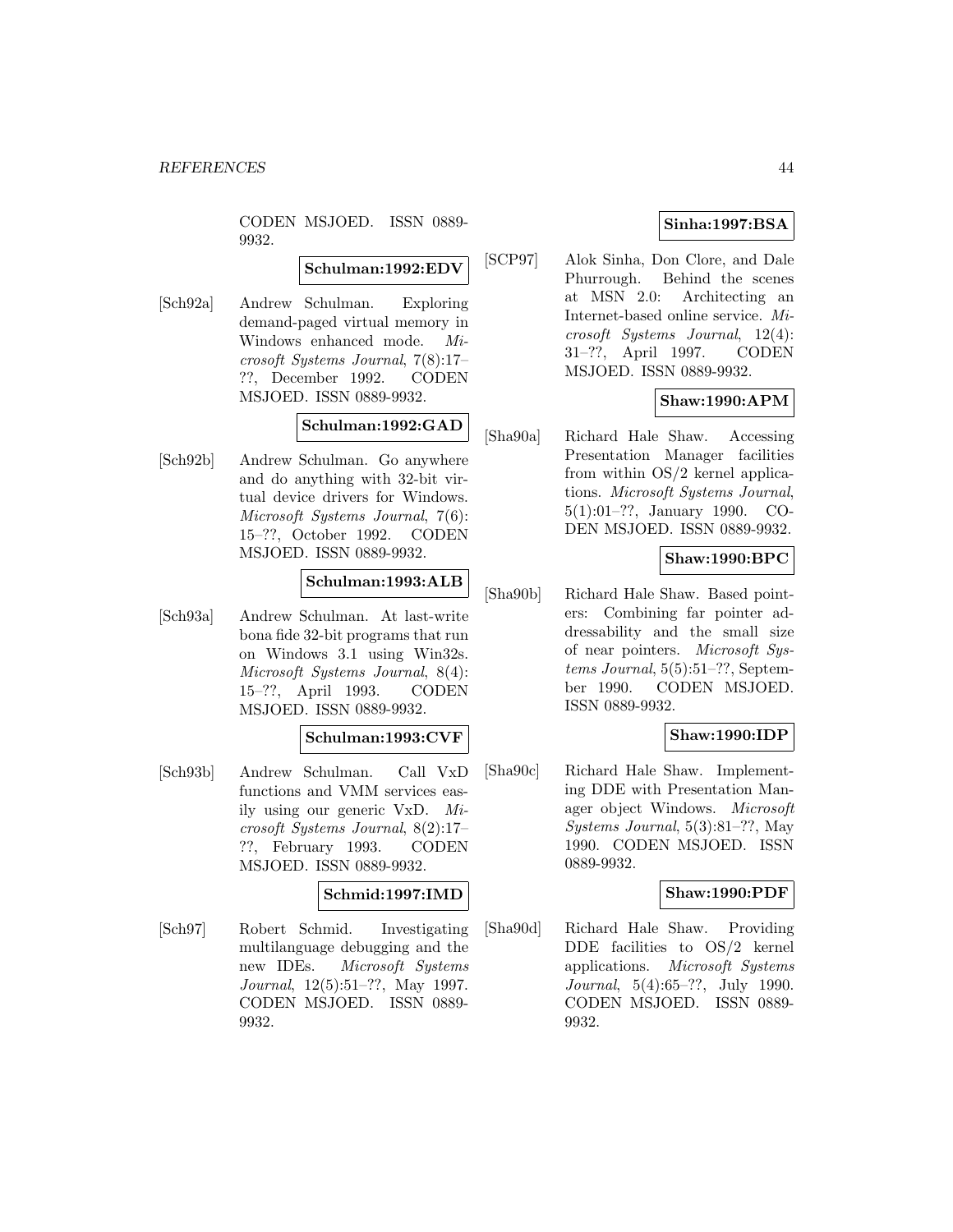## **Shaw:1990:TID**

[Sha90e] Richard Hale Shaw. ToolBook, and Interactive Development Environment for Windows. Microsoft Systems Journal, 5(5):93– ??, September 1990. CODEN MSJOED. ISSN 0889-9932.

### **Shaw:1991:AOT**

[Sha91a] Richard Hale Shaw. Analyzing the optimization techniques compilers use to transform your C code. Microsoft Systems Journal, 6(2):29–??, March 1991. CODEN MSJOED. ISSN 0889-9932.

#### **Shaw:1991:BCP**

[Sha91b] Richard Hale Shaw. Borland C++ 2.0 provides a comprehensive Windows development environment. Microsoft Systems Journal, 6(3):45–??, May 1991. CO-DEN MSJOED. ISSN 0889-9932.

**Shaw:1991:QWT**

[Sha91c] Richard Hale Shaw. QuickC for Windows, a complete graphical environment for easier Windows programming. Microsoft Systems Journal,  $6(6):65-??$ , November 1991. CODEN MSJOED. ISSN 0889-9932.

**Shaw:1992:DML**

[Sha92a] Richard Hale Shaw. Do more with less code: Pare down your Windows-based applications using C++. Microsoft Systems Journal, 7(5):15–??, September 1992. CO-DEN MSJOED. ISSN 0889-9932.

**Shaw:1992:PMC**

[Sha92b] Richard Hale Shaw. A preview of Microsoft  $C/C++7$  and

the Microsoft Foundation Classes for Windows. Microsoft Systems Journal, 7(2):43–??, March 1992. CODEN MSJOED. ISSN 0889- 9932.

### **Shaw:1992:PWT**

[Sha92c] Richard Hale Shaw. Programming Windows with a touch of class: The Microsoft Foundation Classes. Microsoft Systems Journal, 7(7):19–??, November 1992. CODEN MSJOED. ISSN 0889- 9932.

## **Shaw:1993:SNC**

[Sha93] Richard Hale Shaw. Surveying new capabilities of the Microsoft Foundation Class library version 2.0. Microsoft Systems Journal, 8(6):41–??, June 1993. CODEN MSJOED. ISSN 0889-9932.

#### **Sherlock:1991:PAW**

[She91] Thomas Sherlock. Porting 32 bit applications to Windows 3.0 with the WINMEM32 library. Microsoft Systems Journal, 6(2): 57–??, March 1991. CODEN MSJOED. ISSN 0889-9932.

#### **Shepherd:1997:VCS**

[She97] George Shepherd. Visual C++5.0 simplifies the process for developing and using COM objects. Microsoft Systems Journal, 12(5):37– ??, May 1997. CODEN MSJOED. ISSN 0889-9932.

#### **Skonnard:1998:HDR**

[Sko98] Aaron Skonnard. How to design reusable HTTP components by exploiting Winlet and COM. Microsoft Systems Journal, 13(6):45–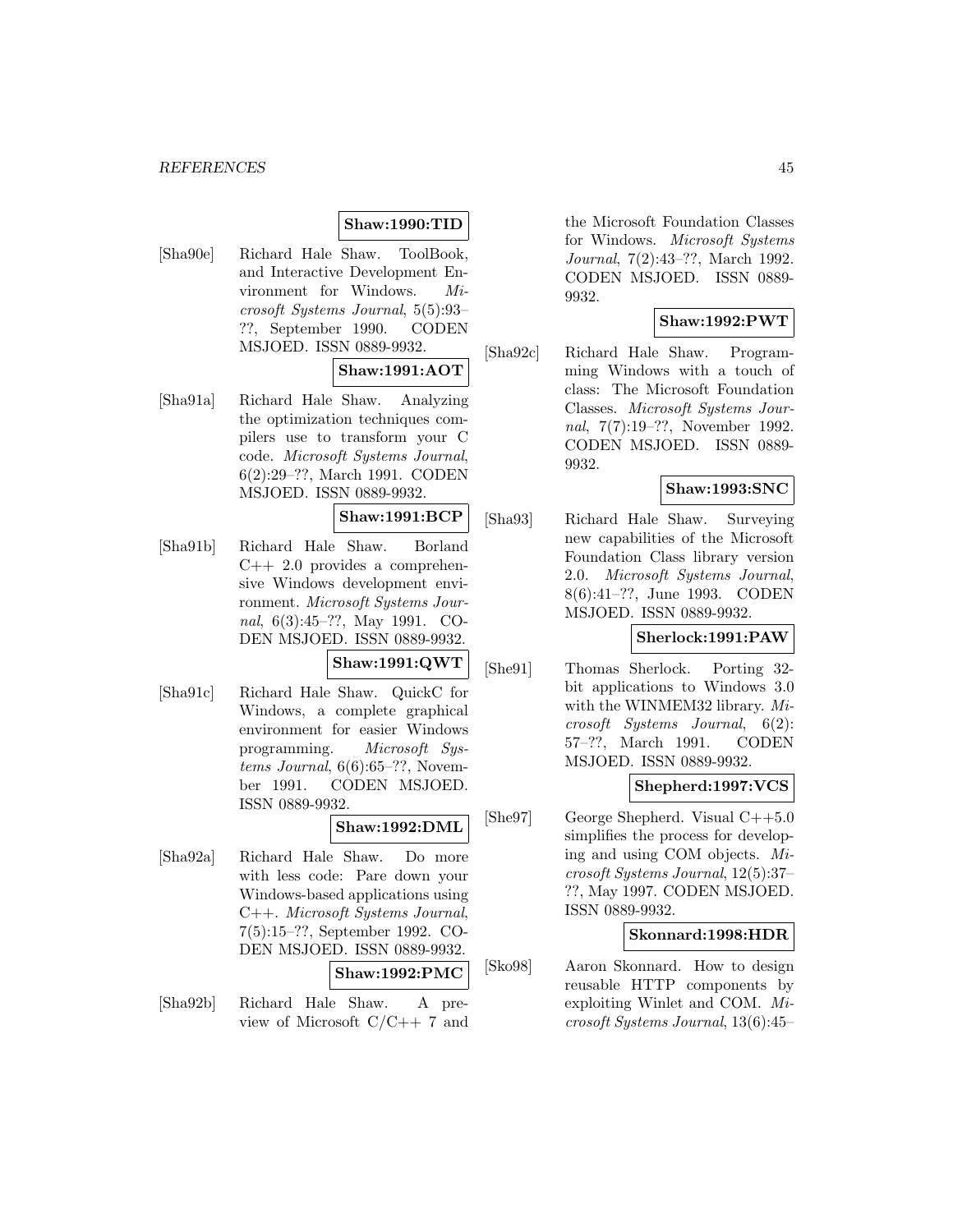??, June 1998. CODEN MSJOED. ISSN 0889-9932.

## **Smith:1991:EDD**

[Smi91] Gordon Smith. Embedded device drivers simplify the support of unusual devices under Windows. Microsoft Systems Journal, 6(3):63– ??, May 1991. CODEN MSJOED. ISSN 0889-9932.

## **Smith:1992:SCA**

[Smi92] Gordon S. Smith. Simplify clientserver applications using the DDE management library. Microsoft Systems Journal, 7(8):61–??, December 1992. CODEN MSJOED. ISSN 0889-9932.

## **Shepherd:1997:VPa**

[SW97a] George Shepherd and Scot Wingo. Visual programmer. Microsoft Systems Journal, 12(4):87–??, April 1997. CODEN MSJOED. ISSN 0889-9932. URL http:// www.microsoft.com/msj/defaultframe. asp?page=/msj/0497/visualprog/ visualprog0497.htm&nav=/msj/ 0497/newnav.htm.

### **Shepherd:1997:VPb**

[SW97b] George Shepherd and Scot Wingo. The visual programmer. Microsoft Systems Journal, 12(6): 105–??, June 1997. CODEN MSJOED. ISSN 0889-9932.

### **Shepherd:1997:VPc**

[SW97c] George Shepherd and Scot Wingo. The visual programmer. Microsoft Systems Journal, 12(8): 101–??, August 1997. CODEN MSJOED. ISSN 0889-9932.

## **Shepherd:1998:VPa**

[SW98a] Shepherd and Wing. Visual programmer. Microsoft Systems Journal, 13(4):83–??, April 1998. CODEN MSJOED. ISSN 0889- 9932.

### **Shepherd:1998:VPb**

[SW98b] Shepherd and Wingo. Visual programmer. Microsoft Systems Journal, 13(7):67–??, July 1998. CODEN MSJOED. ISSN 0889- 9932.

## **Thielen:1991:LFT**

[Thi91a] David Thielen. Less filling, tastes great: A programmer's survey of MS-DOS version 5. Microsoft Systems Journal, 6(4):17–??, July 1991. CODEN MSJOED. ISSN 0889-9932.

## **Thielen:1991:UTM**

[Thi91b] David Thielen. Unconventional thoughts on managing PC software development. Microsoft Sys*tems Journal*,  $6(3):111-??$ , May 1991. CODEN MSJOED. ISSN 0889-9932.

### **Thielen:1992:SFW**

[Thi92] David Thielen. Safer functions for working with MS-DOS files. Microsoft Systems Journal, 7(4):79– ??, July 1992. CODEN MSJOED. ISSN 0889-9932.

### **Thielen:1994:PPV**

[Thi94] David Thielen. A programmer's potpourri of value-added tools for Visual C++ and MFC. Microsoft Systems Journal, 9(3): 71–??, March 1994. CODEN MSJOED. ISSN 0889-9932.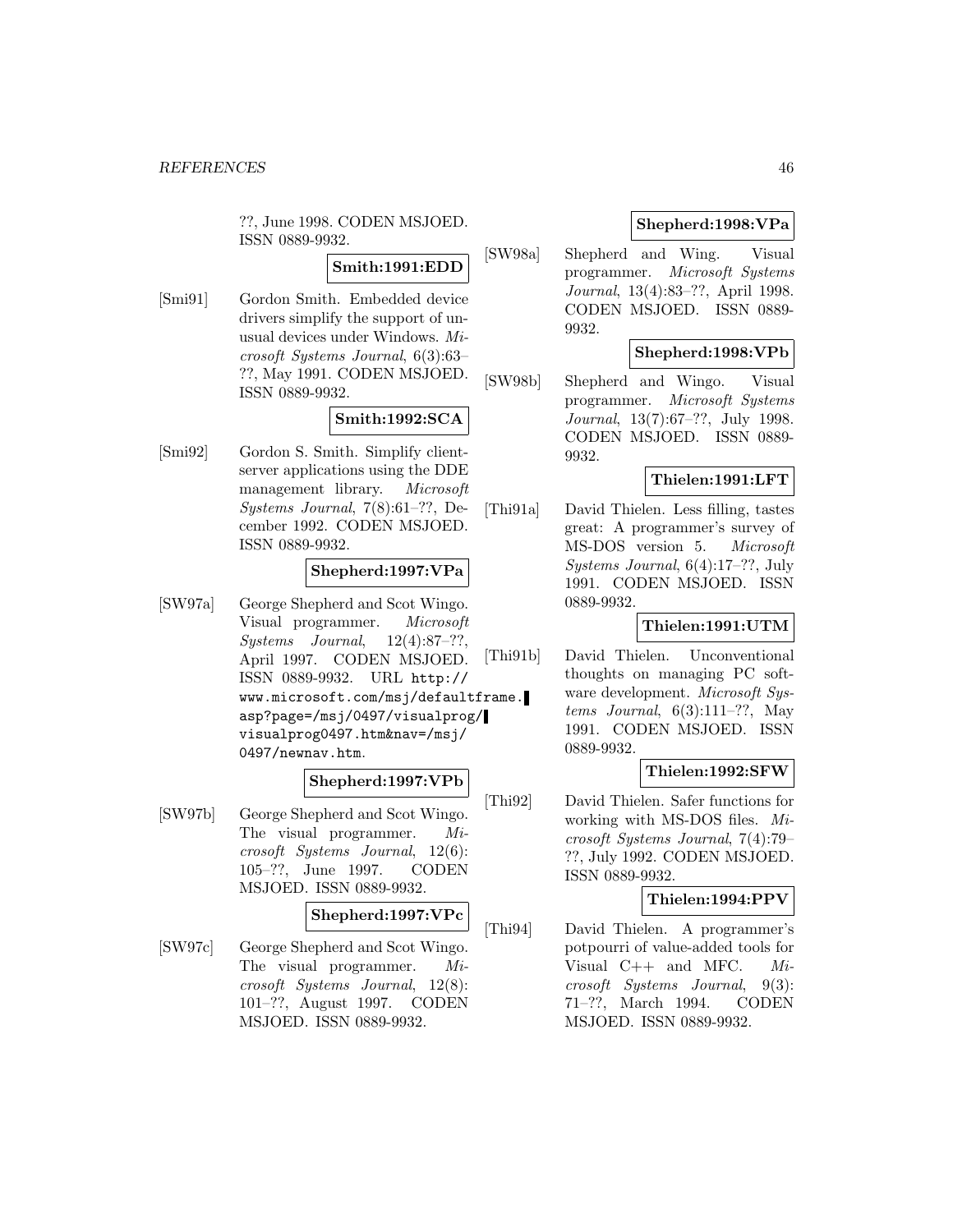## **Trupin:1993:DSH**

[Tru93a] Joshua Trupin. Dr. Strangerelease; or how I learned to stop worrying and love version control systems. Microsoft Systems Journal, 8(5):43–??, May 1993. CODEN MSJOED. ISSN 0889-9932.

### **Trupin:1993:HDA**

[Tru93b] Joshua Trupin. Harnessing the database access and OLE support capabilities of Visual Basic 3.0. Microsoft Systems Journal, 8(9): 15–??, September 1993. CODEN MSJOED. ISSN 0889-9932.

### **Trupin:1993:IJP**

[Tru93c] Joshua Trupin. It's not just for prototypes any more: Extra power and controls enhance Visual Basic 2.0. Microsoft Systems Journal, 8 (1):15–??, January 1993. CODEN MSJOED. ISSN 0889-9932.

## **Trupin:1994:AIV**

[Tru94] Joshua Trupin. Application interoperability with Visual Basic for applications and OLE 2.0. Microsoft Systems Journal, 9(2): 29–??, February 1994. CODEN MSJOED. ISSN 0889-9932.

## **Trupin:1995:BRD**

[Tru95a] Joshua Trupin. Borland Delphi: A new entry in the pantheon of visual programming tools. Microsoft Systems Journal, 10(6):37– ??, June 1995. CODEN MSJOED. ISSN 0889-9932.

## **Trupin:1995:VBP**

[Tru95b] Joshua Trupin. Visual Basic 4.0 provides easy entry to the advanced features of Windows(9)

95. Microsoft Systems Journal, 10(10):35–??, October 1995. CO-DEN MSJOED. ISSN 0889-9932.

## **Trupin:1996:VPa**

[Tru96a] Joshua Trupin. The visual programmer. Microsoft Systems Journal, 11(1):81–??, January 1996. CODEN MSJOED. ISSN 0889-9932.

## **Trupin:1996:VPb**

[Tru96b] Joshua Trupin. The visual programmer. Microsoft Systems Journal,  $11(2):93-??$ , February 1996. CODEN MSJOED. ISSN 0889-9932.

### **Trupin:1996:VPc**

[Tru96c] Joshua Trupin. The visual programmer. Microsoft Systems Journal, 11(4):103–??, April 1996. CODEN MSJOED. ISSN 0889- 9932.

#### **Trupin:1996:VPd**

[Tru96d] Joshua Trupin. The visual programmer. Microsoft Systems Journal, 11(5):95–??, May 1996. CODEN MSJOED. ISSN 0889- 9932.

## **Trupin:1996:VPF**

[Tru96e] Joshua Trupin. The visual programmer fingers WinSock functions from Visual Basic. Microsoft Systems Journal, 11(3): 19–??, March 1996. CODEN MSJOED. ISSN 0889-9932.

## **Trupin:1996:VPP**

[Tru96f] Joshua Trupin. The visual programmer puts ActiveX(TM) document objects through their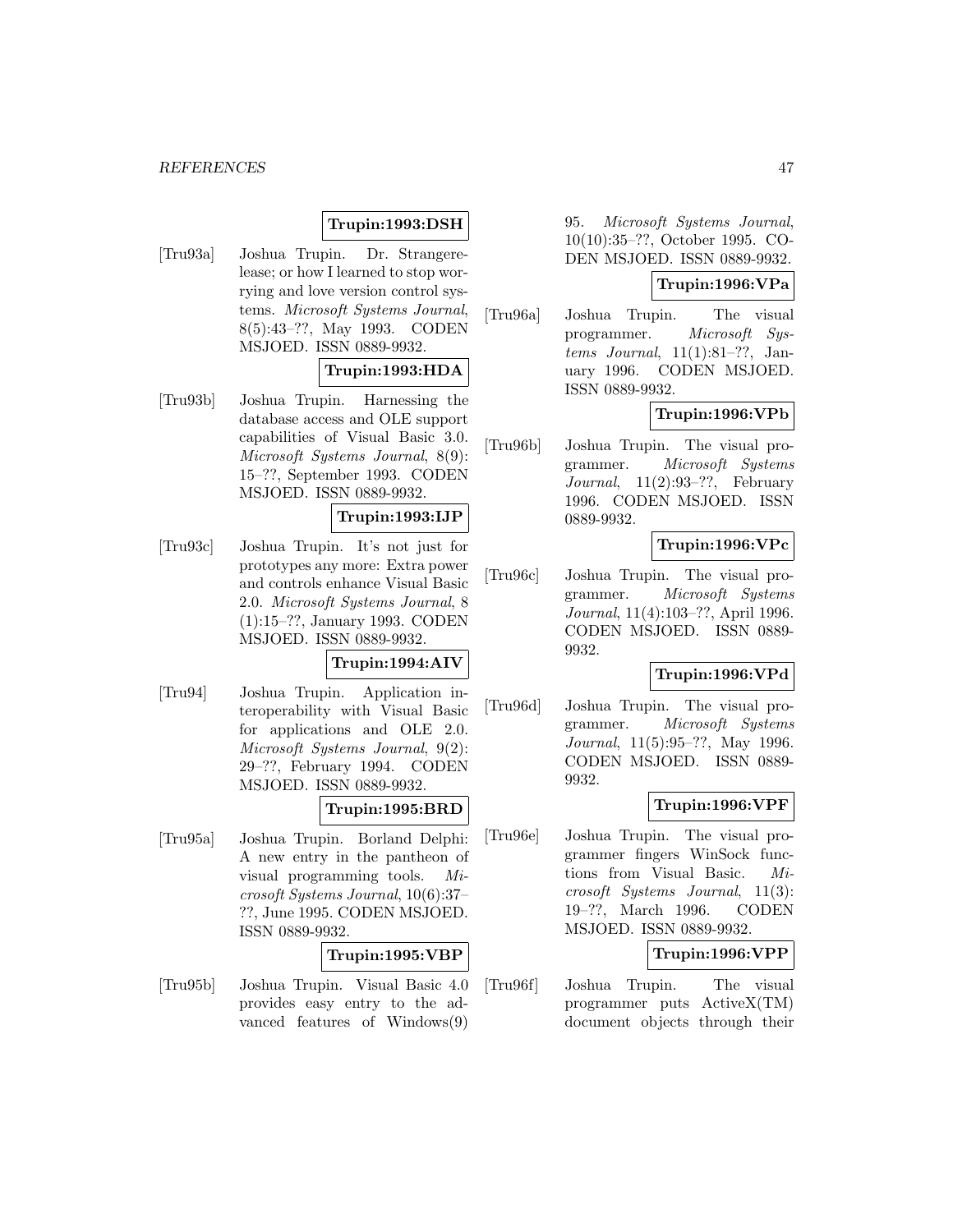paces. Microsoft Systems Journal, 11(6):55–??, June 1996. CODEN MSJOED. ISSN 0889-9932.

## **Trupuin:1996:VP**

[Tru96g] Joshua Trupuin. The visual programmer. Microsoft Systems Journal, 11(12):75–??, December 1996. CODEN MSJOED. ISSN 0889-9932.

## **Umeno:1998:TAP**

[Ume98] Hiroo Umeno. For the telephony API, press 1; for unimodem, press 2; or stay on the line. Microsoft Systems Journal, 13(4):33–??, April 1998. CODEN MSJOED. ISSN 0889-9932.

## **Weisz:1996:FAT**

[Wei96] Russell Weisz. First aid for the thread-impaired: Using multiple threads with MFC. Microsoft Systems Journal, 11(12):19–??, December 1996. CODEN MSJOED. ISSN 0889-9932.

### **Weisz:1997:MFA**

[Wei97] Russell Weisz. More first aid for the thread impaired: Cool ways to take advantage of multithreading. Microsoft Systems Journal, 12(7):33–??, July 1997. CODEN MSJOED. ISSN 0889-9932.

## **Welch:1990:BEC**

[Wel90a] Kevin P. Welch. Building an extensible clipboard viewer through the use of dynamic-link libraries. Microsoft Systems Journal, 5(2): 27–??, March 1990. CODEN MSJOED. ISSN 0889-9932.

## **Welch:1990:CDR**

[Wel90b] Kevin P. Welch. Creating a data-entry and reporting library for Windows 3.0: Part II. Microsoft Systems Journal, 5(6):99– ??, November 1990. CODEN MSJOED. ISSN 0889-9932.

## **Welch:1990:CMD**

[Wel90c] Kevin P. Welch. Creating a multipage data-entry and reporting library for Windows version 3.0. Microsoft Systems Journal, 5(5): 15–??, September 1990. CODEN MSJOED. ISSN 0889-9932.

## **Welch:1990:EWT**

[Wel90d] Kevin P. Welch. Extending the Windows 3.0 interface with installable custom controls. Microsoft Systems Journal, 5(4):29–??, July 1990. CODEN MSJOED. ISSN 0889-9932.

### **Welch:1990:TTO**

[Wel90e] Kevin P. Welch. Techniques for tuning and optimization of PM and Windows applications. Microsoft Systems Journal, 5(1): 47–??, January 1990. CODEN MSJOED. ISSN 0889-9932.

## **Welch:1990:UOM**

[Wel90f] Kevin P. Welch. Using objectoriented methodologies in Windows applications. Microsoft Systems Journal, 5(3):63–??, May 1990. CODEN MSJOED. ISSN 0889-9932.

### **Welch:1991:WTW**

[Wel91] Kevin P. Welch. What's in there? Windows 3.0 executable and re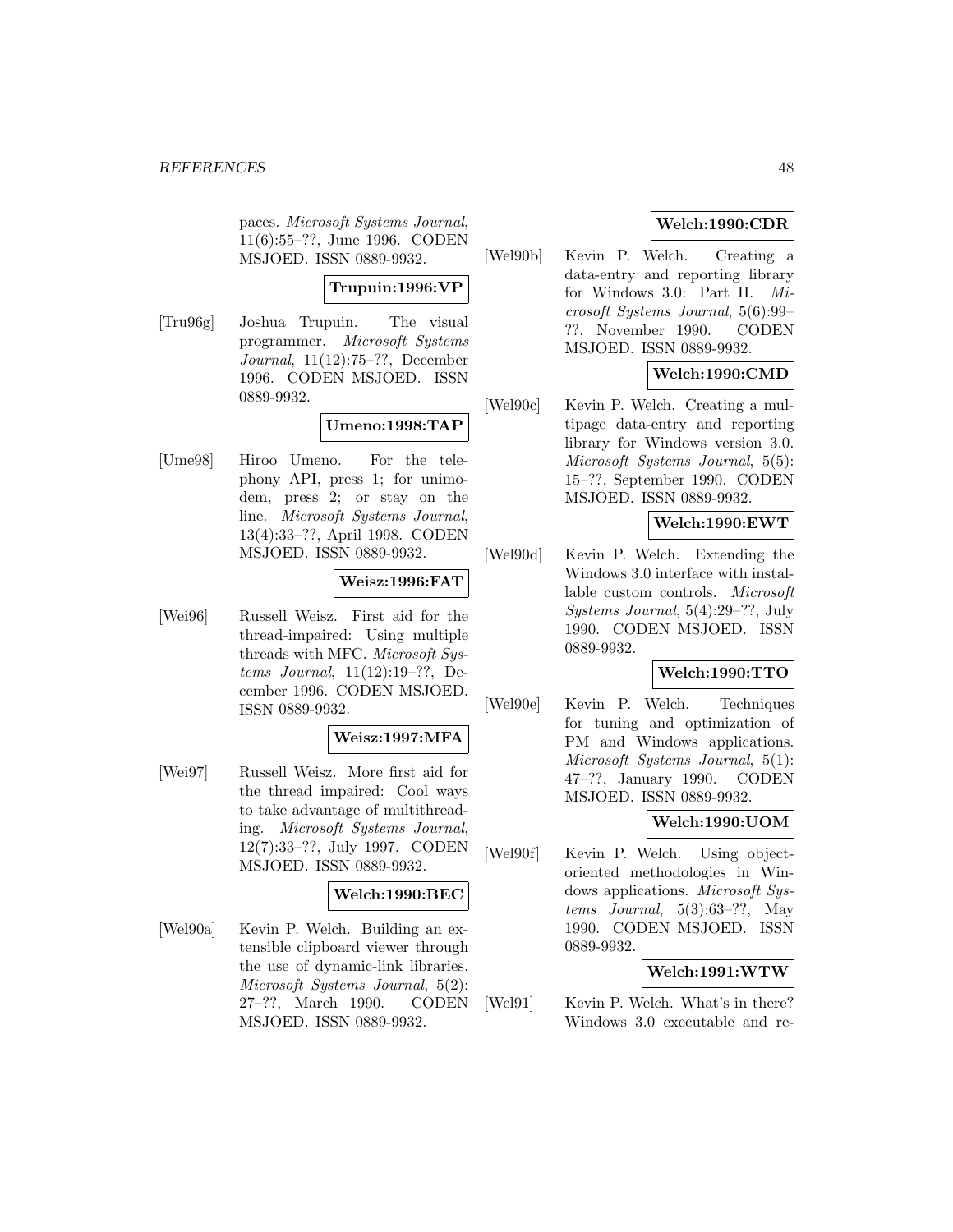source file formats revealed! Microsoft Systems Journal, 6(5):43– ??, September 1991. CODEN MSJOED. ISSN 0889-9932.

#### **Welch:1992:CGI**

[Wel92] Kevin P. Welch. Creating graphics import filter libraries for Windows applications. Microsoft Systems Journal, 7(1):101–??, January 1992. CODEN MSJOED. ISSN 0889-9932.

## **Williams:1993:MIM**

[Wil93] Sara Williams. An MSJ interview with Microsoft's chief architect of OLE, Tony Williams. Microsoft Systems Journal, 8(10):55–??, October 1993. CODEN MSJOED. ISSN 0889-9932.

### **Wood:1990:CWT**

[Woo90] Robert A. Wood. Creating Windows list boxes that support virtualized scrolling. Microsoft Systems Journal, 5(3):47–??, May 1990. CODEN MSJOED. ISSN 0889- 9932.

### **Yao:1990:WTM**

[Yao90] Paul Yao. Windows 3.0 memory management: Supporting disparate 80x86 architectures. Microsoft Systems Journal, 5(6):35– ??, November 1990. CODEN MSJOED. ISSN 0889-9932.

## **Yao:1991:CWT**

[Yao91a] Paul Yao. Careful Windows resource allocation and cleanup improves application hygiene. Microsoft Systems Journal, 6(5):31– ??, September 1991. CODEN MSJOED. ISSN 0889-9932.

## **Yao:1991:IWT**

[Yao91b] Paul Yao. Improve Windows application memory use with subsegment allocation and custom resources. Microsoft Systems Journal, 6(1):75–??, January 1991. CODEN MSJOED. ISSN 0889- 9932.

## **Yao:1991:TPW**

[Yao91c] Paul Yao. Tuning the performance of Windows and OS/2 programs with MicroQuill's segmentor. Microsoft Systems Journal, 6 (2):49–??, March 1991. CODEN MSJOED. ISSN 0889-9932.

## **Yao:1991:WTA**

[Yao91d] Paul Yao. Windows 32-Bit API gives developers advanced operating system capabilities. Microsoft Systems Journal, 6(6):15– ??, November 1991. CODEN MSJOED. ISSN 0889-9932.

### **Yao:1992:EPU**

[Yao92a] Paul Yao. Explore previously uncharted areas of Windows using the ToolHelp library. Microsoft Systems Journal, 7(3):37–??, May 1992. CODEN MSJOED. ISSN 0889-9932.

## **Yao:1992:IWN**

[Yao92b] Paul Yao. An introduction to Windows NT memory management fundamentals. Microsoft Systems Journal, 7(4):41–??, July 1992. CODEN MSJOED. ISSN 0889-9932.

## **Yao:1998:MWC**

[Yao98] Paul Yao. Microsoft Windows CE 2.0: It's not just for handheld